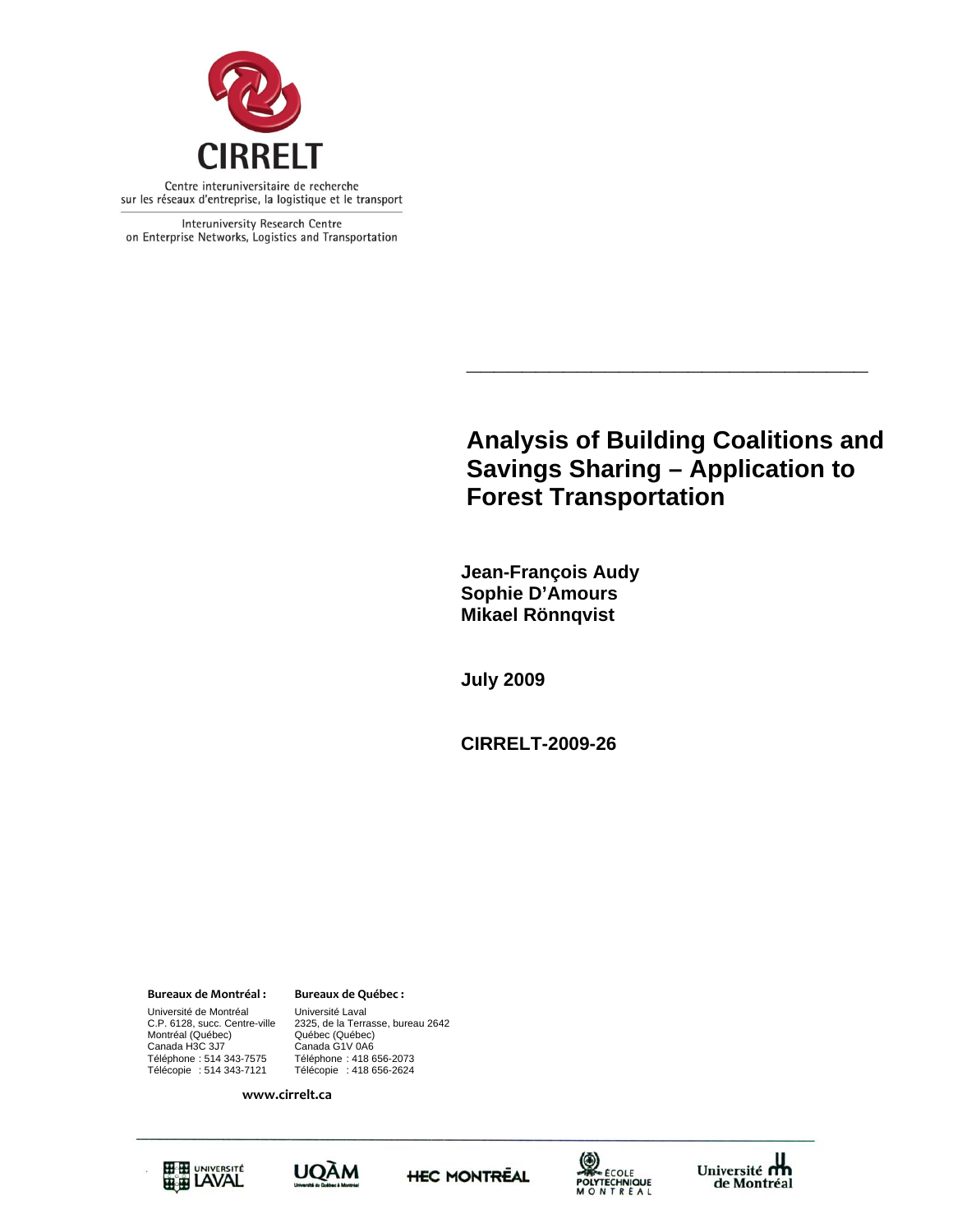# **Analysis of Building Coalitions and Savings Sharing – Application to Forest Transportation**

**Jean-François Audy1,2,\*, Sophie D'Amours1,2, Mikael Rönnqvist3**

- <sup>1</sup> Interuniversity Research Centre on Enterprise Networks, Logistics and Transportation (CIRRELT)
- <sup>2</sup> Département de génie mécanique, Pavillon Adrien-Pouliot, Université Laval, Québec, Canada G1K 7P4
- <sup>3</sup> Norwegian School of Economics and Business Administration, Hellevein 30, NO-5045 Bergen, Norway and The Forestry Research Institute of Sweden, Uppsala Science Park, SE-75183 Uppsala, Sweden

**Abstract.** Transportation is an important part of the forestry supply chain. Typically, several forest companies operate in the same region. However, coordination of the wood flows between two or more companies is rare. The recent identification of important potential savings has raised interest in collaborative transportation planning to support coordination. Even though substantial savings can be realised, two key questions exist: (i) how should the potential savings be divided among a group of collaborating companies and (ii) among the potential collaborating companies, how should the collaborating group(s) be formed? In this paper, the two questions are studied in a specific context: among the potential collaborating companies, a subset, denoted the *leadings companies*, performs the collaborative transportation planning on behalf of the others. We use the concept of a business model to detail such context. Based on the literature on network formation where potential savings are modelled by a cooperative game, four business models in four different scenarios of leading companies are thus explored. We propose a longest path model as a new method to determine the stable and credible group(s) in each computation. A case study including eight forest companies is described and analysed.

**Keywords**. Game theory, OR in natural resources, transportation, graph theory, horizontal cooperation.

**Acknowledgements.** The authors wish to thank Philippe Marier of FORAC Research Consortium for his contribution to this work. The authors would also like to acknowledge the financial support of the Natural Sciences and Engineering Research Council of Canada (NSERC) and the private and public partners of the FORAC Research Consortium. Finally, the authors wish to thank the Forestry Research Institute of Sweden for the data used in the case study as well as the eight companies involved.

Results and views expressed in this publication are the sole responsibility of the authors and do not necessarily reflect those of CIRRELT.

Les résultats et opinions contenus dans cette publication ne reflètent pas nécessairement la position du CIRRELT et n'engagent pas sa responsabilité.

**\_\_\_\_\_\_\_\_\_\_\_\_\_\_\_\_\_\_\_\_\_\_\_\_\_\_\_\_\_**

Dépôt légal – Bibliothèque et Archives nationales du Québec, Bibliothèque et Archives Canada, 2009

<sup>\*</sup> Corresponding author: Jean-Francois.Audy@cirrelt.ca

<sup>©</sup> Copyright Audy, D'Amours, Rönnqvist and CIRRELT, 2009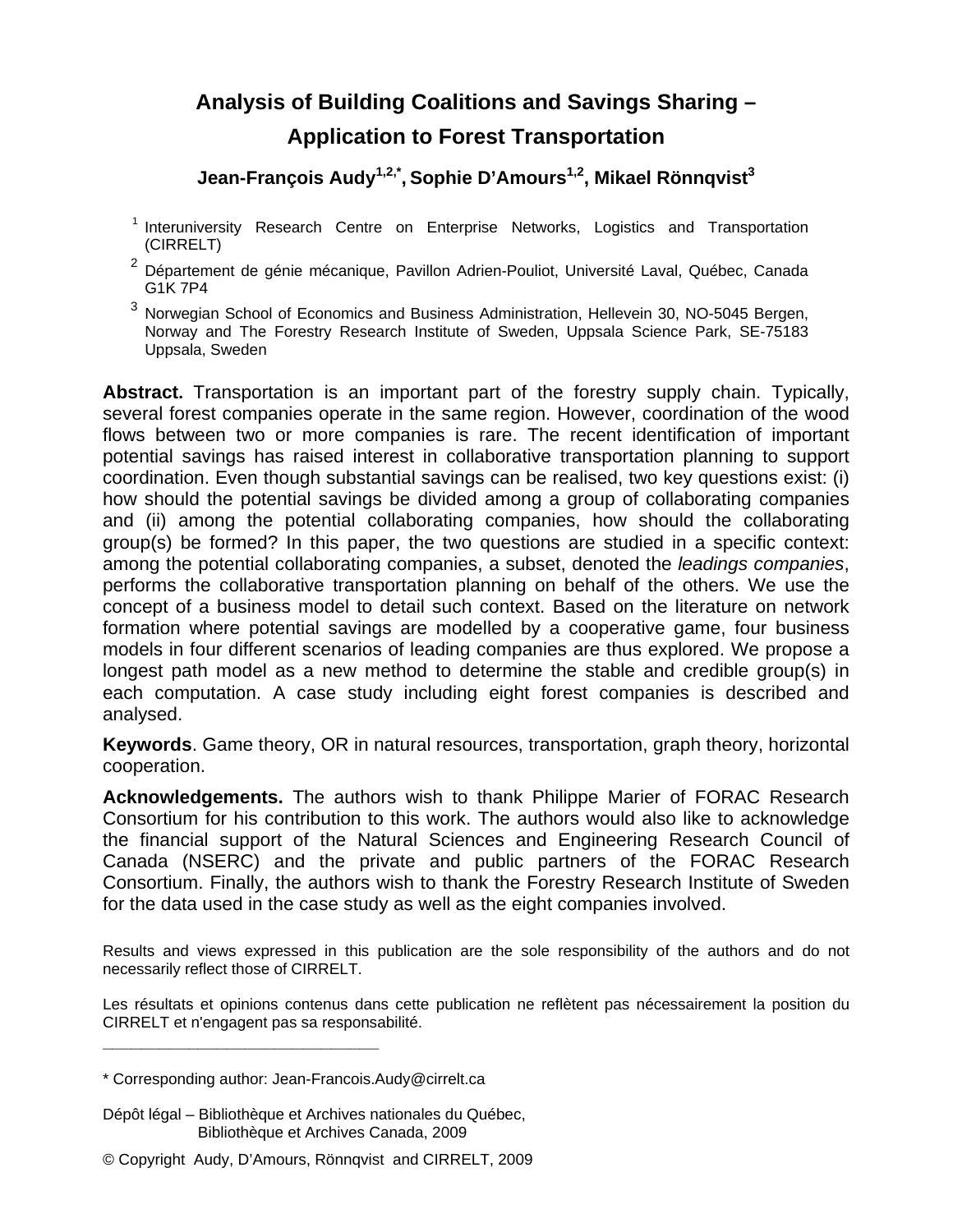# **1. Introduction**

Transportation is an important part of the wood flow chain in forestry. Large volumes and relatively long transport distances together with increasing fuel prices and environmental concerns create the need for improved transportation efficiency. Typically, several forest companies operate in the same region. Harvest areas supply mills that transform the round wood comprised of several assortments (defined by e.g. species, dimension and quality) into a basket of end-products (e.g. lumber, veneer) as well as by-products (e.g. chips, sawdust). These latter are then shipped to other mills for further transformation (e.g. pulp, paper). However, coordination of the wood flows between two or more companies is rare, even when supply (e.g. harvest areas) and demand (e.g. mills) points from different companies are evenly distributed geographically within a region. Forsberg et al. (2005) describe a Decision Support System (DSS) based on Operations Research (OR) methods that allows the coordination of the wood flows between companies. Two opportunities of coordination are computed in this DSS called FlowOpt.

Figure 1 illustrates the first opportunity: wood bartering between two companies. Four mills (i.e. two mills for company 1 and two mills for company 2) and a set of supply areas are considered. In the left part, each company operates by itself while in the right part both companies use all supply areas as a common resource. As a result, with wood bartering, volumes of some supply areas are exchanged between the companies to reduce the total travelling distance.



Figure 1: Improvements in transportation efficiency using wood bartering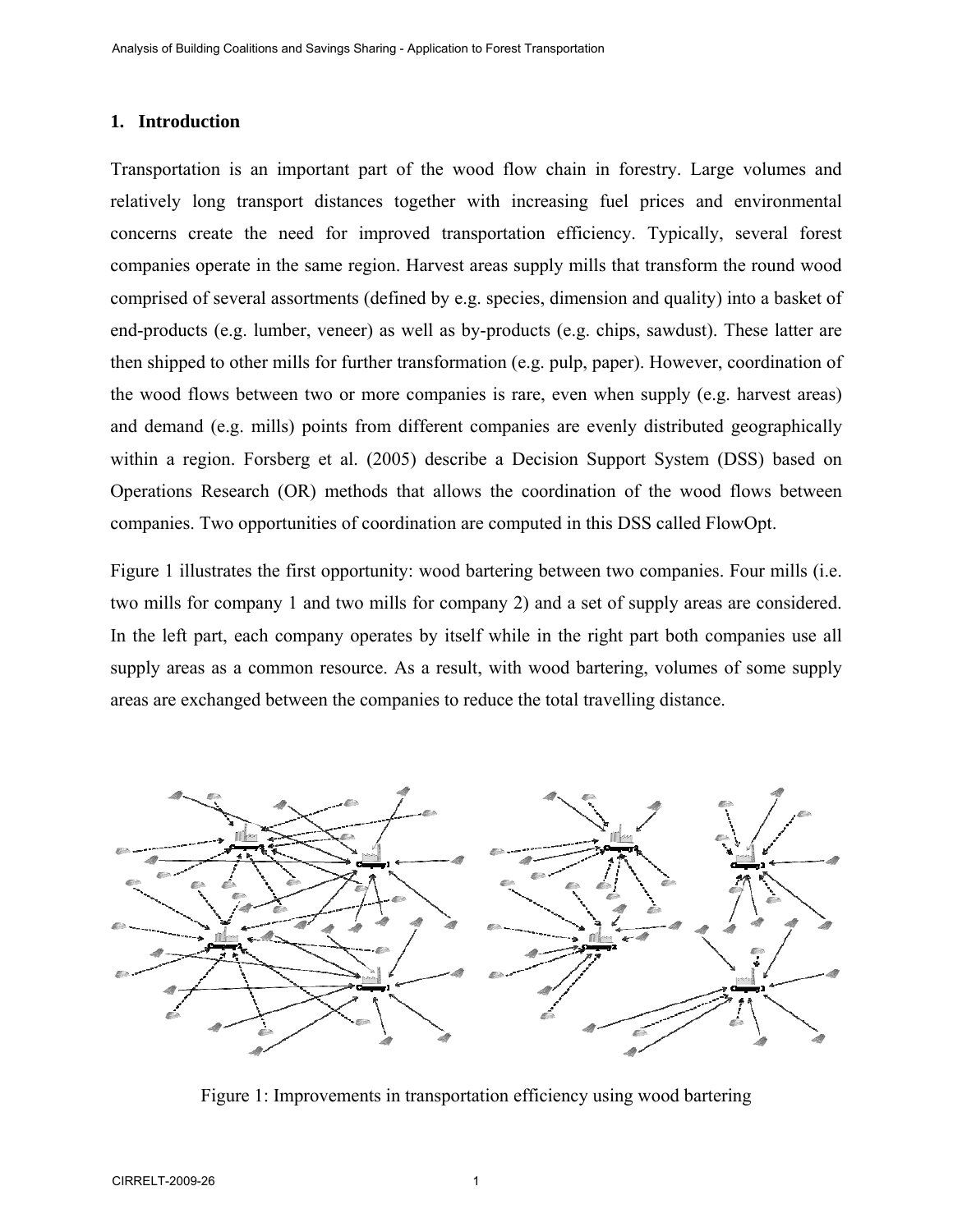Figure 2 illustrates the second opportunity: backhauling between two companies. Two mills (i.e. a sawmill and a papermill) and their respective delivery trips (sawlogs to sawmill and pulp logs to papermill) are considered. In the left part, each company uses an individual (back and forward) delivery trip while in the right part the companies combine their individual delivery trips into one to reduce the total unloaded travelling distance (i.e. broken lines).



Figure 2: Improvements in transportation efficiency using backhauling

By improving transportation efficiency, this coordination leads to a reduction in transportation cost; see Forsberg et al. (2005) and Frisk et al. (2009) for industrial case studies conducted with the FlowOpt system. However, this coordination is conditional on collaboration between companies in transportation planning. As pointed out by Frisk et al. (2009), when coordination should be included in the integrated planning there is a number of questions that arise such as: (a) How to compute the potential savings of a coordination of the wood flows among a set of collaborating companies? (b) How should the potential savings be divided among the collaborating companies? We also add: (c) Among the potential collaborating companies, how should the collaborating group(s) be formed? For an empirical study of the three questions, we use an industrial case study with eight forest companies embedding potential savings with coordination of the wood flows. This case study is based on the same as described in Frisk et al. (2009).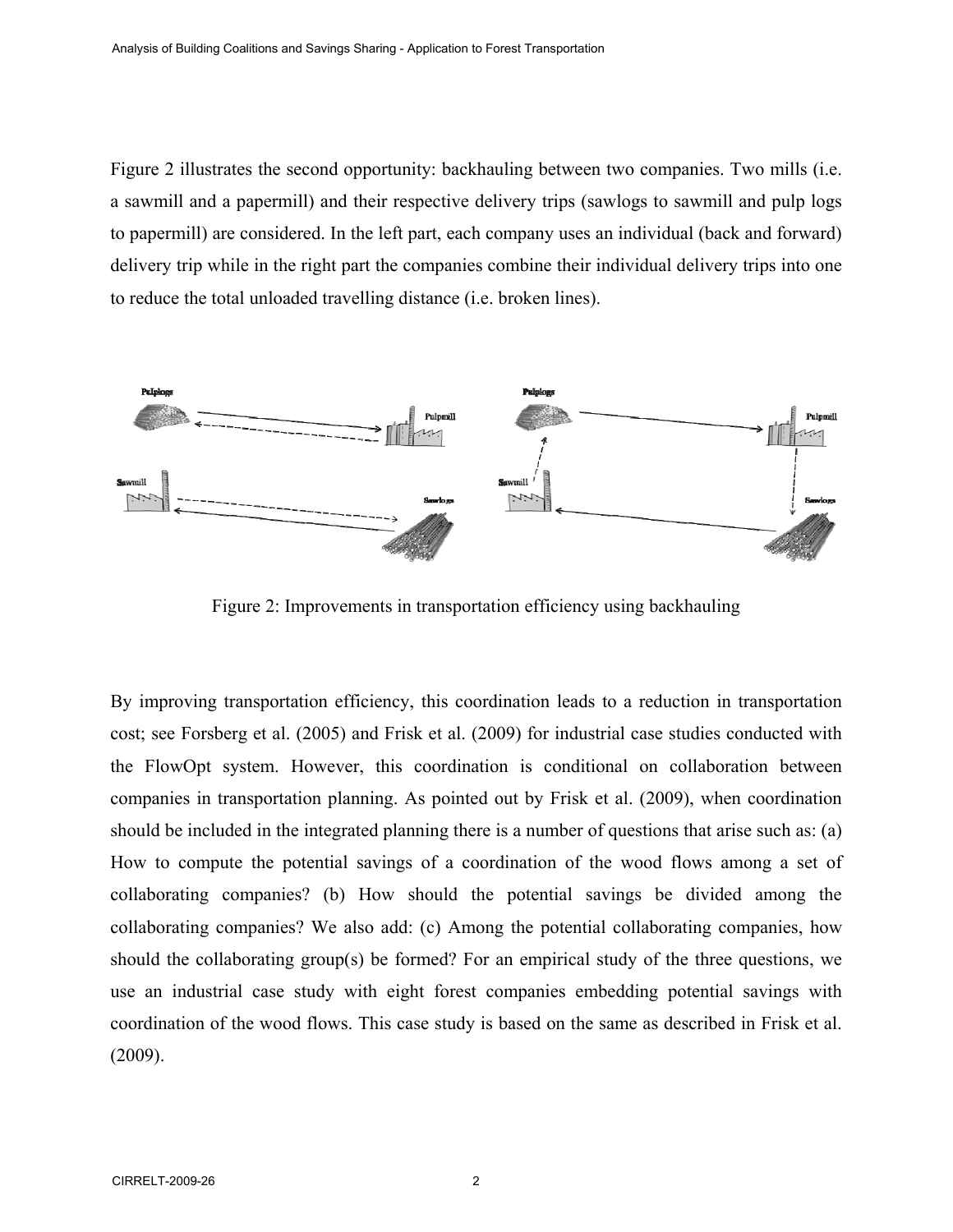To address question (a), we examine the literature on horizontal cooperation, see Cruijssen et al. (2007a) for a survey of this field. The European Union (2001) defines horizontal cooperation as "concerted practices between companies operating at the same level(s) in the market". These cooperating companies can be competitors or not but they should perform the same type of activities and/or services rather than performing complementary activities and/or services, which is related to vertical cooperation. See Simatupang and Sridharan (2002) for an in-depth discussion on vertical cooperation and Mason et al. (2007) on lateral cooperation, which is the combining of both horizontal and vertical cooperation. Moreover, the notion of "company" should not be considered too restrictively. For instance Barratt (2004) notes that horizontal cooperation can also be conducted among the business units (e.g. departments, divisions) inside a sole company that works as if they themselves were a company. Cruijssen et al. (2007a) provides a more logistics oriented definition where "horizontal cooperation is about identifying and exploiting win-win situations among companies that are active at the same level of the supply chain in order to increase performance."

In this paper, the latter definition is more relevant to address question (a). Indeed, in addition to the case studies in Forsberg et al. (2005) and Frisk et al. (2009), there exist several other cases studies in the literature where companies obtain savings with horizontal cooperation in road transport planning, see e.g. Caputo and Minonno (1996), Bahrami (2002), Cruijssen et al. (2005), Palander and Väätäinen (2005), le Blanc et al. (2007), Cruijssen et al. (2007b,c), Ergun et al. (2007), Krajewska et al. (2007), Mason et al. (2007), Audy et al. (2008) and Clifton et al. (2008). In many of these case studies, the common savings are defined as the difference between the cost of the common solution (i.e. transportation planning of all companies together) compared to the sum of the cost of each stand-alone solution (i.e. transportation planning of each company alone). A decision support system such as the above-mentioned FlowOpt system allows computing both common and stand-alone solutions which in turn allows computing the potential common savings obtained through collaboration by any group of two to all eight forest companies of our case study.

Cooperative game theory addresses both questions (b) and (c) in the study of *cooperative game with transferable utility (TU-game)*. Any situation in which a group of companies, through cooperation (such as a collaboration in the transportation planning), can obtain a certain benefit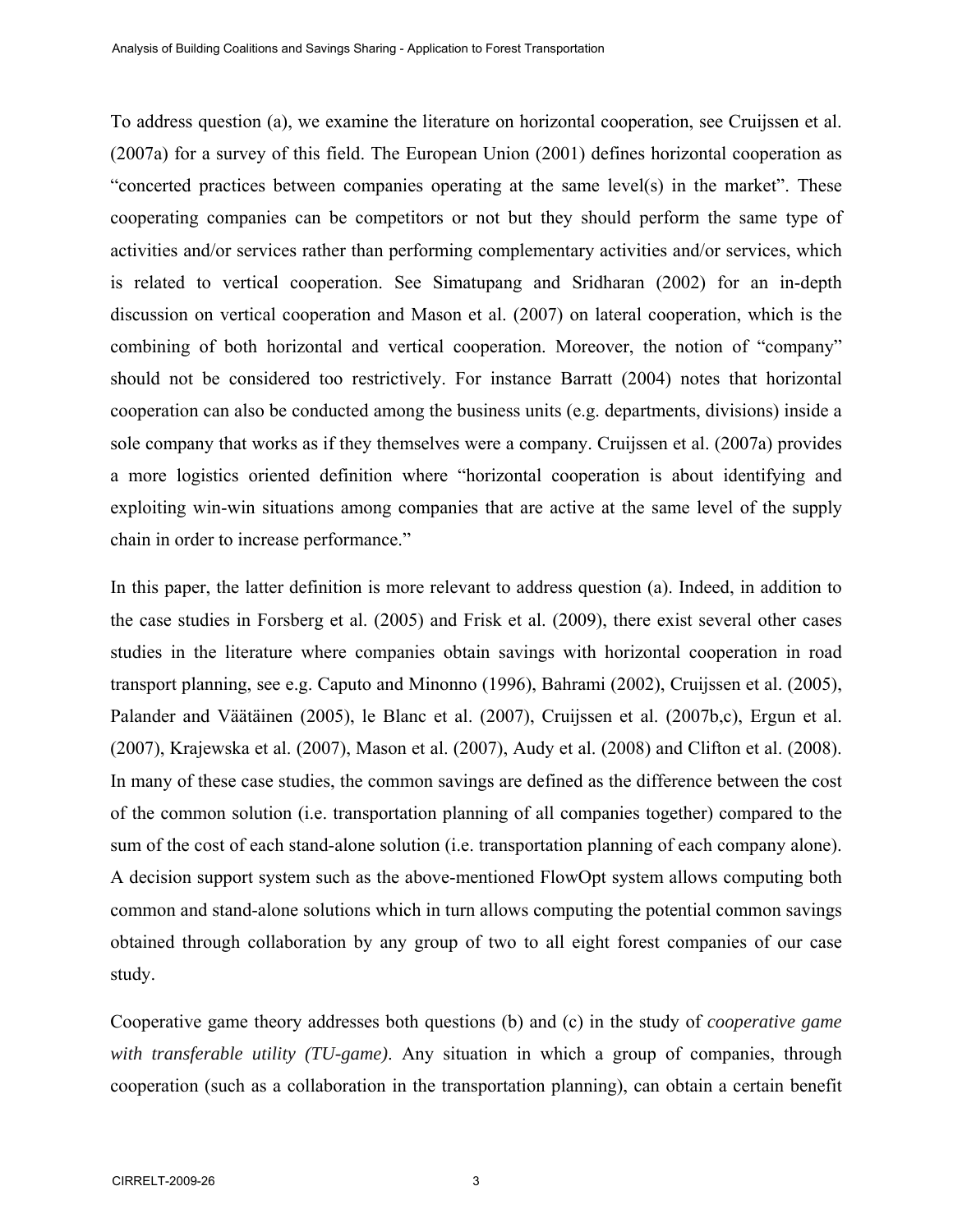(such as a savings) which can be divided without loss between them is described in such a TUgame. Moreover, in such a TU-game, a company is named a *player* and a group of cooperating companies a *coalition*. For a survey on the concepts and applications of game theory in the field of supply chain management, we refer to Leng and Parlar (2005), Cachon and Netessine (2006), Chinchuluun et al. (2008), Meca and Timmer (2008) and Nagarajan and Sošic (2008). In this paper, the case study embedding potential savings with coordination of the wood flows among the forest companies is described as a TU-game. However, given the requirement that coordination of the wood flows should be included in the planning, the TU-game is studied according to a specific context: among the eight companies, a subset, denoted the *leading companies* (LC), performs the planning on behalf of the others, denoted the *non-leading companies* (NLC). This context involves some modifications to the study of the TU-game and to describe them, we use the concept of a *business model*. A business model involves restrictions on question (b): the distribution of the benefit and, question (c): the formation of the coalition(s). To respect such restrictions in the study of the TU-game, we examine the literature on *network formation* where the potential cooperating savings are modelled by a TU-game such as the one described in our case study. By combining graph theory and both cooperative and noncooperative game theory, the literature on network formation is well suited to address questions (b) and (c).

We explore four different business models and each of them is evaluated according to four *leadership scenarios* of distinct subsets of LC. The restrictions in the formation of the coalition(s) are the same among the four business models while there is a difference in the distribution of the benefits. Two business models follow a *savings allocation rule* to split the common savings among the collaborating companies while the two others follow a *cost allocation rule* to split the common cost among the collaborating companies. Moreover, in both the cost and the savings approaches, the *allocation rule* is customized according to a plausible altruistic or opportunistic behaviour by the LC. By adopting an opportunistic behaviour instead of an altruistic one, the LC aims to obtain additional benefit at the expense of the NLC. Thus, the comparison of the two business models within the same approach allows evaluating, question (b): how much additional benefit can the LC obtain by adopting an opportunistic behaviour instead of an altruistic one and, question (c): whether the final(s) coalition(s) that have been formed are the same or not?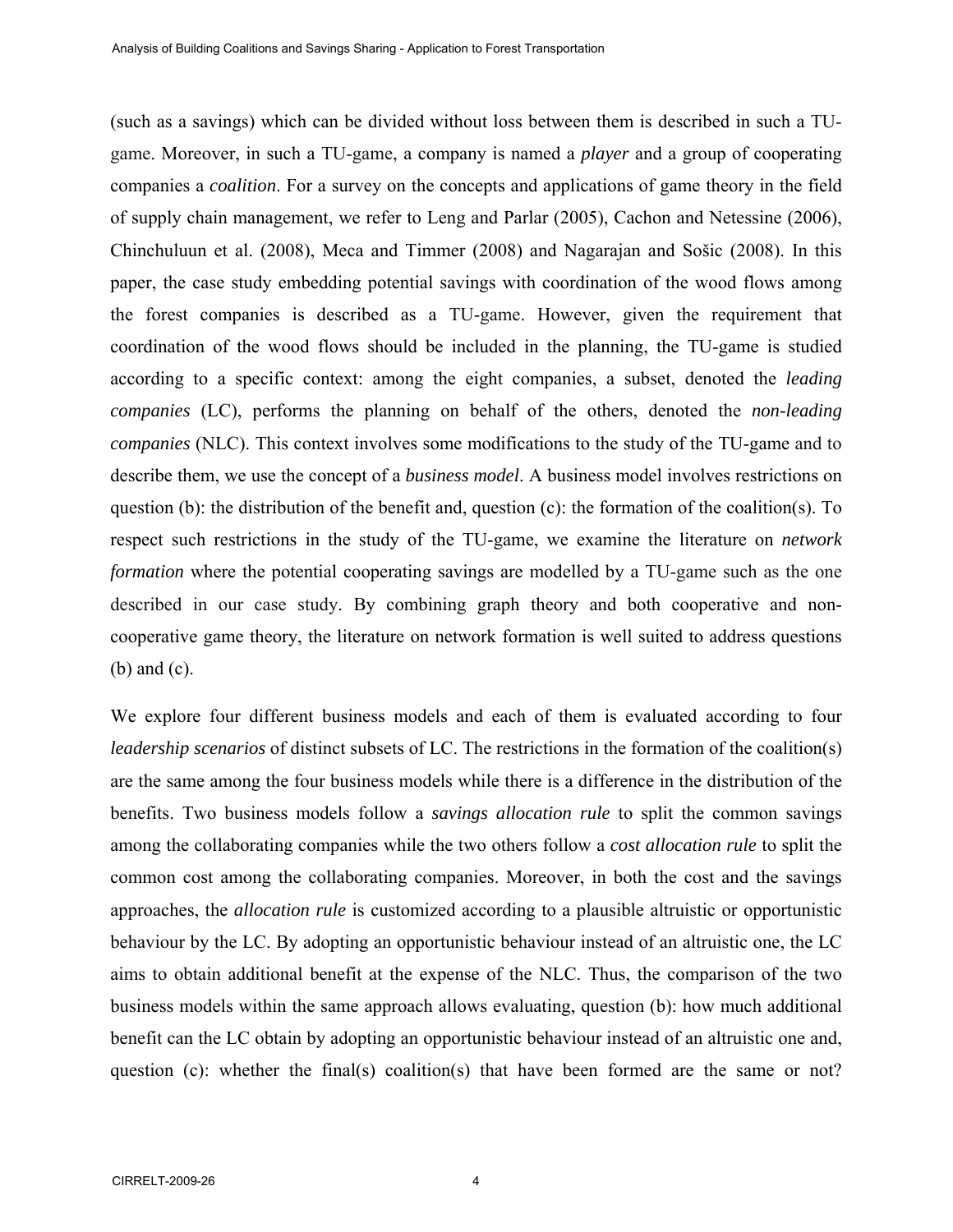Furthermore, the impact of the sequence in which the NLC are included in the coalition on the benefit of the LC is evaluated.

The research contribution of our paper is twofold. First, by including practical business considerations in our study of questions (b) and (c), we analyze both questions according to the self-interested objective of a subset of the players rather than all of them, and we demonstrate the impacts of such an objective on the results of both questions. Second, we propose a longest path model as a new method to determine the stable coalitions required by our analysis in the first contribution. The literature on horizontal cooperation in transportation almost never pays attention to the formation of stable coalitions, rather, most of the literature presumes that the grand coalition (i.e. the coalition of all potential cooperating players) always forms, while in practice the players, in making their coalition formation decisions, can face substantial limitations, such as the ones raised by our business models.

The paper is organized as follows. In Section 2 we introduce transportation planning in forestry and we describe the collaborative organisation managed by the LC. In Section 3 we describe the foundations of our TU-game while in Section 4 we describe the game through the field of network formation. In Section 5 we discuss the allocation rule for sharing the savings and we provide a tree representation of our game while in Section 6 we propose a longest path model to represent the game. In Section 7 we detail the case study and in Section 8 we present the numerical results. In Section 9 we discuss a number of practical aspects considering the proposed model and, finally, we make concluding remarks.

# **2. Transportation planning**

Transportation planning in forestry is done in several steps and is commonly managed according to four time-perspective horizons: strategic, tactical, operational and real-time. Decisions at the strategic level often deal with forest management, wood procurement, road upgrade/building/maintenance considerations and transportation modes decisions. Tactical decisions mainly address planning issues from one week to one year (e.g. budget planning). On an annual basis, transportation is often integrated with harvesting planning, deciding on the catchment areas to supply the mills with the right wood assortments at the lowest cost. Operational decisions concern the planning of the entire route schedule for each individual truck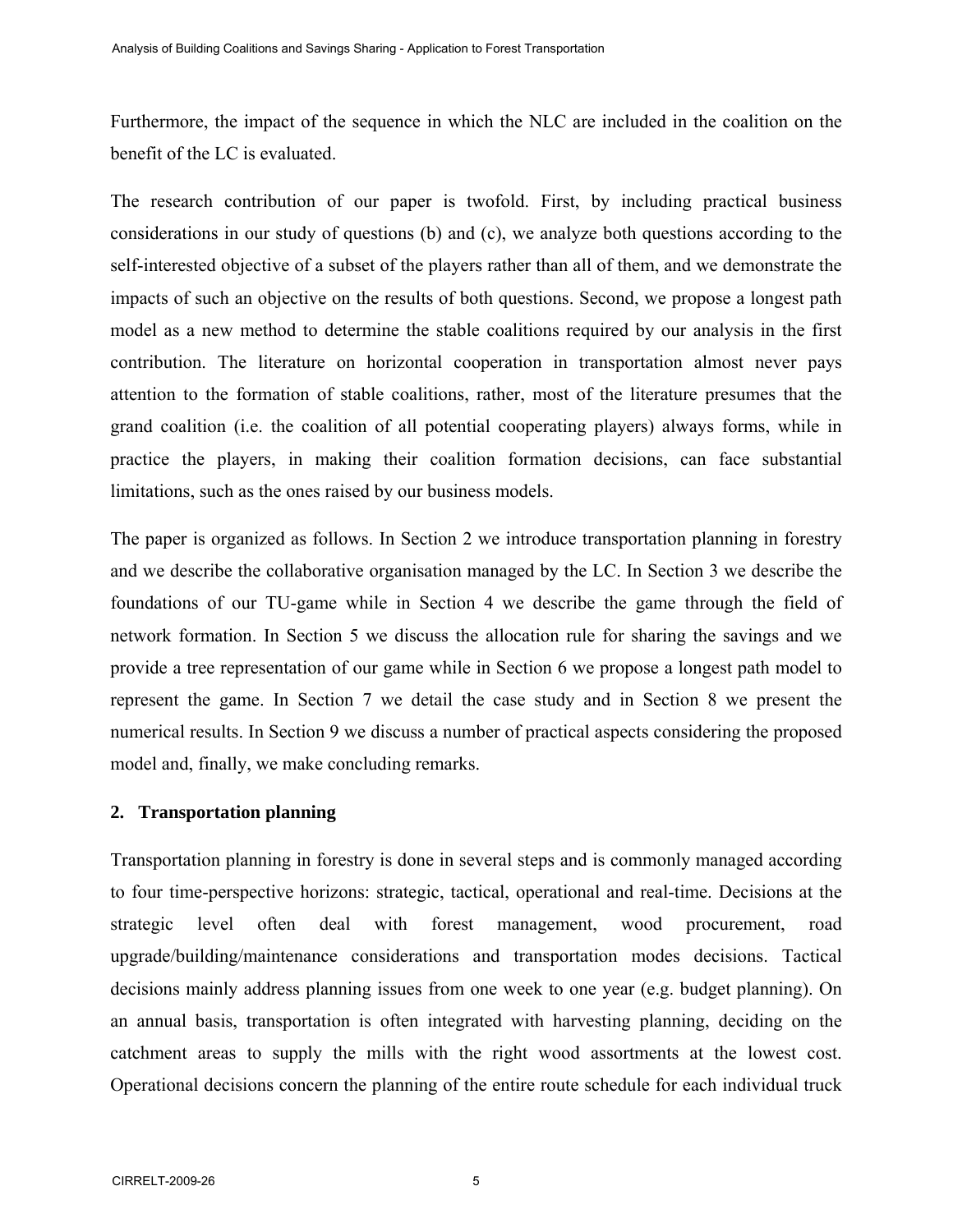for one or many days. Real-time decisions concern the dispatching of the next trip (or part of a route) to one truck in the present situation (e.g. when a truck completes a delivery). There exist many papers and case studies on different OR problems occurring in transportation planning in forestry, see review papers such as Rönnqvist (2003), Epstein et al. (2007) and D'Amours et al. (2008). In order to allow companies to deal with such OR problems, many decision support systems have also been developed, see e.g. routing system such as ASICAM (Weintraub et al., 1996), Åkarweb (Eriksson and Rönnqvist, 2003), MaxTour (Gingras et al., 2007), VTM (Audy et al., 2007) and RuttOpt (Andersson et al., 2008).

The case study in this paper is based on a classical problem in OR, the transportation model, with some modifications for the forestry context and to allow the use of backhauling. Thus, the OR problem consists in determining the destination-mill(s) of the wood assortments volume, that is, which supply point(s) should deliver to which demand point(s) in what volume. With a *common* planning of the OR problem (i.e. a planning with the supply and demand points of all collaborating companies), we obtain a solution which provides all the cost-effective wood bartering and backhauling coordination opportunities among the collaborating companies. A complete description of this OR problem and the decision support system, FlowOpt, use for its planning is found in Forsberg et al. (2005).

In the paper, the collaborating companies outsource the common planning of the OR problem to the LC. Thus, the LC acts as an organisation that manages the collaboration by, essentially, i) collecting the information (e.g. supply, demand), ii) performing the planning and, iii) providing each collaborating company with a 'collaborative plan' to put into practice. This 'collaborative plan' is specific to each company and is composed of two information parts. The first part advises the wood bartering and backhauling coordination opportunities within the supply and demand of the company. This information is easily extracted from the solution of the common planning of the OR problem. The second part concerns the monetary benefit obtained by the company in the collaboration. This information is computed with an allocation rule, which requires cost information obtained with common and stand-alone planning of the OR problem. More details on the allocation rule are provided in section 5. Our concept of a *business model* allows addressing both questions (b) and (c) according to the specific context of such a collaborative organisation.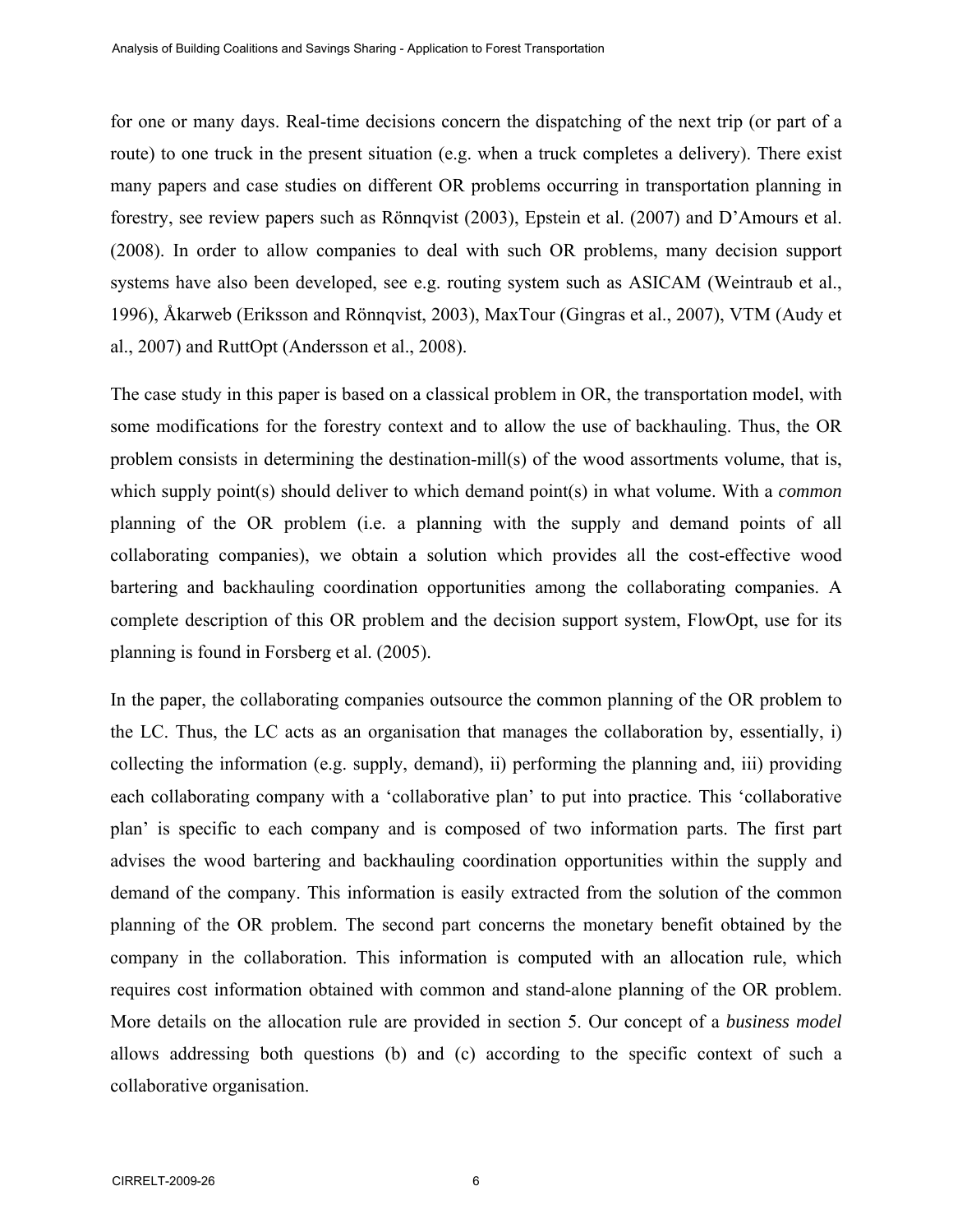The issues on how exactly, among the collaborating companies, the monetary exchanges are performed in order that each company reaches its monetary benefit is beyond the scope of this paper, as well as the definition of the exact information technology required by such a collaborative organisation. However, note that tailored allocation rules have recently been suggested in the literature to tackle the first issue, see e.g. Houghtalen et al. (2009) and Özener and Ergun (2008), while the second issue could be addressed by migrating the actual FlowOpt system to a web-based system such as the above-mentioned routing system Åkarweb and VTM.

#### **3. Definition of the cooperative graph-restricted game**

A TU-game is given by a pair (*N,v*), where *N*={1,2,3…,*n*} denotes a finite set of *n* players and *v* is the *characteristic function*, assigned to every coalition  $S \subseteq N$  a *worth*  $v(S)$ , representing the total benefit of this coalition of players when they cooperate. The coalition with all players is called the *grand coalition* and each coalition with only one player, a *singleton coalition*. A *coalition structure* is a partition of the *n* players into distinct coalitions (a player cooperates in only one coalition). A *payoff* represents the individual benefit of a player for its cooperation on a coalition. In the literature, the notion of *n-person game with transferable utility* is also used to represent a *TU-game* and the notion of *utility* is also used to represent the *worth* of a coalition.

The worth of a coalition in a context of an OR problem with a minimization objective refers generally to a savings whereas with a maximization objective the worth refers to a profit. The OR problem of the case study has a minimization objective. Its solution provides the total transportation cost for the coalition while the worth of that coalition represents the total savings in transportation cost obtained through collaboration. Thus, the value of the *characteristic function* is computed from the solutions of the FlowOpt system. Specifically, the cost of a given coalition *S*,  $c(S)$ , is obtained from the system as well as the cost of the singleton coalition  $T<sub>i</sub>$  of each company *j* in the coalition *S*,  $c(T_i)$ ,  $|T_i| = 1$ ,  $T_i \subset S$ ,  $j \in S$ . The worth of that coalition *S* is easily computed by equation (1):

$$
v(S) = \sum_{j \in S} c(T_j) - c(S) \tag{1}
$$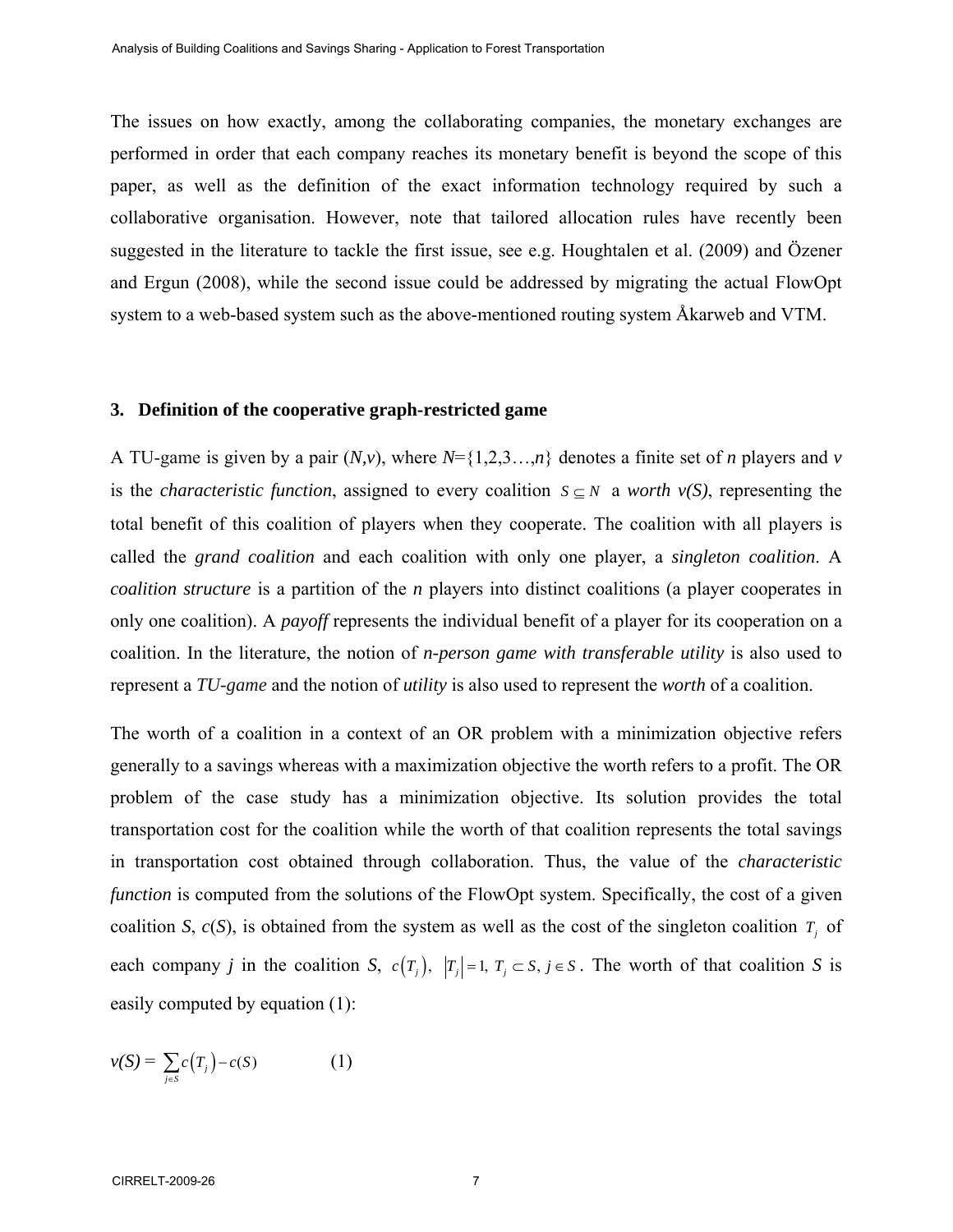Obviously,  $v(\phi) = 0$  and  $v(S) = 0$  if S is a singleton coalition. Also, the worth of a coalition does not depend on non-member players, i.e. there is no externality between the coalitions, and hence v(S) denotes the savings that the members of the coalition S can obtain on their own.

According to the solutions of the FlowOpt system on each coalition  $S \subseteq N$ , we can state certain properties of the studied game. The game is *superadditive*, since  $v(S \cup T) \ge v(S) + v(T)$  for any disjoint coalitions  $S, T \subseteq N$  such that  $S \cap T = \emptyset$ . In others words, a merge is always profitable (or at least not unprofitable). Also, the game is strictly *monotonic* increasing since  $v(T) \rightarrow v(S)$  for any coalitions  $T \subset S \subset N$ . Finally, the game is a *non constant-sum* since  $v(S) + v(\overline{S}) \neq v(N)$  for all complementary coalitions *S* and  $\overline{S}$  because all the savings provided by the opportunities in coordination of the wood flows between the players of the two distinct coalitions are lost.

In classical cooperative game theory, it is assumed that any and all coalitions are likely to form. However, in many specific contexts, it is possible that some coalitions cannot be formed due to certain social, hierarchical, economical, communicational or other restrictions, see van den Brink et al. (2007) for a list of papers on each. Introduced in cooperative game theory by Myerson (1977), graph theory provides a suitable tool for explicitly modelling these restrictions in the game. In Myerson graph theory formulation, a node represents a player and an undirected arc (i.e. link between two nodes) represents a potential to have a bilateral cooperative agreement between players *i* and *j*. Myerson defines a *cooperation structure* as all the feasible links between the potential agreeing players. The players "connected" on a non-directed graph *g* resulting from a given cooperation structure form a coalition. Even if two players do not have a direct bilateral agreement between each other, they may still be in the same coalition if they are "connected" through intermediate player(s). All the resulting "unconnected" graphs (i.e. the network structure) furnish the set of the distinct coalitions formed among the *N* players (i.e. the coalition structure). Following the works of Myerson, directed graph were then introduced in the literature. By using oriented arc from node *i* to *j* instead of undirected arc, we can represent more complex restrictions such as, e.g. player *i* can propose to player *j* to cooperate, whereas, player *j* cannot propose to player *i* to cooperate unless there exists an oriented arc *j* to *i*.

Our concept of business model introduces such graph restrictions in the study of the TU-game. Specifically, we impose a *cooperation structure* where one central player *i*, representing the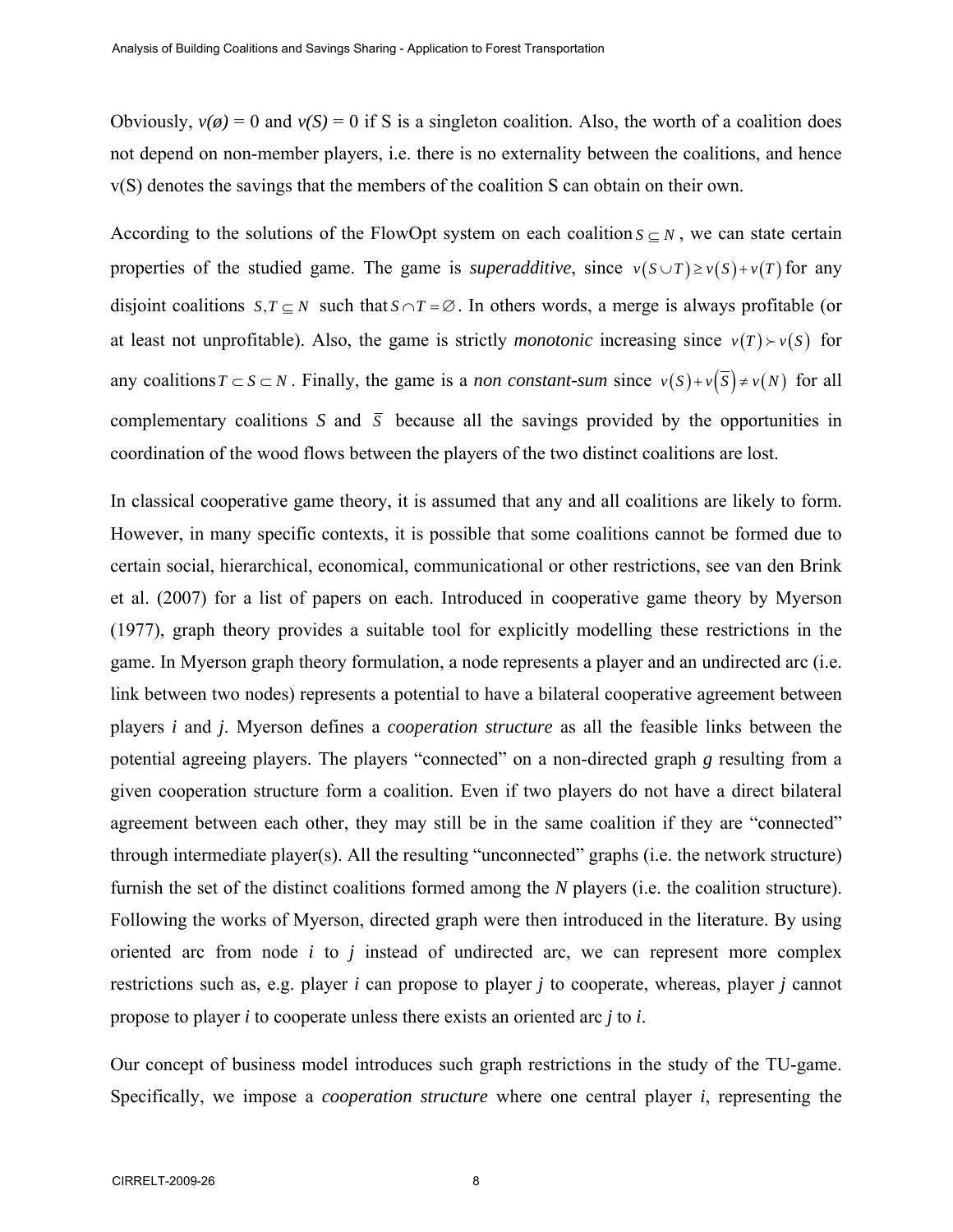leading(s) company(ies), is directly connected to every other non leading company *j* by an oriented arc *i* to *j* and there are no other arcs. Thus, the LC is the only one that can propose to a NLC to collaborate and only one coalition, necessarily including the LC, can be formed. Figure 3 shows an example of *cooperation structure* restricting a game with six players, player 1 being the leader. In the literature on network formation, this cooperative graph-restricted game without directed arcs is a special kind of cycle-free network called a 'star' in which there exists a node *i*, i.e. the centre of the star, such that every link in the network involves node *i* (Jackson, 2008).



Figure 3: Example of a six-player cooperative graph-restricted game with player 1 being the LC

#### **4. Description of the network formation game in extensive form**

In classical cooperative game theory, the approach which is generally assumed during the formation of the coalitions is that any number of players can simultaneously join or abandon a coalition. However, in other contexts, only bilateral agreements to cooperate between players can occur and a player must maintain its previous agreement in any further bilateral agreement. For instance, Macho-Stadler et al. (2006) study the sequential merger among two companies, two groups of already merged companies or between a company and a group of already merged companies. Vidal-Puga (2007) studies a situation in which only one coalition is formed in the sequential inclusion of one new player. In a context similar to our case study, Cruijssen et al. (2005) study a procedure allowing a logistics service provider to form, with sequential offer to a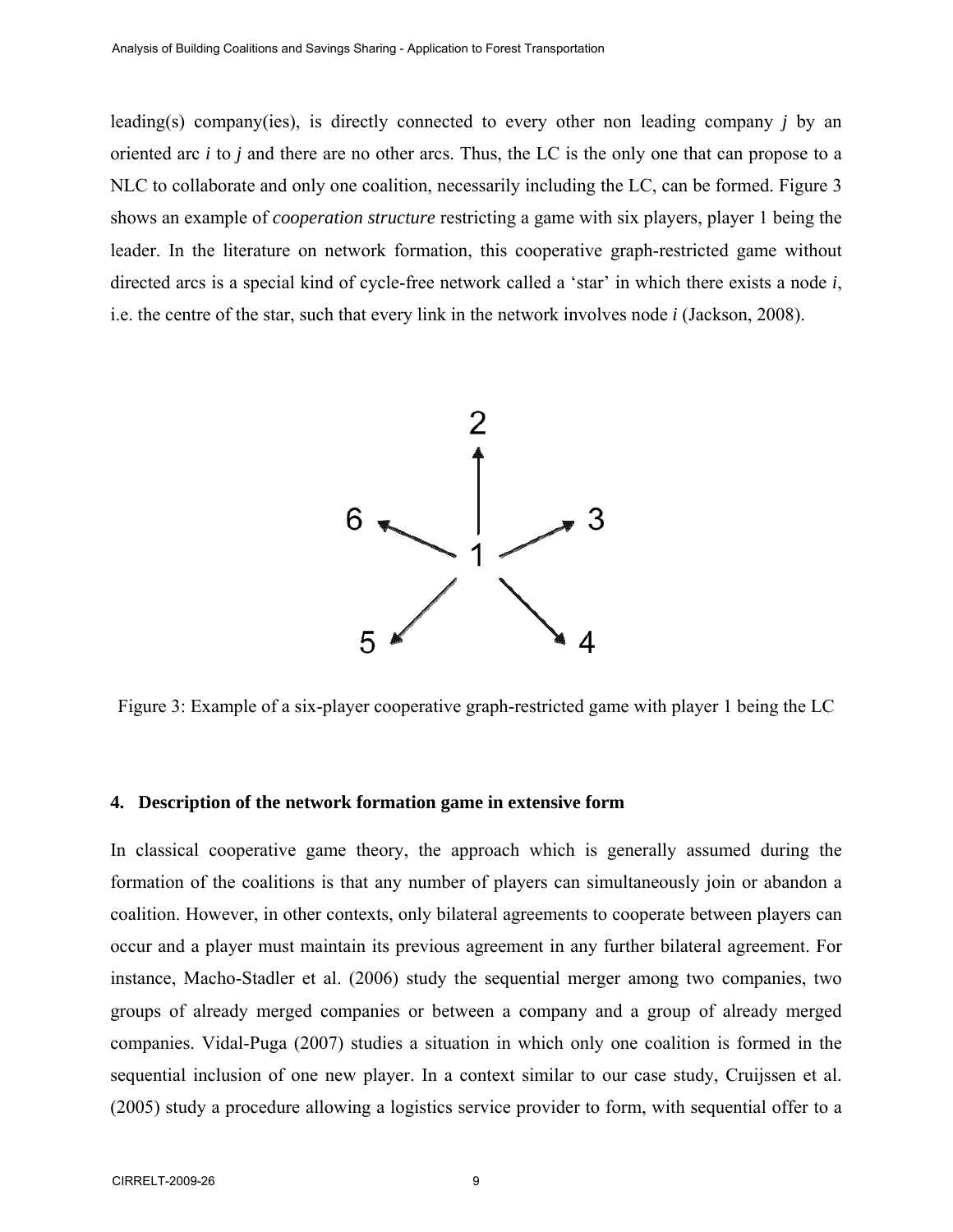set of potential collaborating shippers, the grand coalition. Finally, Cruijssen et al. (2007c) study the development of a hub distribution network (i.e. a distribution network in which transhipment is allowed at specific intermediate facilities called hubs) by a step-wise procedure in which only one shipper at a time joins the coalition, which is the jointly investing hub distribution network hub.

In this paper, our concept of business model imposes such approaches with permanent and sequential bilateral agreement in the study of the TU-game. Moreover, to respect the cooperative graph-restricted game such as the one in Figure 3, the bilateral agreement can only be proposed by the LC and the unique coalition is formed through a sequence of bilateral agreements between the LC and the NLC. In order to tackle such a sequential, permanent and player' restricted bilateral agreement in the coalition formation, we draw on the literature on *network formation* where all the potential cooperating worth are modelled by a TU-game in extensive form.

The literature on *network formation* incorporates, among other matters, the graph theory formulation supporting the modelling of the cooperative graph-restricted game; see Demange and Wooders (2005) and Jackson (2008) for exhaustive surveys on the network formation literature. Thus, the set of the "unconnected" graph *g* resulting from the links formed in the cooperative graph-restricted game (i.e. the network structure) provides the coalition structure. The modelling by a TU-game, instead of value functions on networks, of the worth obtained by each resulting coalition allows specifying the worth of the coalition represented by graph *g* on which players are connected with one another within the graph *g* and not on how exactly its players are connected within the graph *g*, see van den Nouweland (2005) for a survey of papers based on this modelling approach. Finally, the study of the game in extensive form, rather than in normal/strategic form, allows being more explicit about the issue of timing in the study of the game. Indeed, games in extensive form allow studying sequential bilateral agreements over many time periods while games in normal/strategic form are limited to bilateral agreements in one time period.

Network formation games in extensive form were introduced in the paper of Aumann and Myerson (1988), see Bloch and Dutta (2008) for a recent survey of the literature on sequential models of network formation. In the game of Aumann and Myerson, an exogenous rule gives the sequence of pairs of players that have an opportunity to make a bilateral agreement, i.e. to form a link between them. Bilateral agreements cannot be broken once they have been made. All players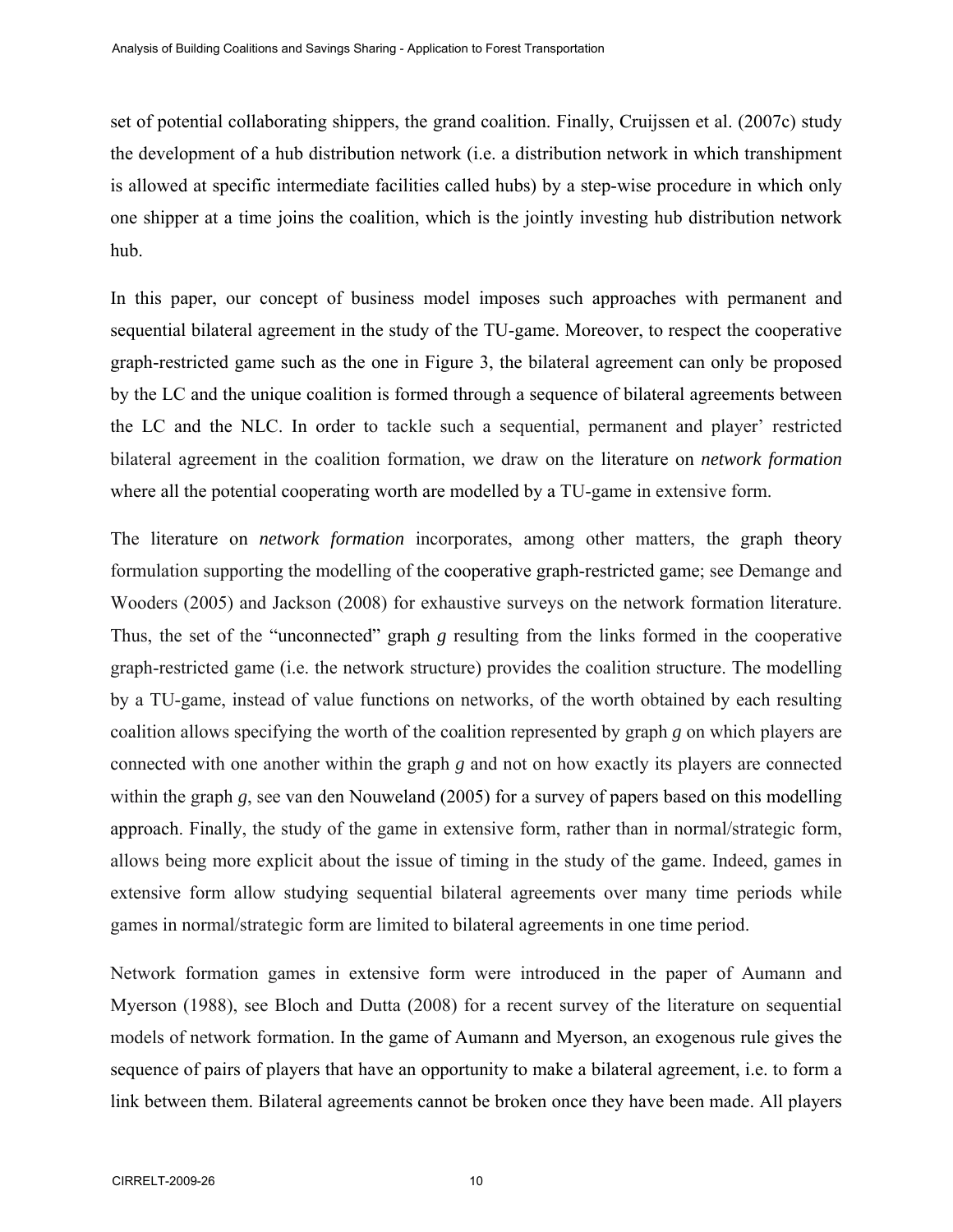observe which pairs of players made or not an agreement when they have the opportunity to do so, i.e. we are in a game of perfect information. Mutual agreement is required to form a link and each player takes its decision with a look-ahead perspective, i.e. in addition to considering whether he will be better off with this link than without it, the player considers whether the formation of this link could end with a better or worse final payoff for him according to the further potential opportunities in links between other pairs of players. This look-ahead perspective is based on two assumptions in the game. First, the players take their decision in a self-interested way to maximize their own individual final payoff. Second, the worth of each resulting coalition (modelling by a TU-game) will be divided among its players according to an exogenous allocation rule, the Myerson value (Myerson, 1977). The Myerson value is an extension of the Shapley value (Shapley, 1953), a well-known allocation rule, to TU-game in which exactly how the players in a coalition are connected must be considered in the determination of the payoffs.

The game by Aumann and Myerson is finite in time: the game ends when, after the last link has been formed, all pairs of players without a bilateral agreement have, according to the sequence given by the exogenous rule, a last opportunity to make it, but do not agree. An equilibrium concept, the *subgame perfect Nash equilibrium (SPNE)*, is applied to provide a prediction about the decision of each player at each opportunity and thus, makes a prediction about the ending network structure. A SPNE is a refinement of the well-known *Nash equilibrium* (Nash, 1951) for a finite game of perfect information in game in extensive form. The network structure supporting a SPNE, and by extension each resulting coalition, is said to be *stable* and *credible*. A network structure is *stable* when the prediction about the set of decisions by each player is the 'best response' (i.e. allows the highest individual final payoff) against the sets of decision of the other players and, *credible* when these predictions hold at each 'step' of the game (i.e. at each opportunity to make a bilateral agreement). In a *stable* and *credible* network structure, no player, at any step of the game, could benefit from a modification in its predicted set of decisions.

Our concept of business model in the study of the TU-game imposes a similar approach with two main differences. First, to respect the cooperative graph-restricted game, the sequence of pairs of players that have an opportunity to make a bilateral agreement is determined by the LC and each pair involves a LC. Second, we do not follow a two-stage process in which the coalitions are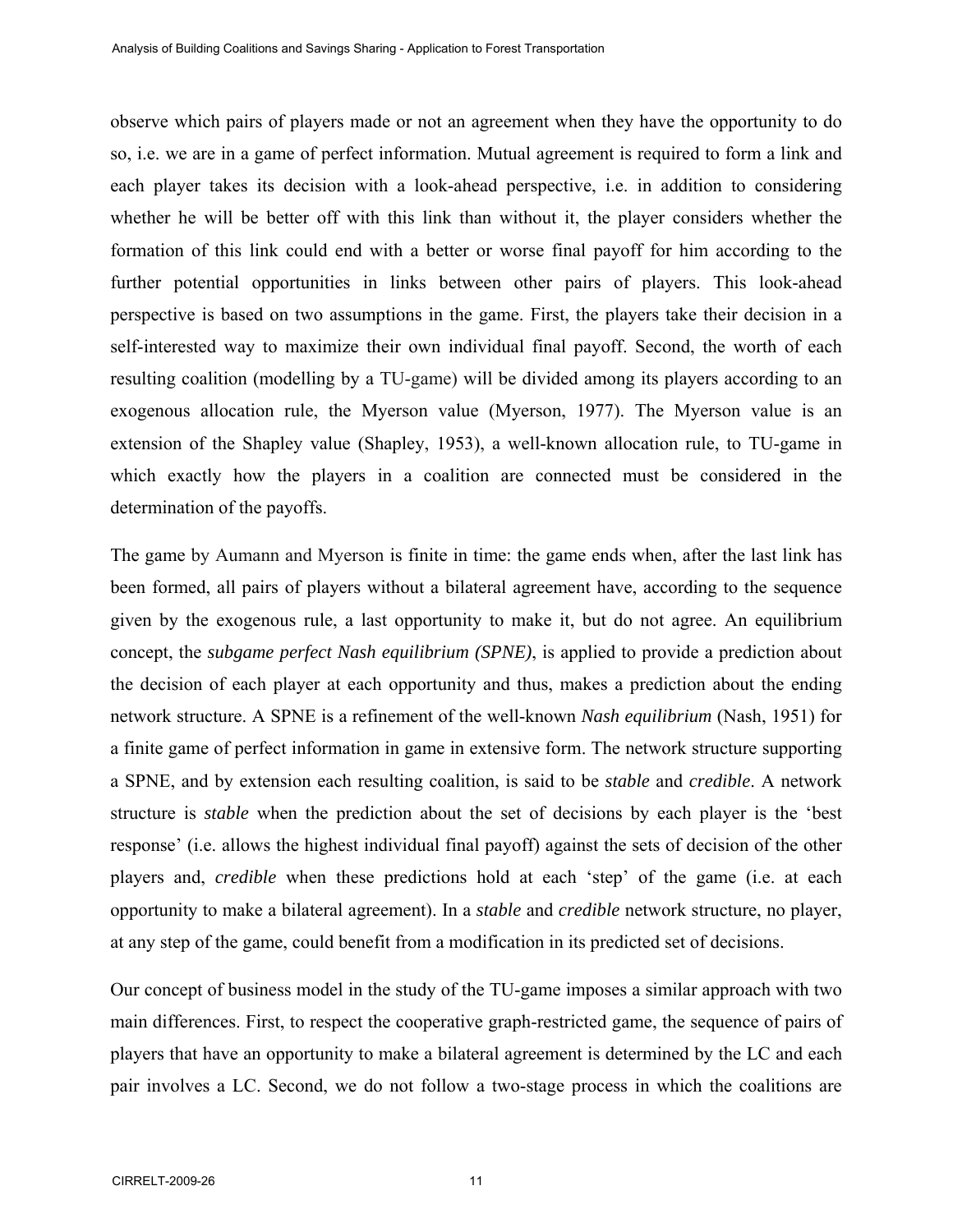formed and then the worth of each is divided among their players, rather, both are determined simultaneously. Thus, the proposition of bilateral agreement by the LC includes an immediate payoff for the NLC if this latter agrees and, in some business models, a description of the potential additional payoffs if other NLC also agree on further propositions by the LC. We put emphasis here on the word 'potential' since, in contrast to the immediate payoff, each of the additional payoffs for the NLC is conditional on the conclusion of a further bilateral agreement between the LC and other NLC's. The procedure study by Cruijssen et al. (2005) involves such an announcement of the potential for additional payoffs within the proposition to collaborate. How are the immediate payoff and, in some business models, the potential additional payoffs computed by an allocation rule? Each of the four different business models explored in this paper uses a different allocation rule and each rule is described in the following section.

#### **5. Allocation rule of each business model**

Several cost/savings allocation rules exist in practice in the industry and in the field of cooperative game theory. An extensive review of cost allocation methods, mostly based on cooperative game theory such as the *Shapley value* and the *nucleolus*, can be found in Tijs and Driessen (1986) and Young (1994). The computing and analysis of some cost allocation methods on a case study similar to the one in the paper is presented in Frisk et al. (2009) as well as a new method, based on a linear programming model, that aims for proportionally equal payoff to each player.

There is no single and all-purpose method to achieve cost/savings allocation. Cooperative game theory provides a set of *properties* to study cost/savings allocation methods among a set of players. When choosing an existing method or developing a new one, we seek one that satisfies specific properties which are considered essential to meet in our context. In the context of our collaborative organisation, three of these properties must be satisfied by the allocation rule of each of the four business models. First, the propriety of *efficiency*, which requires that the common cost/savings of a coalition must be split entirely among its players. Second, the propriety of *individual rationality*, which requires that no player is worse off by collaborating on a coalition. Third, the *cross monotonic* propriety, which requires that the payoff of a collaborating player does not decrease with the conclusion of new bilateral agreements between the LC and other NLC. We had a fourth propriety recently introduced in the field of cooperation in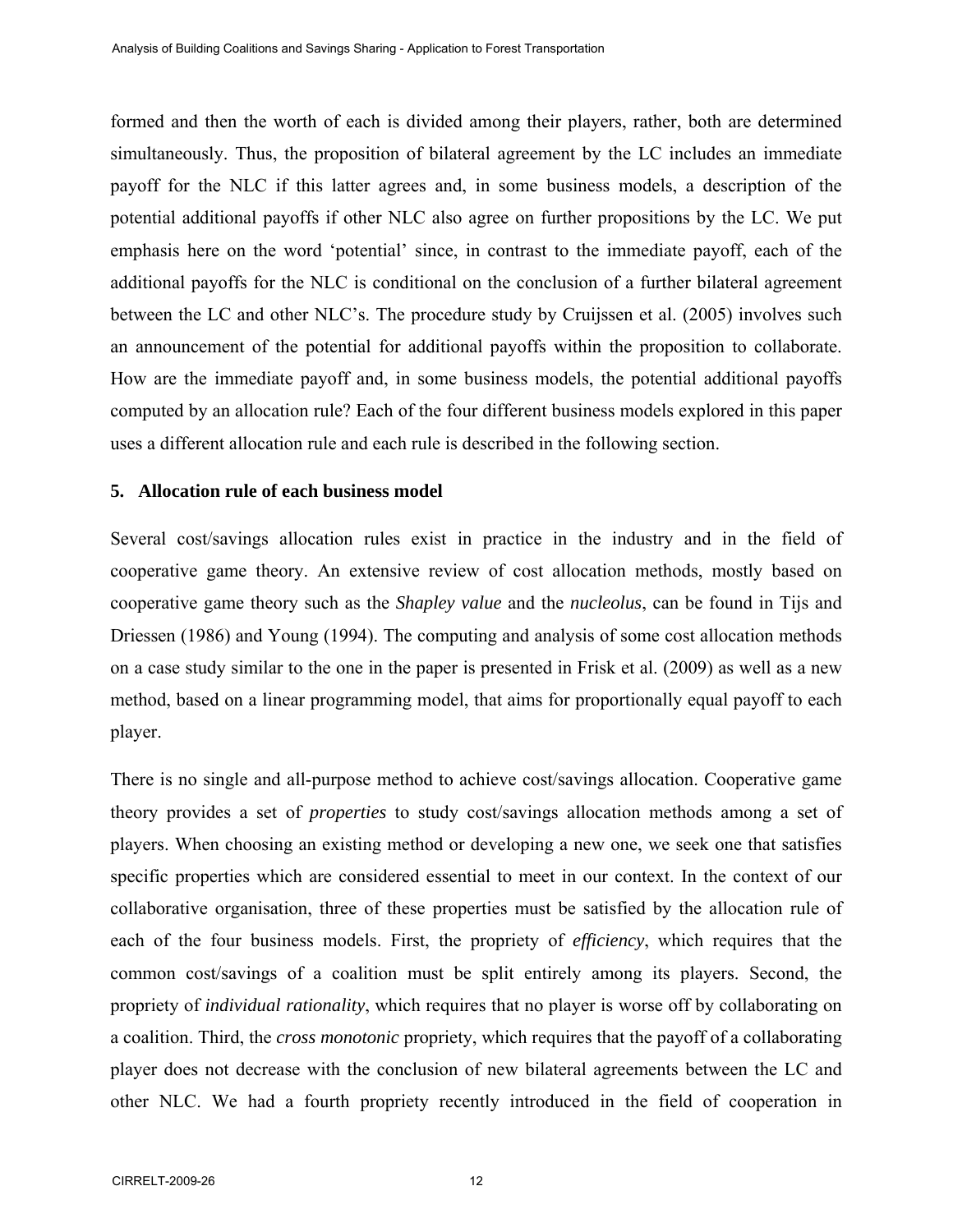transportation (see e.g. Audy et al. (2008), Özener and Ergun (2008), Perea et al. (2008)), which is a reinforcement of the *individual rationality*: no collaborating player can receive a null payoff. In other words, being a participant in a coalition must offer a positive benefit to the collaborating player.

The allocation rules of the four business models are based on the same allocation scheme: an allocation according to the stand-alone weighted cost of each player in the coalition. This allocation scheme is easy to understand and to compute. Thus, each allocation rule is a close version of the others according to i) a cost or a savings allocation approach and, ii) an *altruistic* or an *opportunistic* behaviour by the LC. In contrast to more advanced methods, the aim is to demonstrate through simple and easily customized allocation rules how the behaviour of the LC can affect benefit sharing among the collaborating players as well as the development and the size of the coalition.

Two business models follow a *cost allocation rule* while the two others follow a *savings allocation rule*. The cost approach consists in allocating the cost of a coalition *S* while the savings approach consists in allocating the worth of a coalition *S*. Thus, the payoff of a player *i*,  $v_i$ , is computed by equation (2) where  $v_i$  is the cost/savings-value allocated to player *i* by the cost/savings allocation rule:

$$
v_i = c(T_i) - y_i \tag{2}
$$

In both the cost and the savings approaches, the *allocation rule* is customized according to a plausible *altruistic* and *opportunistic* behaviour of the LC. The distinction between both behaviours concerns the share of the *marginal worth increase* when a player *j* accepts a bilateral agreement proposed by the LC, which is the difference between the worth of the 'new' coalition S and the 'previous' coalition T, such that  $T = \{ S \setminus j \}$ . The allocation rule coming from an altruistic behaviour shares the marginal worth increase among all the players of the 'new' coalition *S* while the one coming from an opportunistic behaviour shares the marginal worth increase only between player *j* and the LC. Thus, the proposition of bilateral agreement by an opportunistic' LC includes only one payoff for the NLC (i.e. the immediate payoff) while the proposition by an altruistic' LC includes the immediate payoff as well as a description of the potential additional payoffs. Sprumont (1990) introduces the notion of *population monotonic*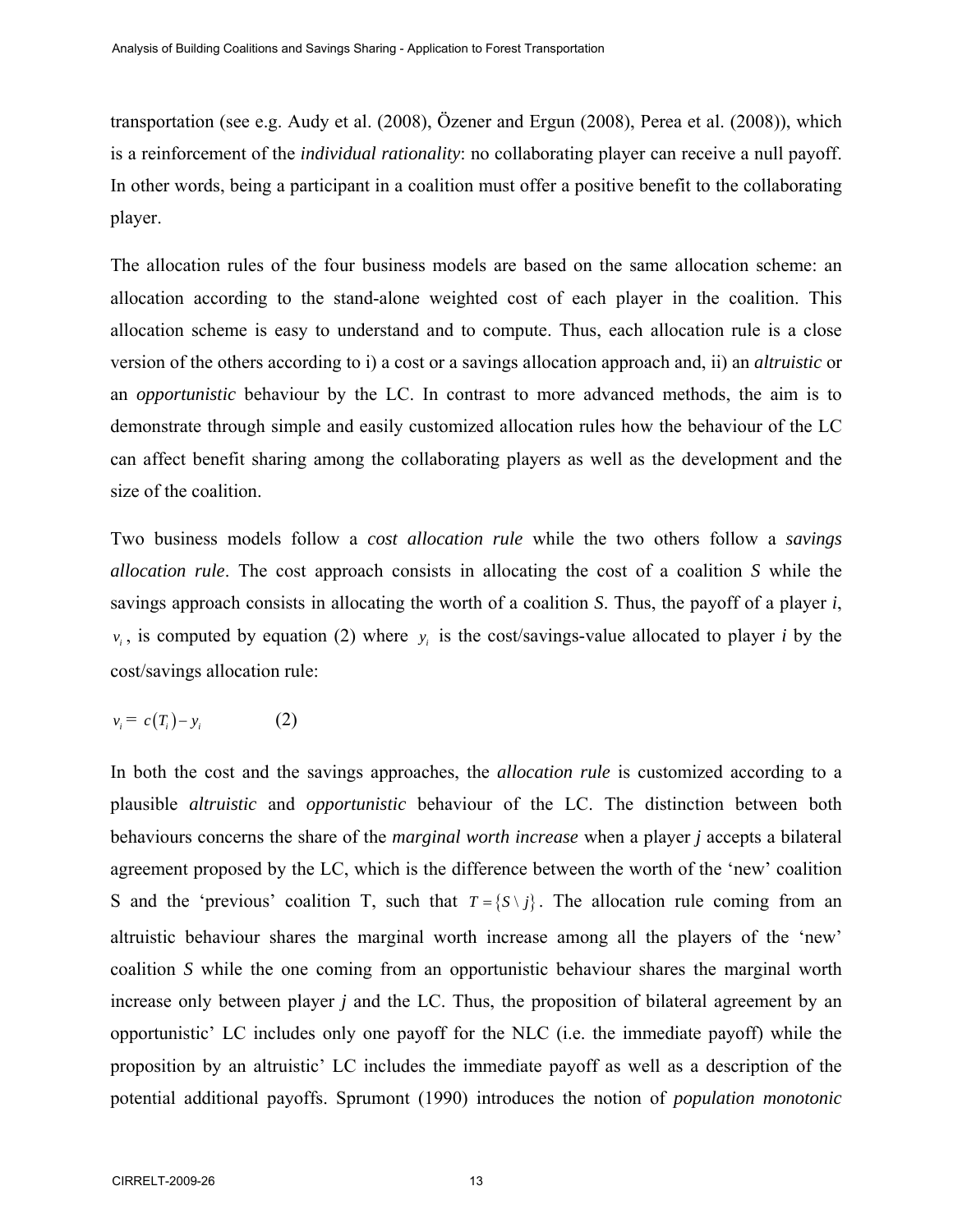*allocation scheme* to describe a situation in which, as with our two allocation rules customized to imitate an altruistic behaviour by the LC, the payoff to every player increases as the coalition to which he belongs grows larger (i.e. new player joins). The allocation rules of each of the four business model are:

# *Business model 1: the cost allocation approach with altruistic behaviour*

According to the rule of this business model, each time a player *j* accepts the LC's proposition, the cost of the 'new' coalition S, c(S), is reallocated among all its players. The allocation is performed according to the proportion of the player's stand alone cost of the sum of all the players' stand alone cost in coalition S. The fundaments of this rule do not respect the *cross monotonic* propriety. However, by an appropriate selection of the sequence in which the LC makes its proposition of bilateral agreement to NLC, it is possible to respect the *cross monotonic* propriety in the case study.

# *Business model 2: the cost allocation approach with opportunistic behaviour*

According to the rule of this business model, each time a player *j* accepts the LC's proposition, the cost allocated to the LC is recomputed while the cost allocated to the NLC is computed only once, that is, when the NLC accepts the proposition. Specifically, for each 'new' coalition S, the allocation of the cost of coalition *S* is computed in three steps. First, the cost allocated to player j is computed: this is the part of the cost of coalition S that corresponds to the proportion of its stand alone cost on the sum of all the players' stand alone cost in coalition S. Second, the remaining part of the cost of coalition S is computed by withdrawing the cost allocated to player j in the first step and all the cost allocated to the NLC in the previous iterations. Finally, the remaining cost is allocated among the LC according to the proportion of the LC's stand alone cost on the sum of all the LC' stand alone cost.

# *Business model 3: the savings allocation approach with altruistic behaviour*

According to the rule of this business model, each time a player *j* accepts the LC's proposition, the *marginal worth increase* between the coalition *T* and the 'new' coalition *S* is allocated among all the players of coalition S. The allocation is performed according to the proportion of the player's stand alone cost on the sum of all the players' stand alone cost in coalition S.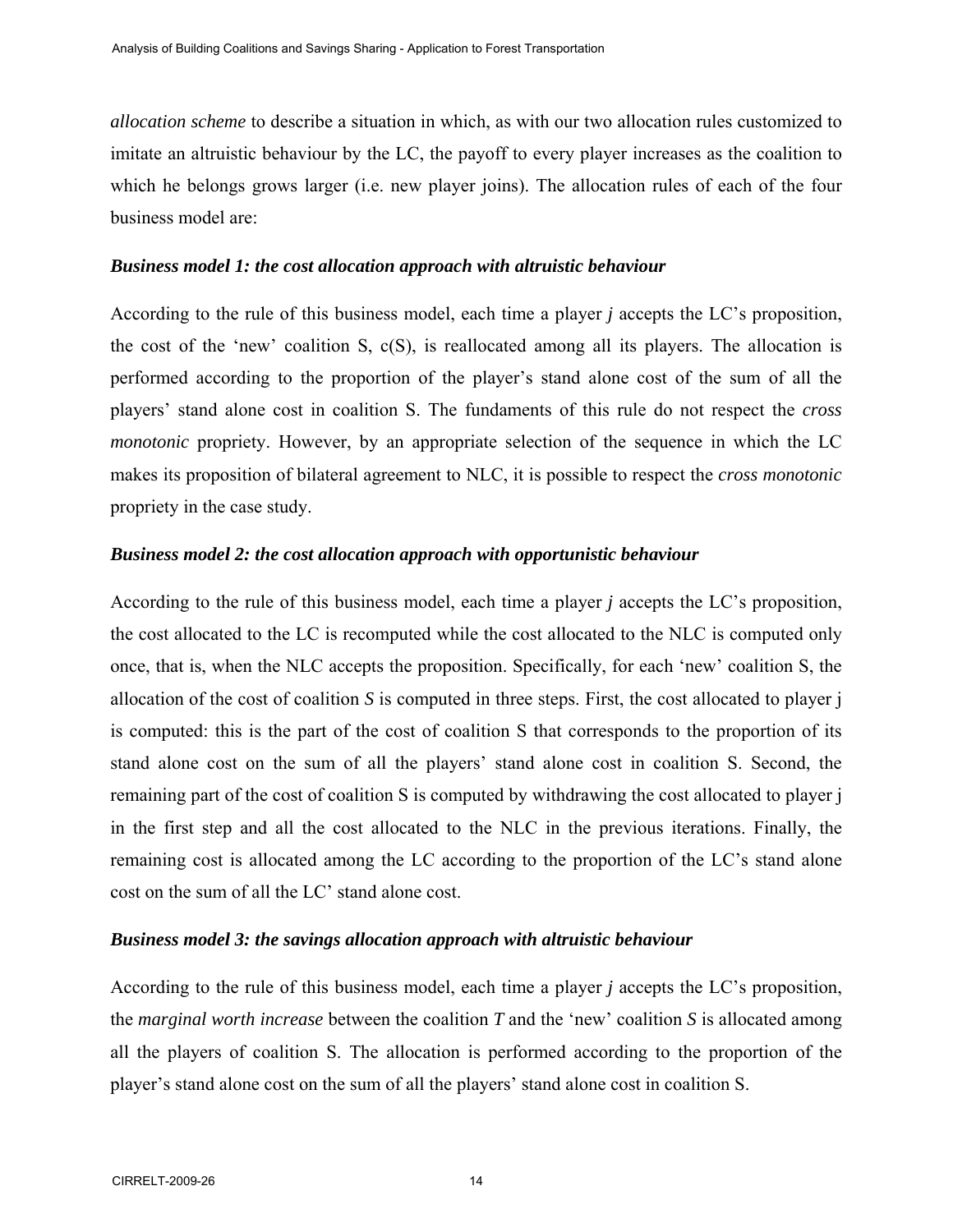#### *Business model 4: the savings allocation approach with opportunistic behaviour*

According to the rule of this business model, the *marginal worth increase* when player *j* accepts the LC's proposition is allocated only between the player *j* and the LC. Specifically, for each 'new' coalition S, the allocation of the *marginal worth increase* between coalitions *T* and *S* is computed in three steps. First, the part of the *marginal worth increase* allocated to player *j* is computed: it is the part of the *marginal worth increase* that corresponds to the proportion of its stand alone cost on the sum of all the players' stand alone cost in coalition S. Second, the remaining part of the *marginal worth increase* is computed by withdrawing the part allocated to player j in the first step. Finally, the remaining part of the *marginal worth increase* is allocated among the LC according to the proportion of the LC' stand alone cost on the sum of all the LC' stand alone cost.

#### **5.1. Tree representation of the network formation game in extensive form**

A finite game of perfect information in extensive form such as the one in our paper can be represented by a simple tree where a node has a player's label and the outgoing edge(s) of this node corresponds to the available decision(s) for the player at this step of the game. At each step, the player can make only one decision, i.e. select only one of the available outgoing edge(s). Figure 4 shows a small example of simple tree with three players, player 1 being the LC, in which the cost of coalition *S*,  $c(S)$ , are:  $c({1}) = 4$ ,  $c({2}) = 8$ ,  $c({3}) = 5$ ,  $c({1,2}) = 10$ ,  $c({1,3})$  $= 8, c({2,3}) = 10, c({1,2,3}) = 13.$ 

The *root node* corresponds to the first player that must make a decision and, according to its decision, the subsequent node, if any, corresponds to the next player that would have to make a decision, and so on. For instance, the tree starts with player 1 that must take a decision among three outgoing edges: one is labelled 'E' while the two others are labelled 'P'. In this paper, our concept of business model imposes the LC at the root nodes and the available decisions to the LC and the NLC must be different. Thus, the LC is allowed to propose ('P') a new bilateral agreement to a specific NLC or to end ('E') the game by not proposing any new bilateral agreement. The NLC are allowed to accept  $(A')$  or refuse  $(R')$  the proposition of bilateral agreement by the LC. When the NLC accept the LC' proposition, a link is formed between them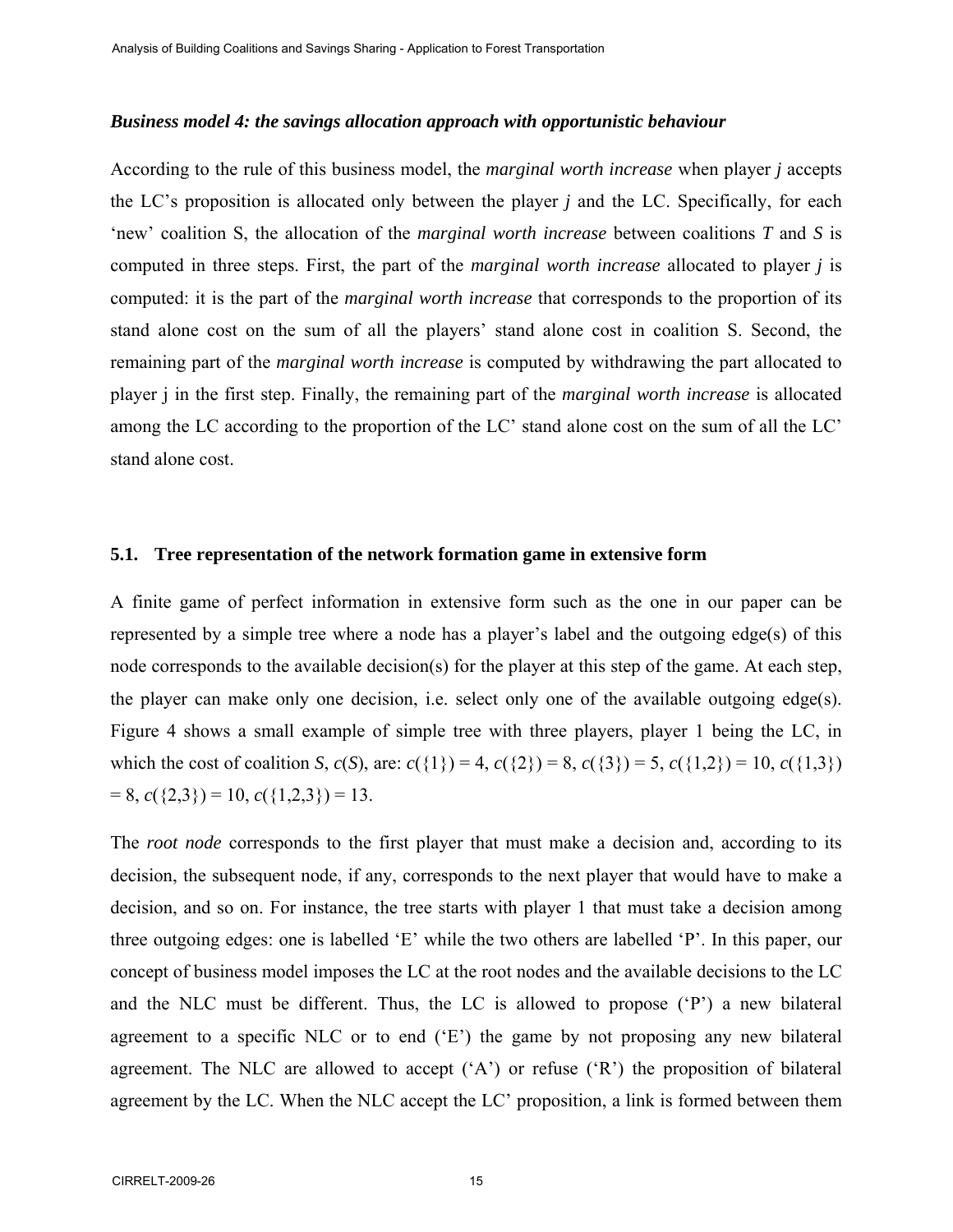and individual payoffs are obtained. In our network formation game, only the outgoing edges labelled 'A' can form links and provide individual payoffs. To keep the tree as short as possible, we represent the end of the game when a NLC refuses the offer by the LC while, according to any of our four business models, the LC has the opportunity to continue the game with the other NLC's without bilateral agreement or, even later, proposes again a bilateral agreement to a NLC that has previously refused.

A sequence of decisions by the players determines a path through the tree. The individual final payoffs (computed with the allocation rule of business model 4 in Figure 4) for the respective players are given at the end of each potential path, labelled 'a' to 'i' in Figure 4. Each path provides an answer to both questions (b) and (c). For instance, path 'c' corresponds to, question (b): the formation of coalition  $\{1,2\}$  and the singleton coalition  $\{3\}$ , and, question (c): a individual final payoff of 0.67 for player 1, 1.33 for player 2 and zero for player 3. Moreover, a path tells us details about the issue of timing in the answers to both questions (b) and (c). For instance, path 'e' tells us that player 1 first takes the decision to make a proposition to player 2 and then to player 3, while in path 'i' it is the opposite case. And, as we can see by comparing the individual final payoffs of paths 'e' and 'i', the choice of the sequence to reach the same coalition (the grand coalition in paths 'e' and 'i'), has an impact on the individual final payoff of player 1 as well as the two other players.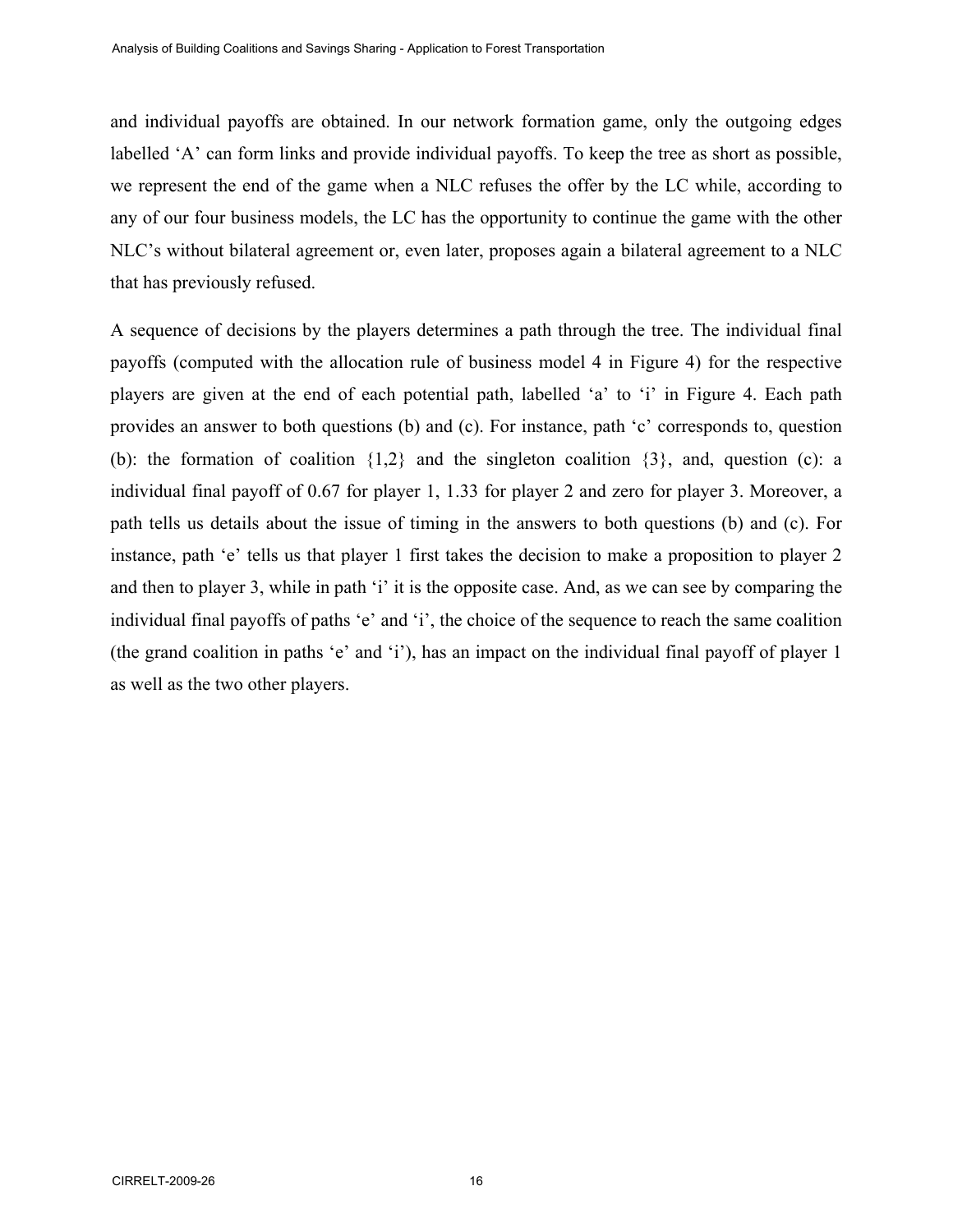

Figure 4: Example of a three-player network formation game in extensive form with player 1 being the leading company

By providing a prediction about the decision of each self-interested player at each node, the solution concept of *subgame perfect Nash equilibriun* (SPNE) allows identifying which path, among all potential paths, will be taken and thus, to answer to questions (b) and (c). The method of *backward induction* could be used to determine the path supported the SPNE in the game. Essentially, this method consists in starting the predictions at each decision node without successor and reaching back in the tree to the root node. For instance, path 'e' supports the SPNE in the game represented by Figure 4. In this paper, a longest path model is proposed as a new method to determine the path supported the SPNE, i.e. to determine the *stable* and *credible* coalitions.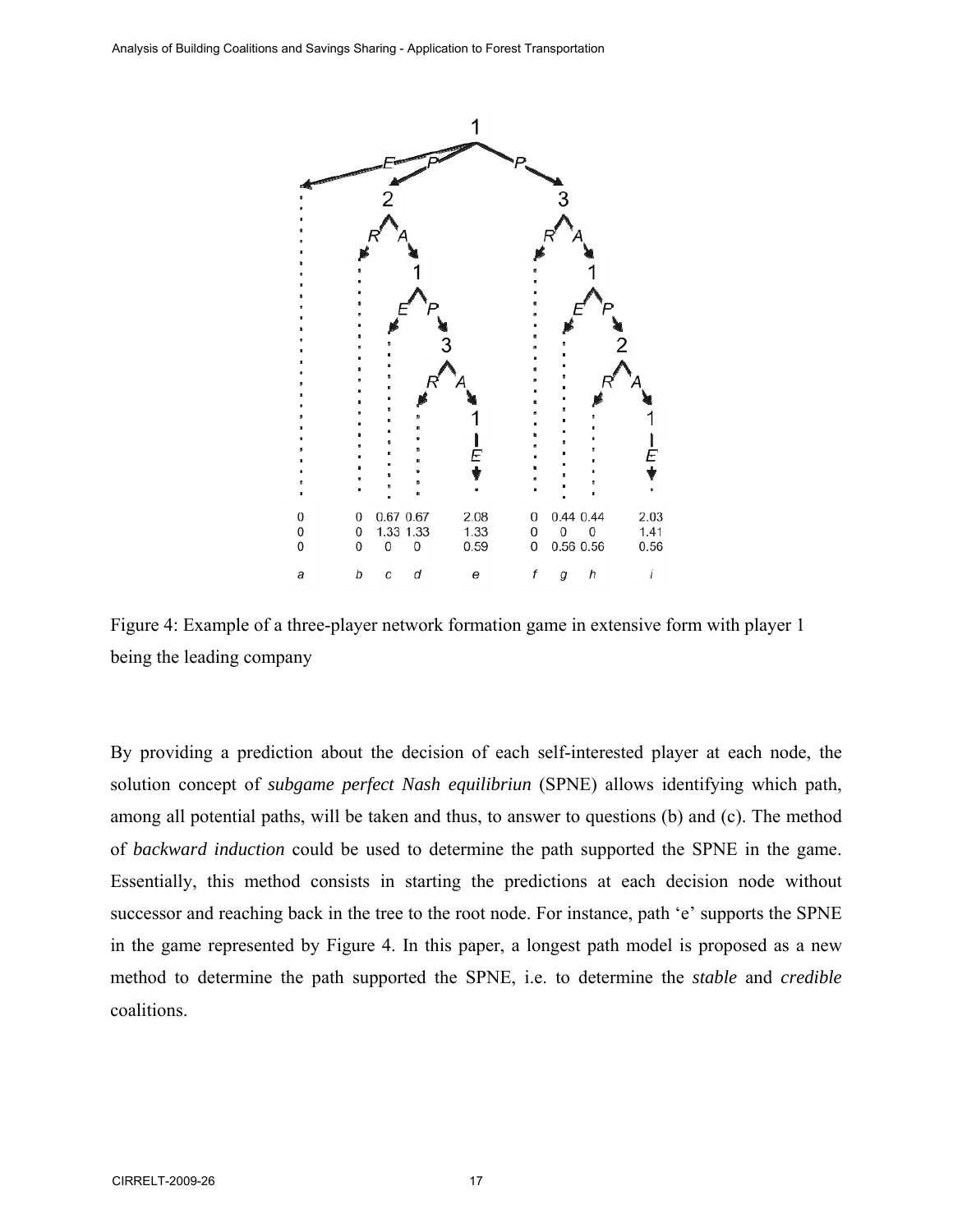## **6. Longest path model to represent the network formation game in extensive form**

The objective of the LC is the formation of a stable and credible coalition in such a way that they will maximize their individual final payoff, as opposed to that of each of the players. To determine the *optimal* path according to this objective, we can formulate our network formation game in extensive form by an OR problem: the longest path problem. Given a network of oriented arcs from node *i* to node *j* with each a length value, the objective in this OR problem is to find the longest path in the network to reach a sink node *0\** starting by a source node *0*. The indexes, sets, parameters and decision variables used in the longest path model are defined in Table 1.

| Table 1: Indexes, sets, parameters and decision variables |
|-----------------------------------------------------------|
|-----------------------------------------------------------|

| Indexes          |                                                                        |
|------------------|------------------------------------------------------------------------|
| S                | : a coalition                                                          |
| T                | : a coalition, such that $T = \{S \setminus j\}$                       |
| 0                | : the pseudo-player source                                             |
| 0*               | : the pseudo-player sink                                               |
| <b>Sets</b>      |                                                                        |
| $\boldsymbol{A}$ | : set of all oriented arcs to go from coalition $S$ to $T$             |
| $A^{\prime}$     | : set of all oriented arcs to go from coalition $S$ to $T$ , such that |
|                  | the pseudo-player sink is excluded from the coalition $T$ ,            |
|                  | $A' \subset A$                                                         |
| Parameter        |                                                                        |

 $M_{s,r}$  : *marginal payoff increase* for the LC from coalition *S* to *T*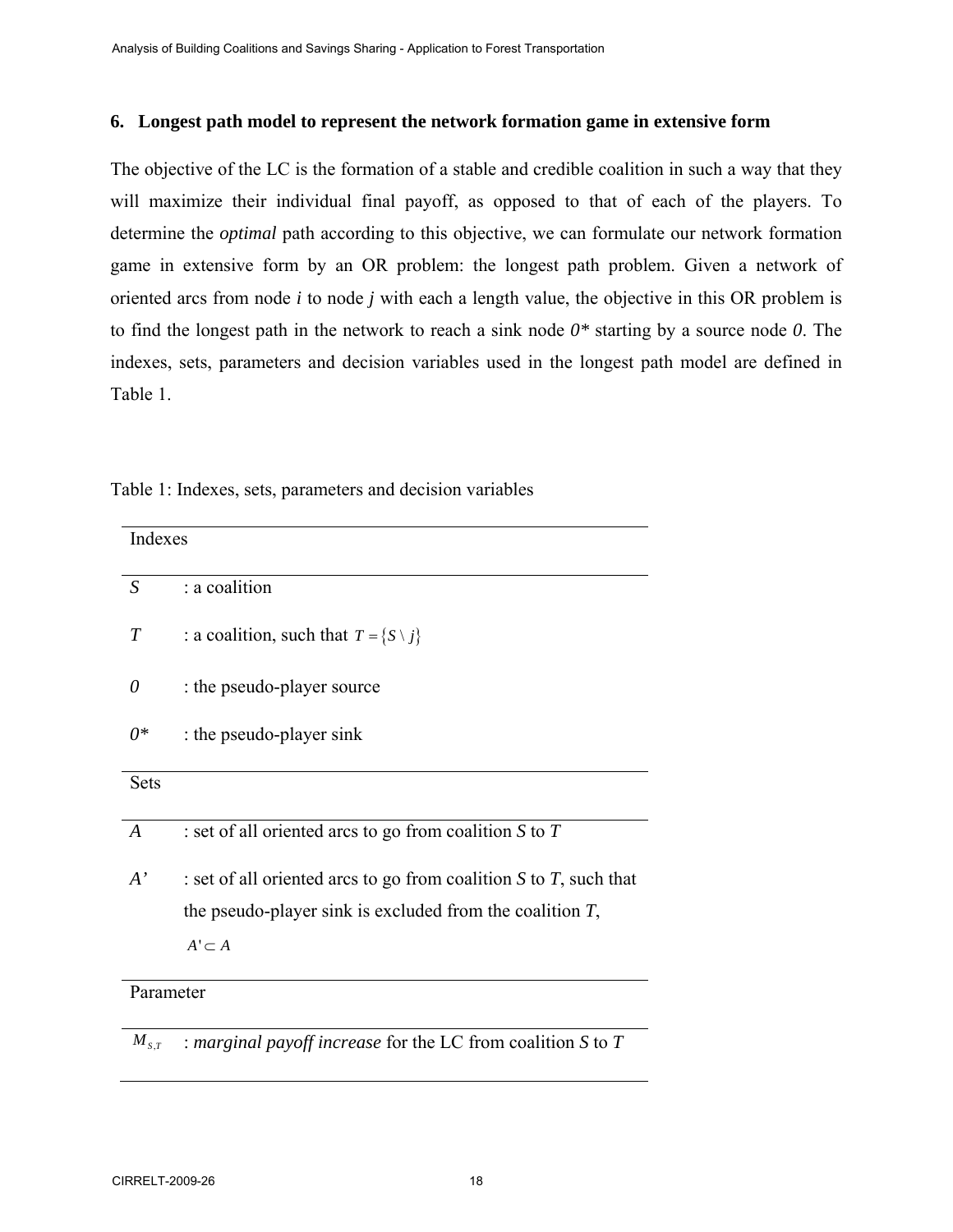Decision variable

 $x_{s,t}$  : 1 if the *optimal* path goes from coalition *S* to *T*, 0 otherwise

The longest path problem [LPP] can be formulated as following:

$$
\text{[LPP]} \quad \text{max} \sum_{(s,T) \in A'} M_{s,T} x_{s,T}
$$

s.t.

$$
x_{S,T} - \sum_{(T,U)\in A} x_{T,U} = 0 \quad \forall (S,T) \in A' \tag{3}
$$

$$
\sum_{(S,T)\in A|S=0} x_{S,T} = 1\tag{4}
$$

$$
\sum_{(S,T)\in A\setminus A'} x_{S,T} = 1\tag{5}
$$

$$
x_{S,T} \in \big\{0,1\big\} \quad \forall \big(S,T\big) \in A
$$

In this context, a node represents an 'ordered' coalition, e.g. the coalition '1,2' is different from the coalition '2,1' even if they regroup the same players. The value of the oriented arcs represents the *marginal payoff increase* for the LC when player *j* accepts the proposition of bilateral agreement and thus, coalition *T* is formed from coalition *S*, such that  $T = \{ S \setminus j \}$ . Each of these values is computed according to the allocation rule of a specific business model. All oriented arcs starting from the pseudo-player source or arriving at the pseudo-player sink have a null marginal worth increase. The objective of the [LPP] is to find the path traversed in the network (i.e. from the pseudo-player source to the pseudo-player sink) that allows the total maximal payoff to the LC, which is the sum of each of the oriented arc values on this path. The constraints (3) ensure that the formation of the coalition is made by sequential bilateral agreement. The constraints (4) and (5) ensure that only one coalition is created.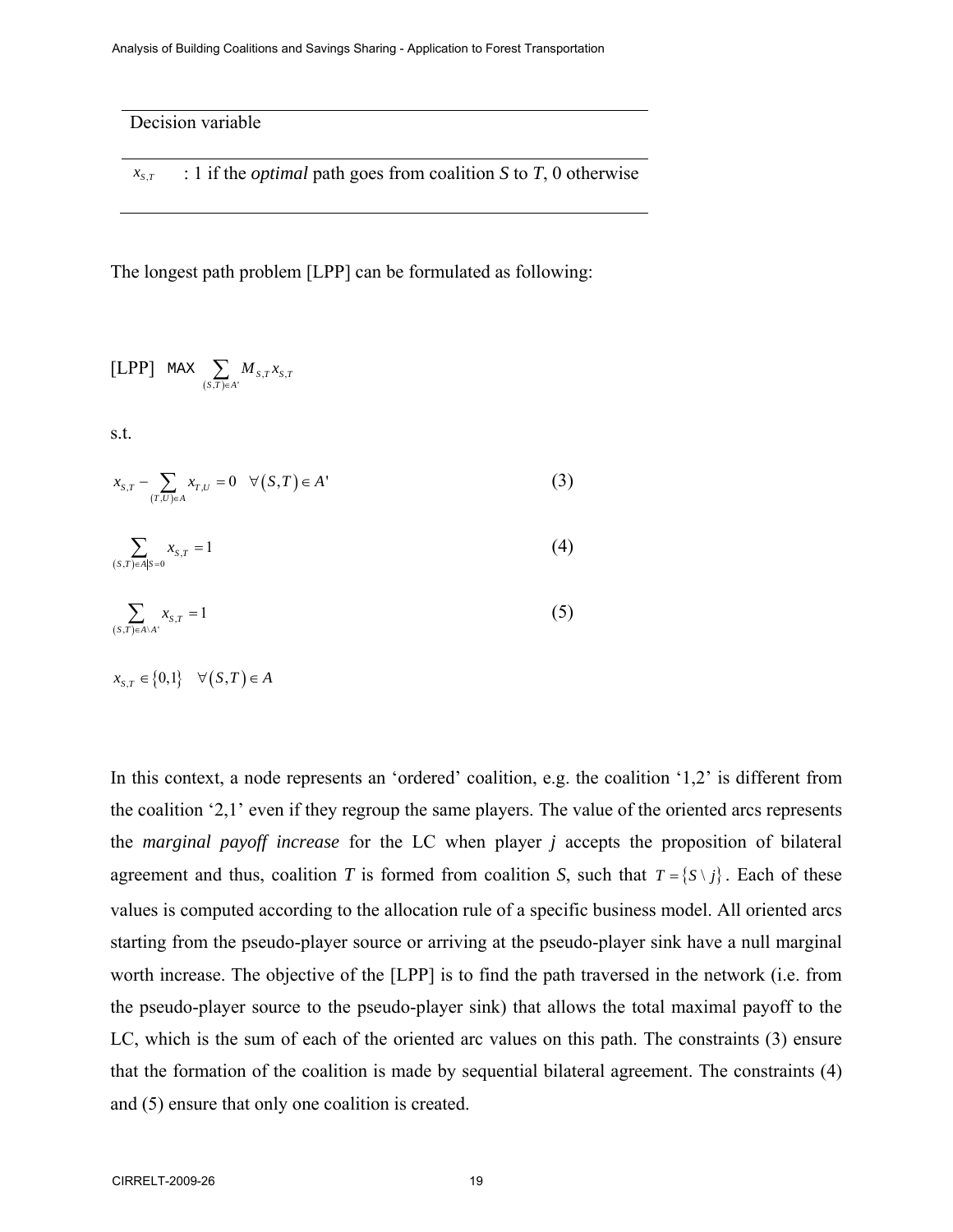# **An illustrative numerical example**

In order to illustrate the formation of the coalition following the [LPP] formulation, we reconsider the small example of three players in Figure 4 and in which the worth of coalition *S*,  $\nu(S)$ , are:  $\nu({1}) = 0$ ,  $\nu({2}) = 0$ ,  $\nu({3}) = 0$ ,  $\nu({1,2}) = 2$ ,  $\nu({1,3}) = 1$ ,  $\nu({2,3}) = 2$ ,  $\nu({1,2,3}) = 2$ 4. Since player 1 is the LC and he (or she) can only propose a bilateral agreement to one NLC at the time without the obligation to make a proposition to all of them, the set A is equal to  $(0,01)$ , (01,012), (01,013), (01,010\*), (012,0123), (012,0120\*), (013,0132), (013,0130\*), (0123,01230\*),  $(0132,01320^*)$ ) while the set A' is equal to  $( (0,01), (01,012), (01,013), (012,0123), (013,0132)$ ). Figure 5 shows the graph on which the [LPP] must be solved. The value on each oriented arc represents the marginal payoff increase for the LC if player *j* accepts their proposition and the coalition *T* is formed from coalition *S*, such that  $T = \{ S \setminus j \}$ . In order to follow the logic of the tree representation of our game in Figure 4, we deliberately represent the graph of the [LPP] with a top-to-bottom orientation of the source and the sink, rather than a right-to-left as in the OR literature. Moreover, the letters in parentheses on each of the pseudo-players' sink entering arcs refers to the paths ending with an edge labelled 'E' in the tree representation of the game in Figure 4.



Figure 5: the [LPP] representation of network formation game in extensive form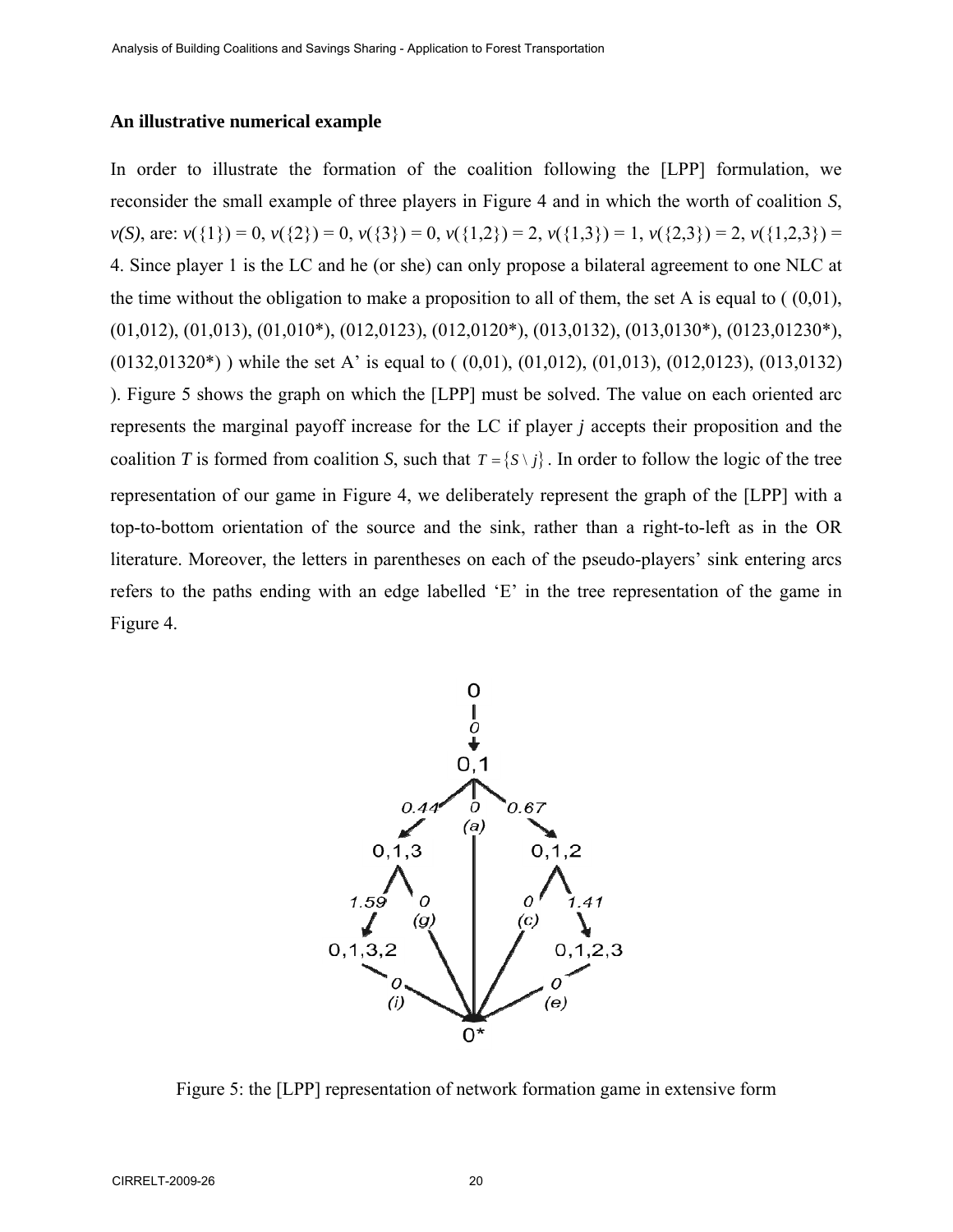#### The mathematical model based on the [LPP] can be stated as:

MAX  $0.67x_{01,012} + 0.44x_{01,013} + 1.41x_{012,0123} + 1.59x_{013,0132}$ 

s.t.

$$
x_{0,01} - (x_{01,012} + x_{01,010*} + x_{01,013}) = 0
$$
  
\n
$$
x_{01,012} - (x_{012,0123} + x_{012,0120*}) = 0
$$
  
\n
$$
x_{01,013} - (x_{013,0132} + x_{013,0130*}) = 0
$$
  
\n
$$
x_{012,0123} - (x_{0123,01230*}) = 0
$$
  
\n
$$
x_{013,0132} - (x_{0132,01320*}) = 0
$$
  
\n(3)

$$
x_{0,01} = 1 \tag{4}
$$

 $x_{01,010^*} + x_{012,0120^*} + x_{013,0130^*} + x_{0123,01230^*} + x_{0132,01320^*} = 1$  (5)

 $x_{S, T} \in \{0, 1\}$   $\forall (S, T) \in A$ 

In Figure 5, we can see that the optimal path for the LC is the longest path 0, 1, 2, 3,  $0^*$  with a total individual final payoff of 2.08 for the LC. This total individual final payoff corresponds to a reduction of 52% of the LC's stand-alone cost (i.e.  $c({1}) = 4$ ) as well as a catch by the LC of 52% of the worth generated by the final coalition (i.e.  $v({1,2,3}) = 4$ ). Obviously, the optimal path is the path supporting the SPNE, i.e. the path which determines the *stable* and *credible* coalition(s).

Moreover, by following the optimal path, instead of the one we denote by the *worst path* (i.e. in Figure 5, the path 0, 1, 3, 2,  $0^*$  with a total final payoff of 2.03), the LC obtain a 0.05 (2.5%) additional payoff. The worst path must leads to the exact same final coalition as the optimal path (in Figure 5: the grand coalition) but with the sequence providing the lower total final individual payoff to the LC. Finding the worst path is equivalent to solving the *shortest path problem* with the constraint to connect all the companies connected by the optimal path.

Finally, as for a path in the tree representation of the game in Figure 4, the answer, with the timing issue, on both questions (b) and (c) can be deduced.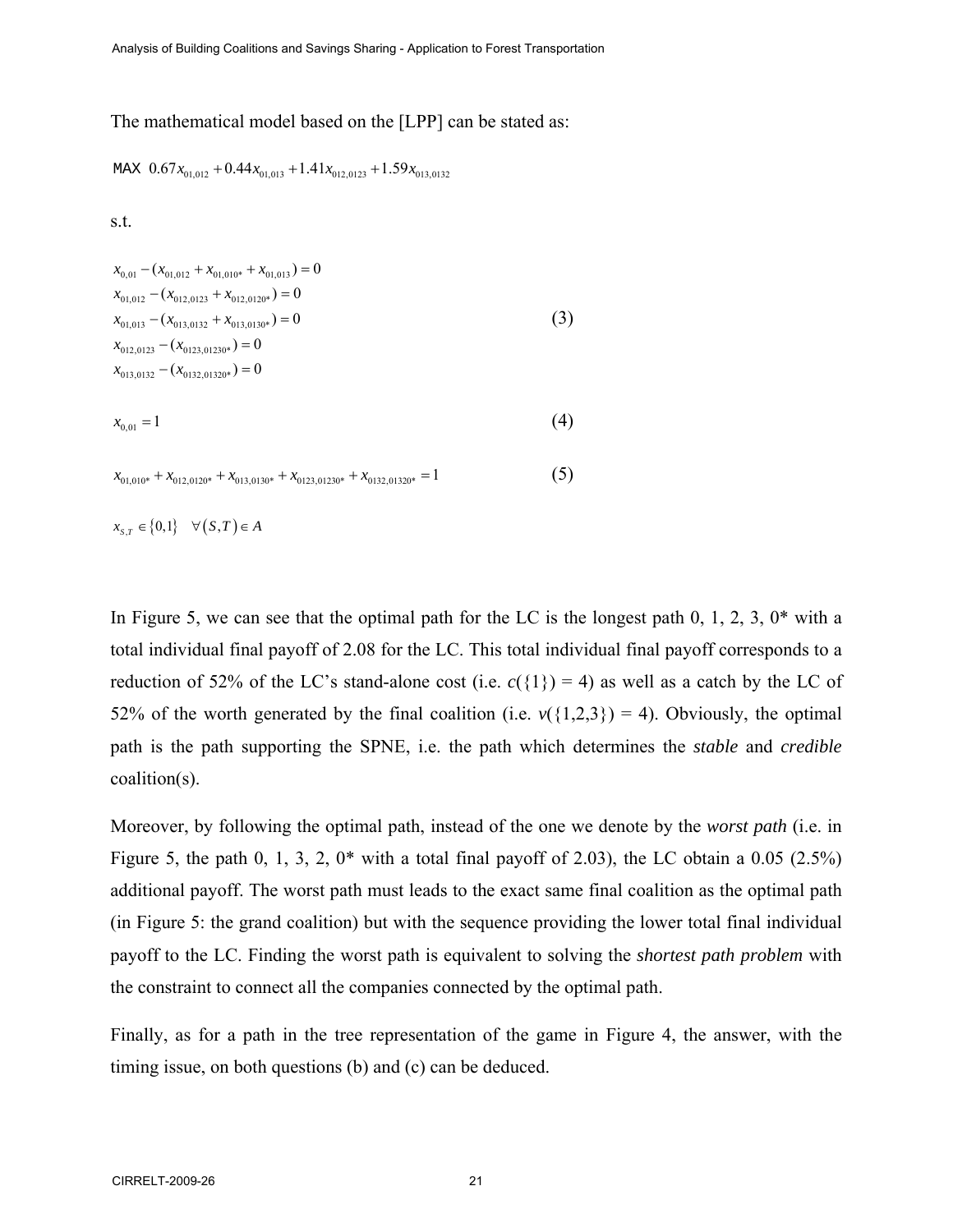## **7. Numerical results**

The numerical results are based on a case study involving eight forest companies operating in Sweden. For an average Swedish mill, the one-way delivery distance for round wood is 80 km and transportation operations account for 27% of its supply cost (Frisk, 2008). Moreover, transportation represents up to 0.45 billion  $\epsilon$ /year for the Swedish forest companies and approximately a third of this cost is fuel (Frisk, 2008). Given this large amount of money spent on transportation, a small cost reduction can lead to important savings. Furthermore, transportation is not a core activity for the wood processing mills and, consequently, this reduces the level of risk associated with the collaboration. These conditions (i.e. high potential return, low risk, not core activity) provide a good business context for the establishment of a collaborative organization in transportation.

# **7.1. Description of the case study**

The data has been taken from a case study done by the Forestry Research Institute of Sweden for eight participating forest companies. The companies operate in southern Sweden and cover different geographical areas. Figure 6 shows the operation areas of the eight companies. The darker polygons indicate high volume supply areas of one or more supply points while bigger circles represent high volume demand points. Company 2 covers the entire region while the others only one or more parts. The data represent the transports carried out during one month for a total of 898 supply points, 101 demand points and 12 wood assortments (depending on e.g. species and dimensions).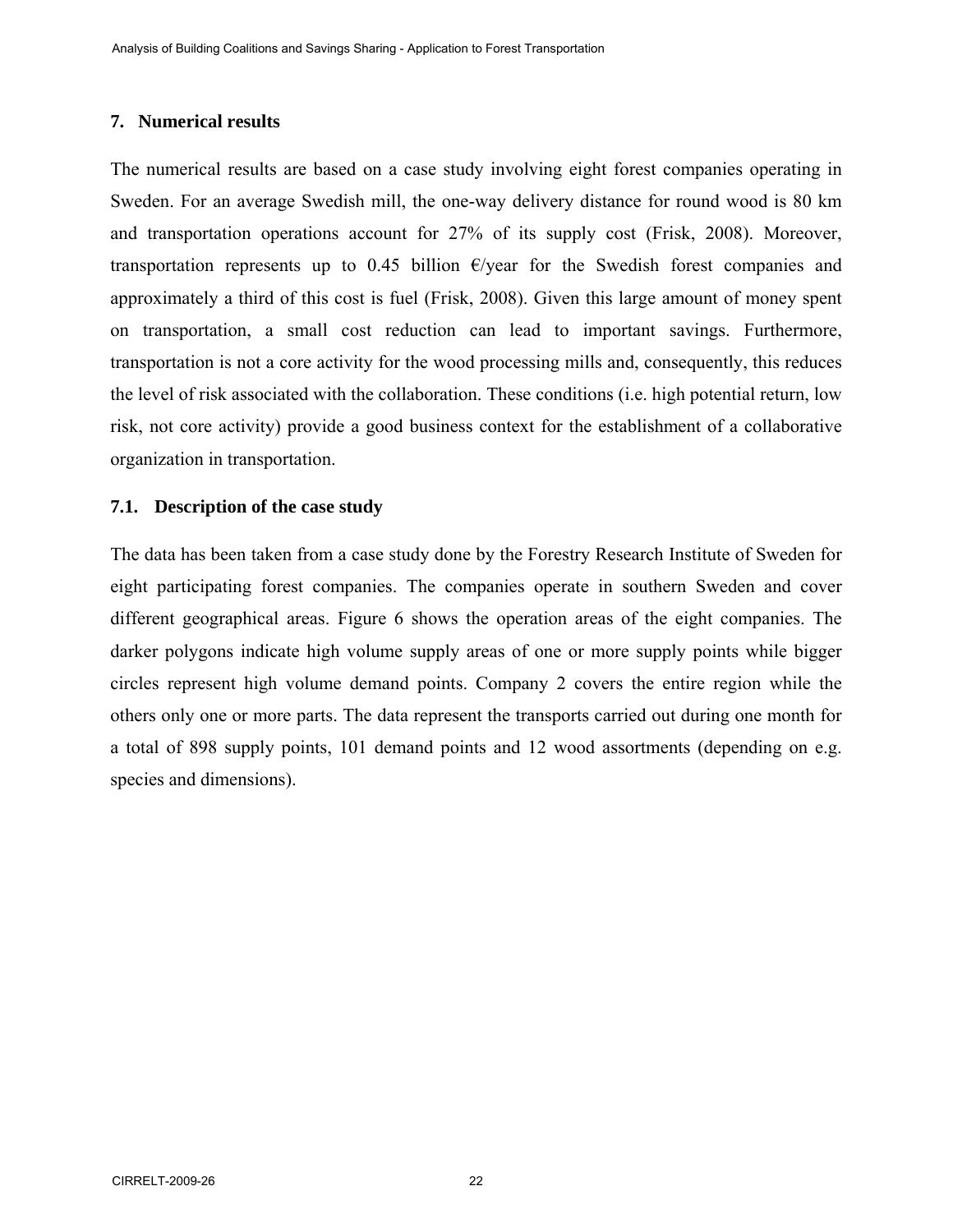

Figure 6: The operation areas for the eight companies

The companies are different volumes and Table 2 shows the company weighted volume transported and their stand alone weighted cost. We see that the company weighted volume is strongly linked to the company stand alone weighted cost.

| Table 2: Proportion of volume and stand alone cost per company |  |  |  |
|----------------------------------------------------------------|--|--|--|
|----------------------------------------------------------------|--|--|--|

| Company        |       | Volume   Stand-alone cost |
|----------------|-------|---------------------------|
| 1              | 8.8%  | 8.6%                      |
| $\overline{2}$ | 34.2% | 34.8%                     |
| 3              | 10.1% | 11.1%                     |
| 4              | 5.0%  | 4.8%                      |
| 5              | 26.3% | 24.0%                     |
| 6              | 10.7% | 11.4%                     |
| 7              | 4.2%  | 4.5%                      |
| 8              | 0.7%  | 0.8%                      |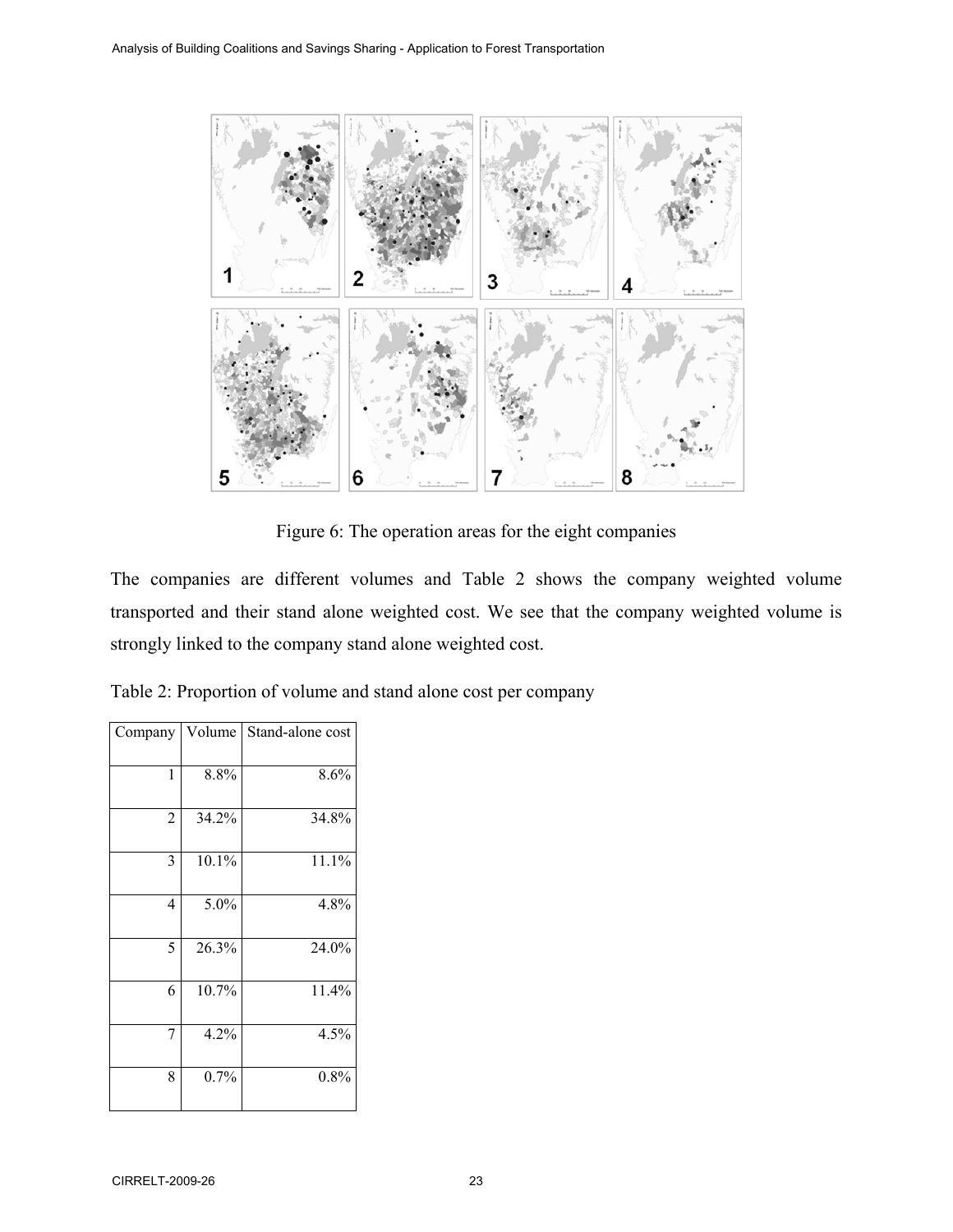To be able to solve the [LPP] according to the four business models and with any leadership scenario among the eight forest companies, upstream work on the data in the case study is required. First, we need to compute, with equation (1), a worth for every coalition  $S \subseteq N$ . To use equation (1), the common planning of the OR problem of all combinations of coalition involving 2 to 8 of the companies has been done with the FlowOpt system in order to provide the cost of  $247$  ( $2^8$ -8-1) distinct combinations of a coalition. Also, to obtain the stand alone cost of each player (e.g. the eight singleton coalitions), the planning of the OR problem with only the supply and demand points of the company has also been done with the FlowOpt system. Second, according to the above-mentioned allocation rule in each of the four business models, we need to compute the value for each oriented arc, which is the *marginal payoff increase* for the LC from coalition *S* to *T*, such that  $T = \{ S \setminus i \}$ .

#### **7.2. Description of the leadership scenario**

Each business model has been evaluated according to four leadership scenarios in which one, two or four companies among the eight are the LC. The choice of these four leadership scenarios is based on the below-mentioned hypothesis and other leadership scenarios could be evaluated.

#### *Leadership scenario 1: the larger player*

According to the two opportunities in coordination of the wood flows in Figures 1 and 2, the companies with a large volume evenly distributed over different geographical areas are usually the companies who can generate the greatest savings by collaborating with any other company. Thus, it appears realistic to suppose that one or more LC's with a large volume and a fairly good geographical cover (in both harvest areas and mills) could reach a 'critical size' to initiate the collaboration with initial propositions including enough payoffs to convince a few first players to accept to collaborate. Then, with a greater size, substantial payoff can be generated with any player outside the actual coalition and thus facilitate the snowball effect on the growth of the collaborative organisation. With more than a third of the total volume carried and harvest areas and mills covering the entire region, company 2 alone surpasses our notion of 'critical size' and it is the LC in this first scenario.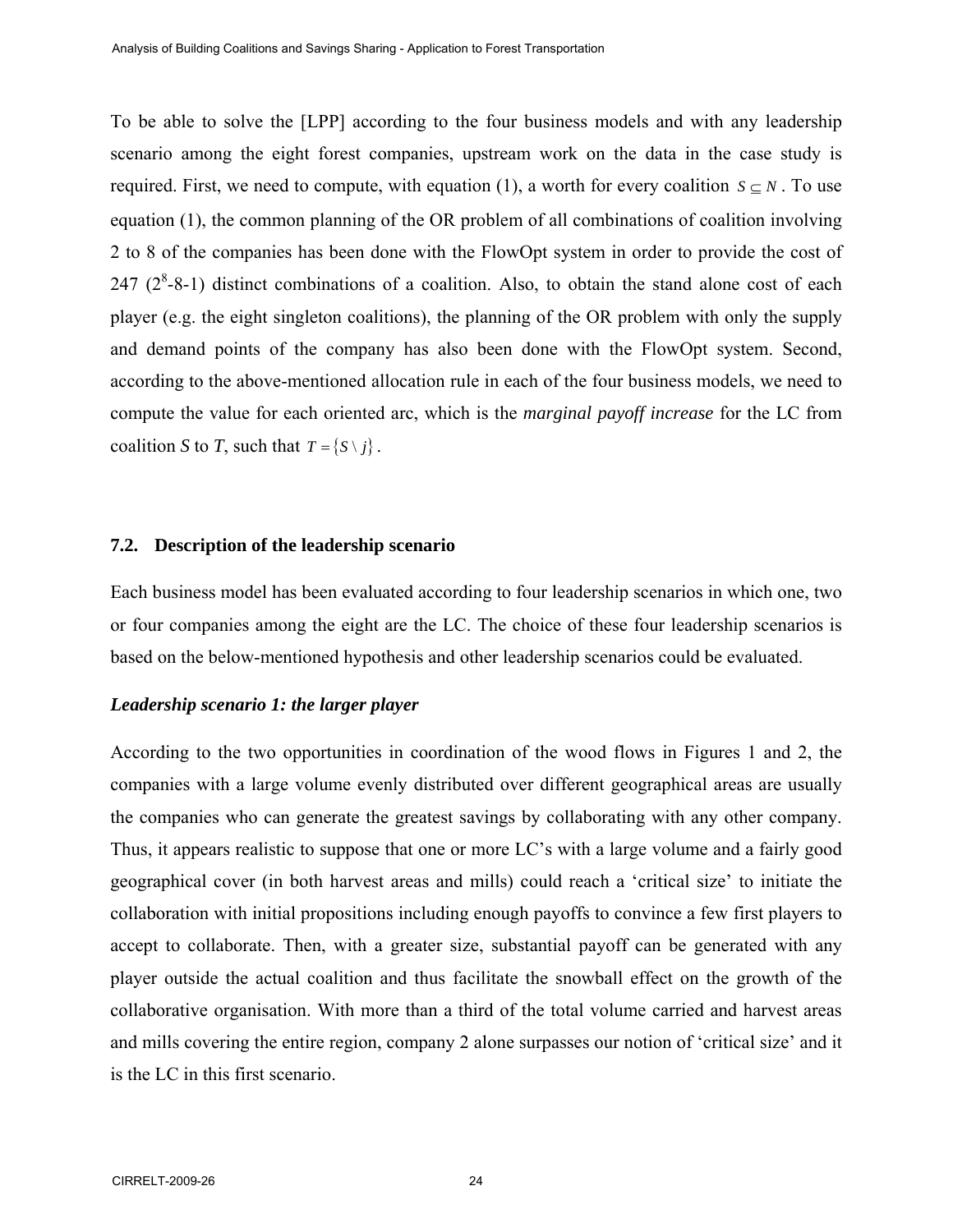#### *Leadership scenario 2: the second largest player with a player completing its coverage*

In this second scenario, companies 1 and 5 are jointly the LC. The sharing of leadership by the two companies is mutually advantageous. They obtain together a weighted volume and a cover of the different geographical areas almost equal to company 2 and thus, together they reach a business position to initiate the collaboration that is as advantageous as that of company 2. Also, for the second largest company 5, a shared leadership with company 1 specifically is highly strategic from the point of view of the geographic cover. Both companies do not operate within the same geographical areas and the combination of their respective geographic cover fits like two pieces of a puzzle. Their collaboration only generates a modest savings of 0.8% (\$110,146) which is not surprising for two players with adjacent geographic cover.

#### *Leadership scenario 3: the two mid-size players*

In this third scenario, companies 3 and 6 are jointly the LC. These two companies are the two mid-size players among the eight players. Together, they increase their weighted volume and obtain a partial, but well distributed coverage of the entire region. Their similarities (i.e. volume and dispersed cover) favour a joint leadership while together they generate a savings of 1.3% (\$121,897).

# *Leadership scenario 4: the four smaller players*

In this last scenario, companies 1, 4, 7 and 8 are jointly the LC. These companies are the four smaller players among the eight companies. Together, they become the third largest weighted volume and obtain coverage in many geographical areas. Their similarities (i.e. small volume, narrow and isolated coverage) favour a joint leadership while they generate together a savings of 1.7% (\$134,188).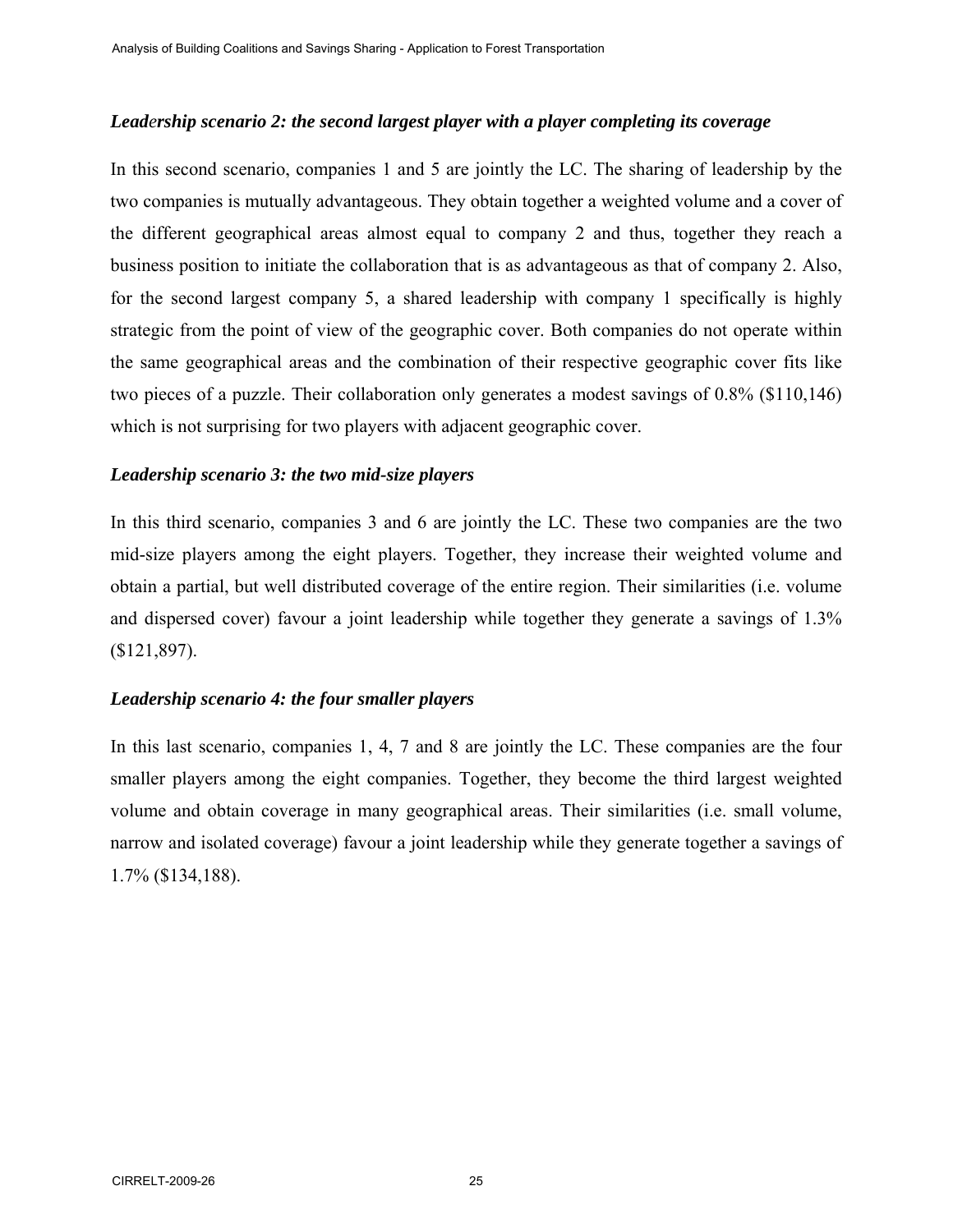### **8. Results analysis**

Table 3 shows the results with leadership scenario 1 computed according to the four different business models. Tables 4, 5 and 6 show the same results for, respectively, leadership scenario 2, 3 and 4. In the columns "Optimal path" and "Worst path" we provide, respectively, the more and less lucrative paths for the leading company(ies). The optimal path is the path that supports a SPNE while the worst path leads to the exact same final coalition as the optimal path but with the sequence providing the lower total final individual payoff to the LC. The difference between both optimal and worst paths is provided, in percentage and cost value, in the column "Difference".

In business model 1, all paths which lead to the final coalition maximizing the total individual final payoffs of the LC are optimal paths. Consequently, we indicate the number of optimal paths that are available for the LC to form this final coalition. In leadership scenario 4 (i.e. the four smaller players), we should note an exception to the previous statement. In order to respect the *cross monotonic* propriety in the allocation, two paths (i.e. 3, 5, 2, 6 and 3, 5, 6, 2) among the entire 24 potential paths to reach the grand coalition are not allowed since, in both, the payoffs of player 3 are reduced by 0.19% (\$9,079) when player 5 joins the coalition. In the three other leadership scenarios, all the available optimal paths respect the *cross monotonic* propriety.

Column "LC total final payoff" shows, in percentage (compared to the total stand-alone cost of the LC) and in cost value, the total final payoff of the LC. The last column shows the percentage of the worth of the final coalition taken by the LC or, in other words, the percentage part the final payoff of the LC represented on the sum of the final payoff obtained by all the collaborating companies. The case study highlights several results. In the next subsections, we analyse a number of them.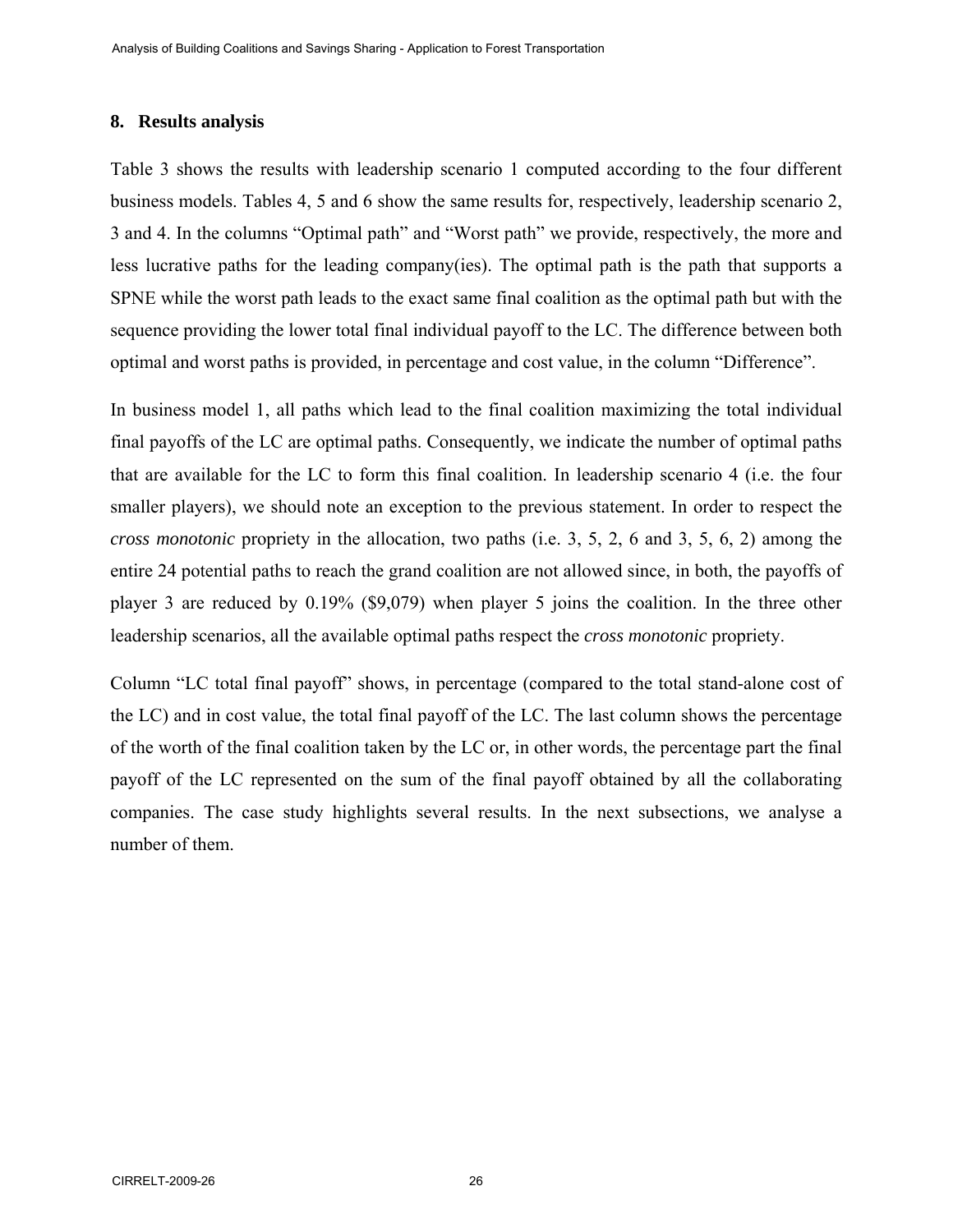|                 |                     |                                                                        |            |           |          |                       | LC           |
|-----------------|---------------------|------------------------------------------------------------------------|------------|-----------|----------|-----------------------|--------------|
|                 |                     |                                                                        |            |           |          |                       | proportion   |
|                 |                     |                                                                        |            |           |          |                       | of the total |
|                 |                     |                                                                        |            |           |          |                       | worth of the |
| <b>Business</b> |                     |                                                                        |            |           |          |                       | final        |
| model           | Optimal path        | Worst path                                                             | Difference |           |          | LC total final payoff | coalition    |
|                 |                     |                                                                        |            |           |          |                       |              |
| $\mathbf{1}$    |                     | All the 720 paths that lead to the final coalition $\{2,3,4,5,6,7,8\}$ |            |           | $9.5\%$  | \$1,400,519           | 38.0%        |
|                 |                     |                                                                        |            |           |          |                       |              |
| $\overline{2}$  | 1, 5, 8, 4, 6, 7, 3 | 3, 7, 6, 4, 8, 5, 1                                                    | $5.2\%$    | \$761,378 | 16.2%    | \$2,383,788           | 60.5%        |
| $\overline{3}$  | 3, 7, 8, 4, 6, 5, 1 | 5, 1, 6, 8, 4, 7, 3                                                    | 2.9%       | \$426,256 | $15.0\%$ | \$2,201,067           | 55.8%        |
|                 |                     |                                                                        |            |           |          |                       |              |
| $\overline{4}$  | 4, 1, 6, 3, 8, 7, 5 | 3, 5, 6, 7, 4, 1, 8                                                    | 1.1%       | \$161,356 | 22.4%    | \$3,282,559           | 83.3%        |
|                 |                     |                                                                        |            |           |          |                       |              |

# Table 3: Main results of leadership scenario 1 - the larger player

Table 4: Main results of leadership scenario 2 - the second largest player with a player completing its coverage

|                 |                           |                                                          |            |           |                       |             | LC           |
|-----------------|---------------------------|----------------------------------------------------------|------------|-----------|-----------------------|-------------|--------------|
|                 |                           |                                                          |            |           |                       |             | proportion   |
|                 |                           |                                                          |            |           |                       |             | of the total |
|                 |                           |                                                          |            |           |                       |             | worth of the |
| <b>Business</b> |                           |                                                          |            |           |                       |             | final        |
| model           | Optimal path              | Worst path                                               | Difference |           | LC total final payoff |             | coalition    |
|                 |                           |                                                          |            |           |                       |             |              |
| $\mathbf{1}$    |                           | All the 720 paths that lead to the final grand coalition |            |           | $9.3\%$               | \$1,286,565 | 32.6%        |
|                 |                           |                                                          |            |           |                       |             |              |
|                 | $2 \mid 2, 8, 4, 6, 7, 3$ | 7, 3, 2, 4, 6, 8                                         | 3.1%       | \$432,052 | 16.2%                 | \$2,239,878 | 56.8%        |
|                 |                           |                                                          |            |           |                       |             |              |
| $\overline{3}$  | 7, 3, 4, 8, 2, 6          | 2, 6, 8, 4, 7, 3                                         | $1.6\%$    | \$218,603 | 13.5%                 | \$1,868,065 | 47.4%        |
|                 |                           |                                                          |            |           |                       |             |              |
|                 | $4 \mid 2, 8, 4, 7, 6, 3$ | 3, 2, 6, 7, 8, 4                                         | 1.6%       | \$214,011 | 22.1%                 | \$3,049,227 | 77.4%        |
|                 |                           |                                                          |            |           |                       |             |              |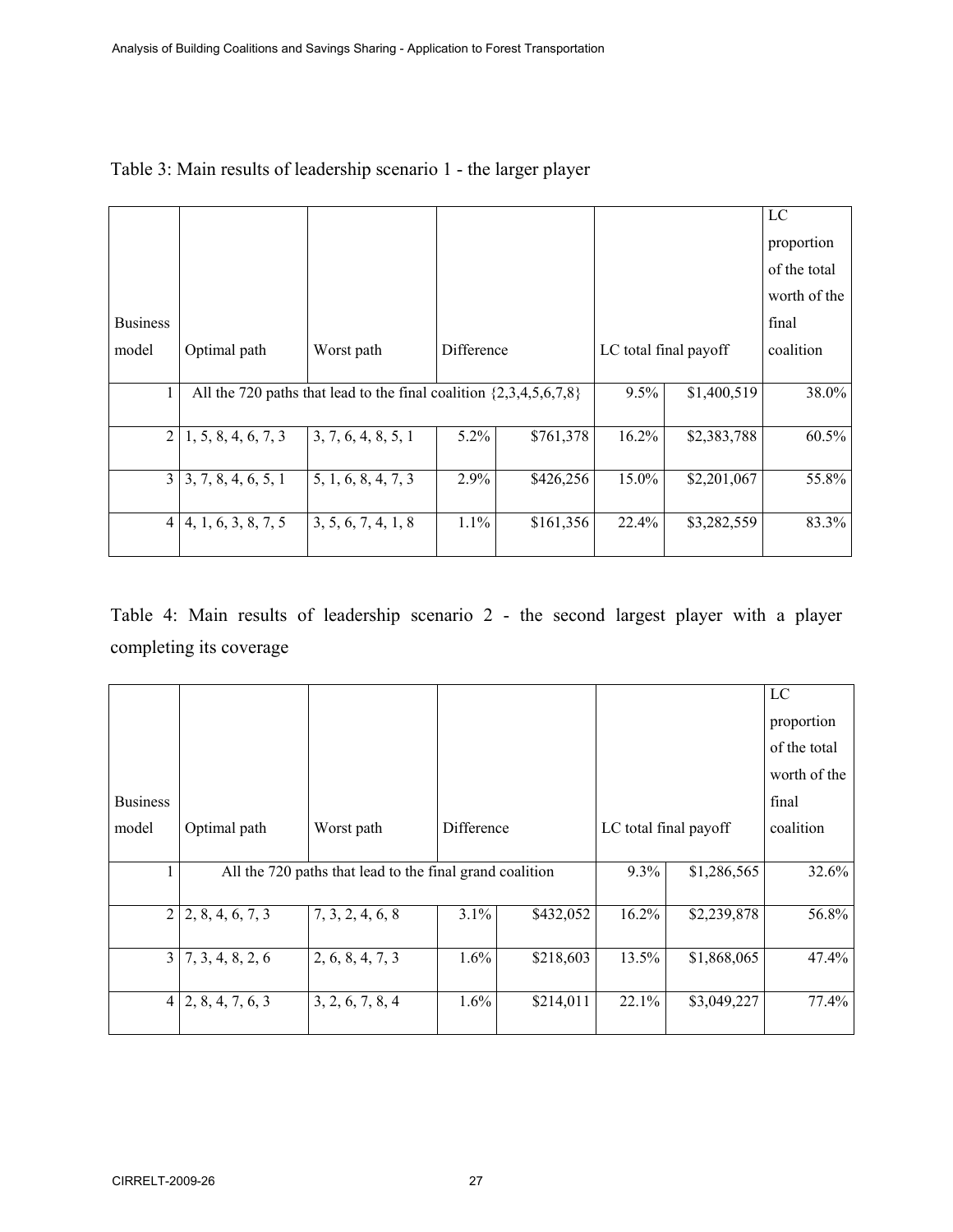|                 |                  |                                                                        |            |           |                       |             | LC           |
|-----------------|------------------|------------------------------------------------------------------------|------------|-----------|-----------------------|-------------|--------------|
|                 |                  |                                                                        |            |           |                       |             | proportion   |
|                 |                  |                                                                        |            |           |                       |             | of the total |
|                 |                  |                                                                        |            |           |                       |             | worth of the |
| <b>Business</b> |                  |                                                                        |            |           |                       |             | final        |
| model           | Optimal path     | Worst path                                                             | Difference |           | LC total final payoff |             | coalition    |
|                 |                  |                                                                        |            |           |                       |             |              |
| 1               |                  | All the 120 paths that lead to the final coalition $\{2,3,4,5,6,7,8\}$ |            | 9.5%      | \$908,812             | 24.7%       |              |
| $\overline{2}$  | 1, 5, 8, 4, 2, 7 | 7, 4, 2, 8, 5, 1                                                       | 8.6%       | \$818,603 | 19.8%                 | \$1,889,297 | 47.9%        |
| 3 <sup>1</sup>  | 7, 4, 2, 8, 5, 1 | 5, 1, 2, 8, 4, 7                                                       | $4.0\%$    | \$377,708 | $16.9\%$              | \$1,606,806 | 40.8%        |
| $\overline{4}$  | 1, 5, 8, 4, 7, 2 | 2, 1, 4, 5, 7, 8                                                       | $3.0\%$    | \$288,121 | 29.5%                 | \$2,807,986 | 71.2%        |

# Table 5: Main results of leadership scenario 3 - the two mid-size players

# Table 6: Main results of leadership scenario 4 - the four smaller players

|                 |                                                                    |                                 |            |           |                       |             | $_{\rm LC}$  |
|-----------------|--------------------------------------------------------------------|---------------------------------|------------|-----------|-----------------------|-------------|--------------|
|                 |                                                                    |                                 |            |           |                       |             | proportion   |
|                 |                                                                    |                                 |            |           |                       |             | of the total |
|                 |                                                                    |                                 |            |           |                       |             | worth of the |
| <b>Business</b> |                                                                    |                                 |            |           |                       |             | final        |
| model           | Optimal path                                                       | Worst path                      | Difference |           | LC total final payoff |             | coalition    |
|                 |                                                                    |                                 |            |           |                       |             |              |
|                 | All the 24 paths that lead to the final grand coalition except the |                                 |            |           |                       |             |              |
|                 |                                                                    | paths 3, 5, 2, 6 and 3, 5, 6, 2 |            | 9.3%      | \$736,118             | 18.7%       |              |
|                 |                                                                    |                                 |            |           |                       |             |              |
| $\overline{2}$  | 5, 2, 6, 3                                                         | 3, 6, 2, 5                      | 10.6%      | \$838,410 | 24.9%                 | \$1,963,205 | 49.8%        |
|                 |                                                                    |                                 |            |           |                       |             |              |
|                 | $3 \mid 3, 6, 2, 5$                                                | 5, 2, 6, 3                      | 3.4%       | \$267,622 | 16.5%                 | \$1,305,700 | 33.1%        |
|                 |                                                                    |                                 |            |           |                       |             |              |
| $\overline{4}$  | 2, 6, 5, 3                                                         | 3, 6, 2, 5                      | 3.9%       | \$309,085 | 36.3%                 | \$2,863,558 | 72.6%        |
|                 |                                                                    |                                 |            |           |                       |             |              |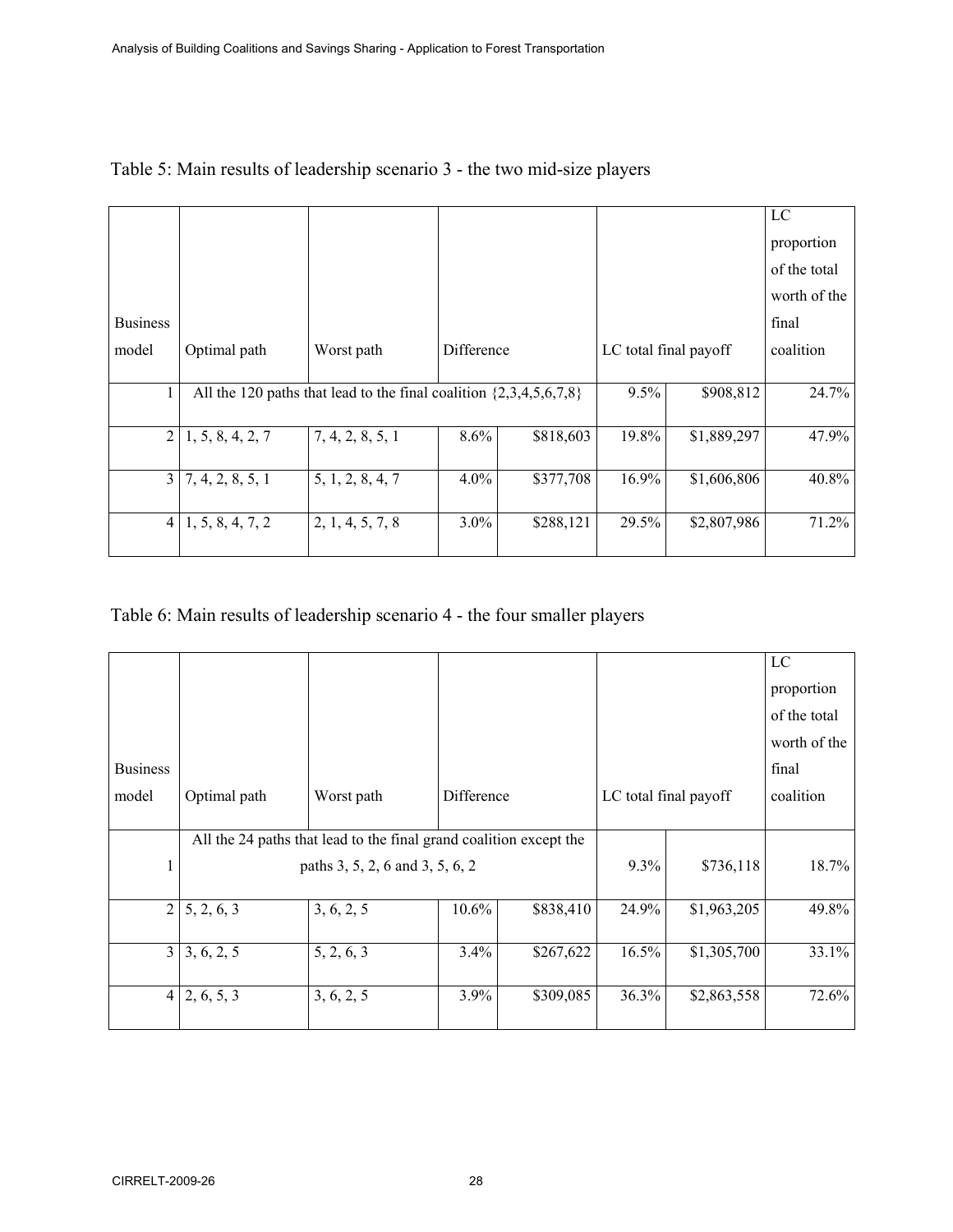#### **8.1. Business model 1 and player 1**

If player 1 is one of the LC in business model 1 (i.e. leadership scenarios 2 and 4), the grand coalition will form with a 9.3% final individual payoff for each of the eight players. On the other hand, if player 1 is not one of the LC (i.e. leadership scenarios 1 and 3), the final coalition  $\{2, 3, \}$ 4, 5, 6, 7, 8} will form and player 1 will end in a singleton coalition {1}. Alone in its singleton coalition, player 1 is therefore the loser of this result with a null payoff while the seven other players receive a 9.5% final individual payoff. The reason for this exclusion is simple: even the addition of player 1 to coalition  $\{2, 3, 4, 5, 6, 7, 8\}$  results in a marginal worth increase of 0.61%, according to the altruistic cost allocation rule in business model 1, its addition reduced by 0.2% the payoffs of the seven other players. In other words, in business model 1, at the expense of the other players, player 1 receives more benefits than its volume can generate in the grand coalition. Overall, the exclusion of player 1 in leadership scenarios 1 and 3 leads to final coalitions that do not capture the entire economic potential in collaboration. The loss of overall supply chain profitability because of self-interested players has been greatly studied in the literature on vertical cooperation in supply chain management, see e.g. Simatupang and Sridharan (2002).

If for any reason, excluded player 1 has an influence on the LC (e.g. player 1 assumes a portion of the supply of one or several of the mills of leading player 2 in the leadership scenario 1), player 1 can use its influence to force leading player 2 to make a bilateral agreement proposition. Such a notion of influence of a potential user, of an on-going implementation inter-organizational system, against another potential user has been studied in the field on information systems, see e.g. Boonstra, A., and J. de Vries (2008). To maintain its final individual payoff, leading player 2 must propose a final individual payoff to player 1, which is, at the maximum, equal to the marginal worth increase of 0.61%. By accepting an individual payoff equal to its marginal worth increase, player 1 obtains 76.2% (a loss of \$80,820) of the individual payoff that he would have obtained if he had been one of the LC or if we had addressed the formation of the coalition according to a maximization objective of the coalition's worth rather than the total final individual payoff of the LC (i.e. a subset of the players).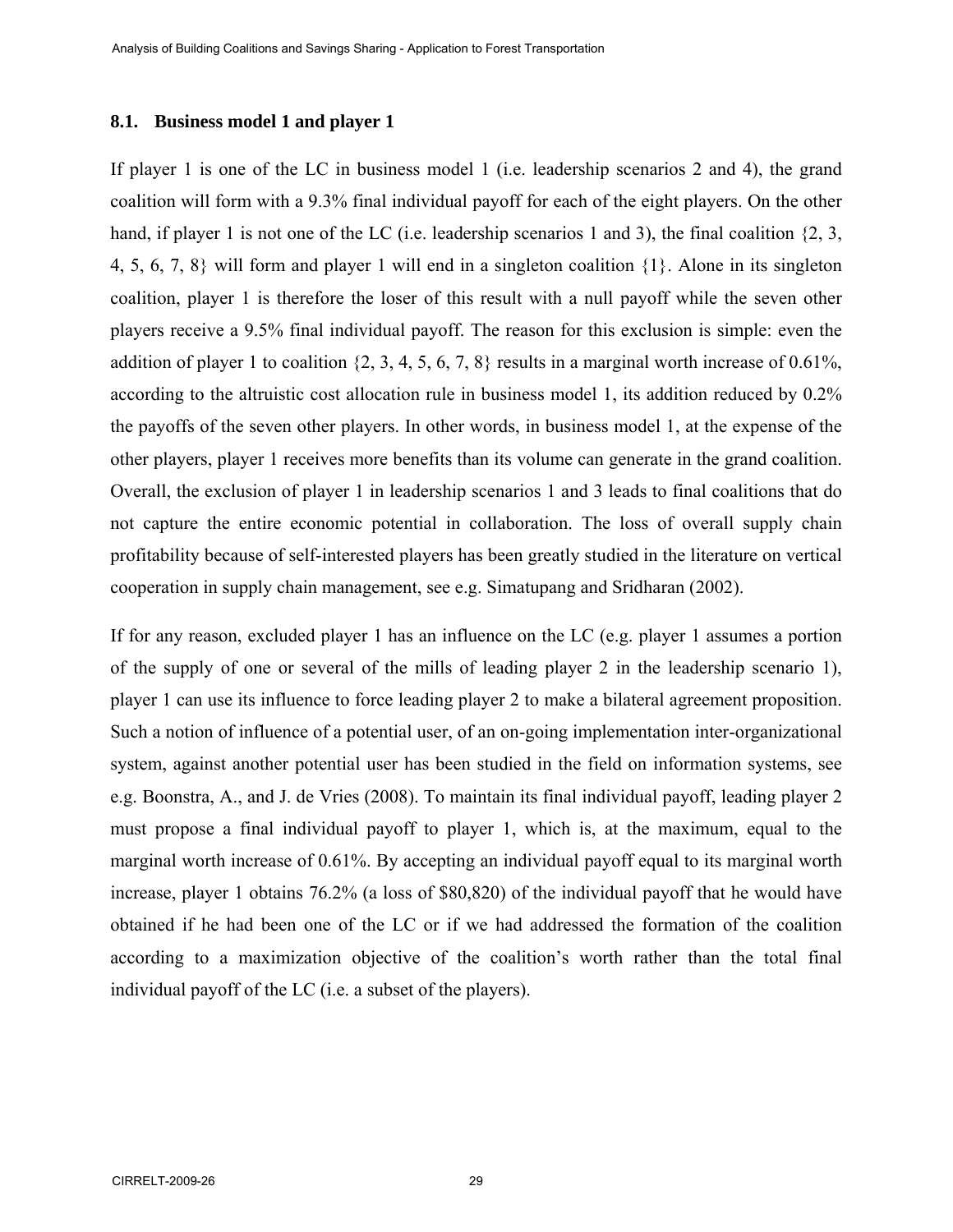#### **8.2. Altruistic versus opportunistic behaviour**

In the four computed leadership scenarios, by adopting an opportunistic behaviour rather than an altruistic one in the same cost/saving allocation approaches, the leading companies have obtained an additional individual payoff of 6.9-19.7%. The greater difference belongs to the last leadership scenario in which the four smaller players have increased their total individual payoff by 15.6% (a gain of \$1,227,087) and 19.8% (a gain of \$1,557,858) in respectively, the cost and saving allocation approaches. Obviously, this additional benefit for the LC with an opportunistic behaviour was made at the expense of the benefit share for the NLC but, as with the adoption of altruistic behaviour, all the above-mentioned proprieties in the allocation (e.g. *individual rationality*) were respected with the opportunistic behaviour.

In 2008, three of the eight companies involved in the case study started a collaboration where monthly coordinated planning was done (Lehoux et al., 2009). Based on this recent development, we note that an altruistic behaviour seems more suitable to a collaborative organization driven by one or a set of shipping companies (as in our leadership scenarios) while an opportunistic behaviour seems closer to a collaborative organization driven by one or several carriers or third party logistics. More details on the latter collaboration organization are provided in Table 7.

# **8.3. Optimal and worst sequence**

In business models 2 to 4 in the four computed leadership scenarios, by taking to their advantage the decision on the sequence in which to propose a bilateral agreement to the NLC, the LC have obtained a 1.1-10.6% additional total payoff. For instance, in business model 2 with the leadership scenario 1, leading player 2 obtains an additional individual payoff of 5.2% (a gain of  $$761,378)$  by following the (optimal) sequence 1, 5, 8, 4, 6, 7, 3 rather than the (worst) sequence 3, 7, 6, 4, 8, 5, 1. Figure 7 shows both optimal (left) and worst (right) paths for this specific case.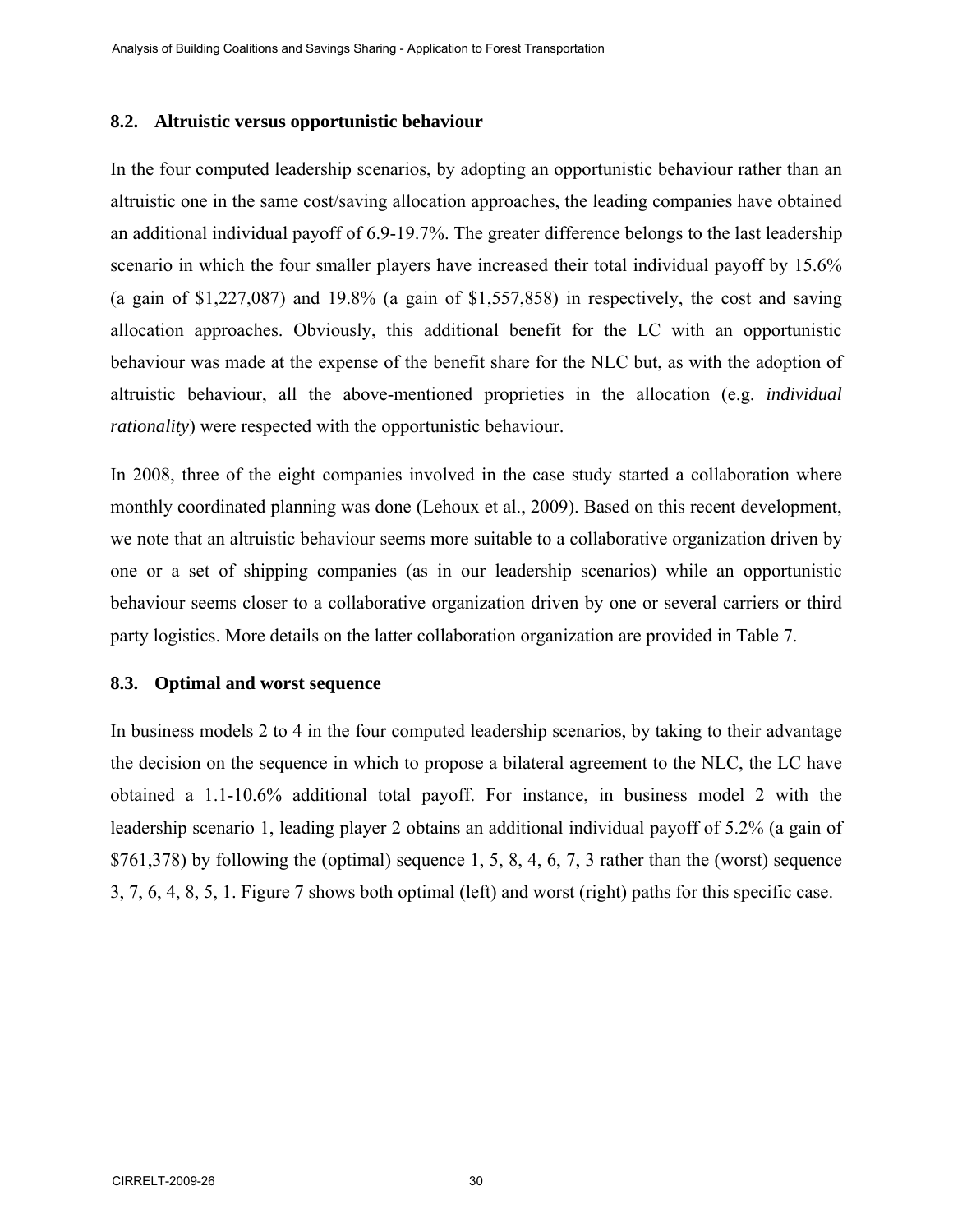

Figure 7: Optimal and worst paths for leading player 2 in business model 2

Among the four leadership scenarios, it is interesting to note that in business models 2 and 3, the sequence of the worst path is (or almost) the reverse of the optimal path (e.g. Figure 7). The reason for this is different for the two business models.

In business model 2, there are players with important volumes and dense covers on their respective geographical areas (i.e. players 1, 2 and 5, which for the sake of clarity we denoted as the  $\alpha$  players) in the beginning of the optimal sequence of the four computed scenarios. The transportation planning of the volume belonging to the  $\alpha$  players with the volume belonging to the LC will generate new coordination opportunities with any LC or  $\alpha$  player. In this business model, the proposition to the NLC includes only one individual payoff (i.e. the immediate payoff). Thus, it is advantageous for the LC to fix the individual payoff of the  $\alpha$  players as early as possible in the sequence in order to avoid sharing later with them the savings coming from the synergies generated with their volume.

In business model 3, the players with small volume and lean, partial and dispersed geographic cover are (e.g. players 4, 7 and 8, which for the sake of clarity we denoted as the β players) at the beginning of the optimal sequence of the four computed scenarios while the  $\alpha$  players are predominantly at the end of the optimal sequence. In this business model, the marginal worth increase of the 'new' coalition *S* is shared with all players of coalition  $T(T = \{S \setminus j\})$  and player *j*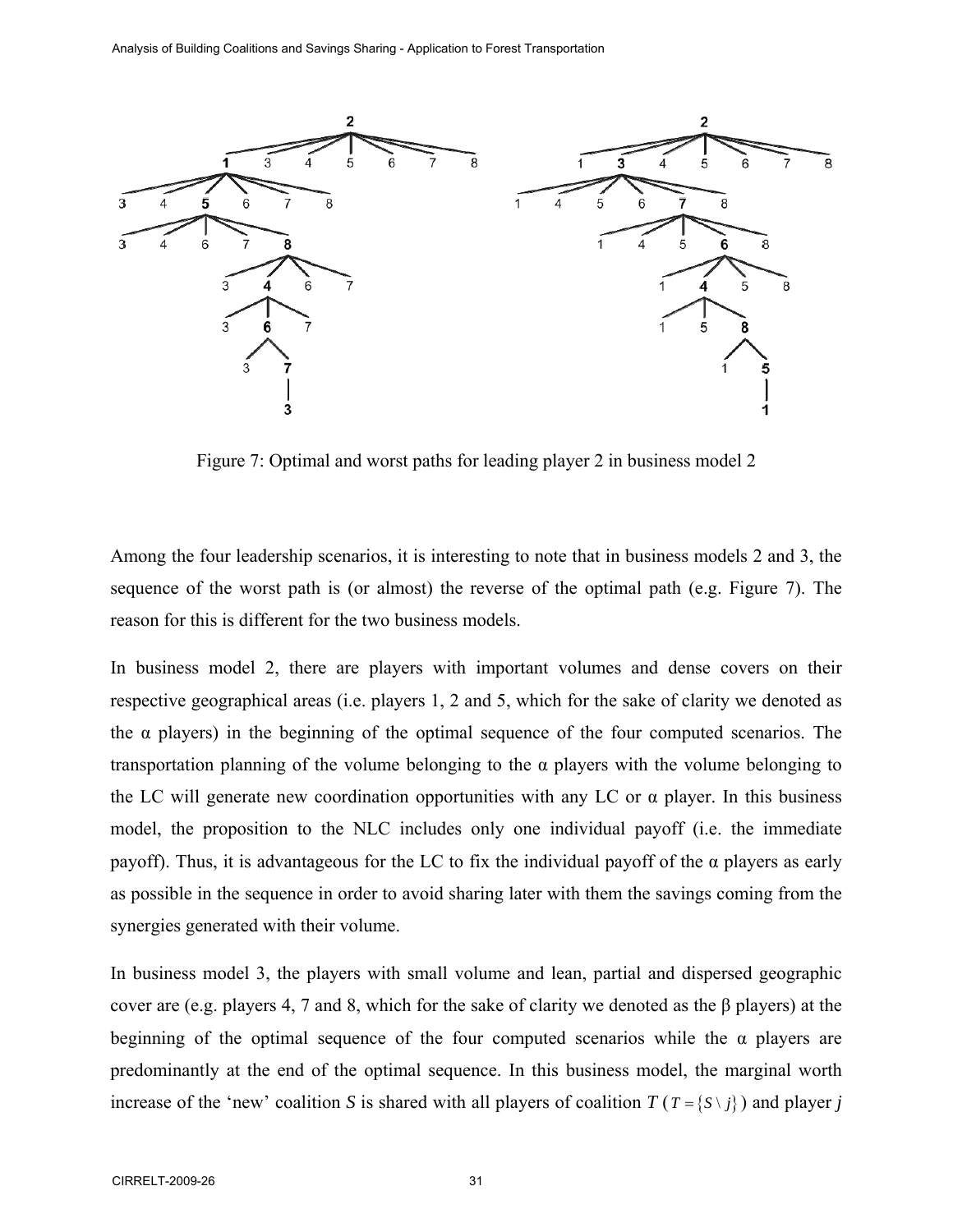using the stand alone weighted cost of the player. Thus, it is more advantageous for the LC to start with the  $\beta$  players and player 3 than the  $\alpha$  players. Together with the volume of the LC, the volume of the β players and player 3 (see discussion in next paragraph) will generate smaller marginal worth increase than the volume of the  $\alpha$  players. However, the LC will obtain a higher part of this small marginal worth by not starting the sequence with the  $\alpha$  players that, with their relative high stand-alone cost, received a larger part of the further marginal worth increases.

Players 3 and 6 are similar players both in their volume and stand-alone cost percentages (compared to the grand coalition, see Table 2) and the characteristics of their geographic cover. However, in business model 3, player 3 is at the beginning of the sequence while player 6 is at the end of the sequence or just before the  $\alpha$  players. The difference in the location of the main operation areas of players 3 (i.e. in the south-west) and 6 (i.e. in the north-east) mostly explains the results. With its location, player 3 provides to the LC with more synergies than player 6. At the bottom line, these additional synergies allow to the LC more benefits than the larger part of the further marginal worth increases player 3 will receive with its higher (compared to the β players) stand alone weighted cost.

#### **8.4. The value of being a leading player**

By being a leading player, a company improves its final individual payoff. For each of the four business models, Figure 8 illustrates the final payoff of player 2 according to the four leadership scenarios. We see that player 2 obtains higher payoffs by being an LC (i.e. leadership scenario 1) rather than being a NLC (i.e. leadership scenarios 2, 3 and 4). Especially, by taking alone the leadership in scenario 1, player 2 improves by 1.5% (\$20,488), 59.9% (\$1,427,215), 45.3% (\$996,870) and 80.4% (\$2,638,443) for, respectively, the business models 1, 2, 3 and 4, if we compare to its average final payoff in scenarios 2-4. These values represent the opportunity cost of not being, alone or with another specific player, a LC in each business model.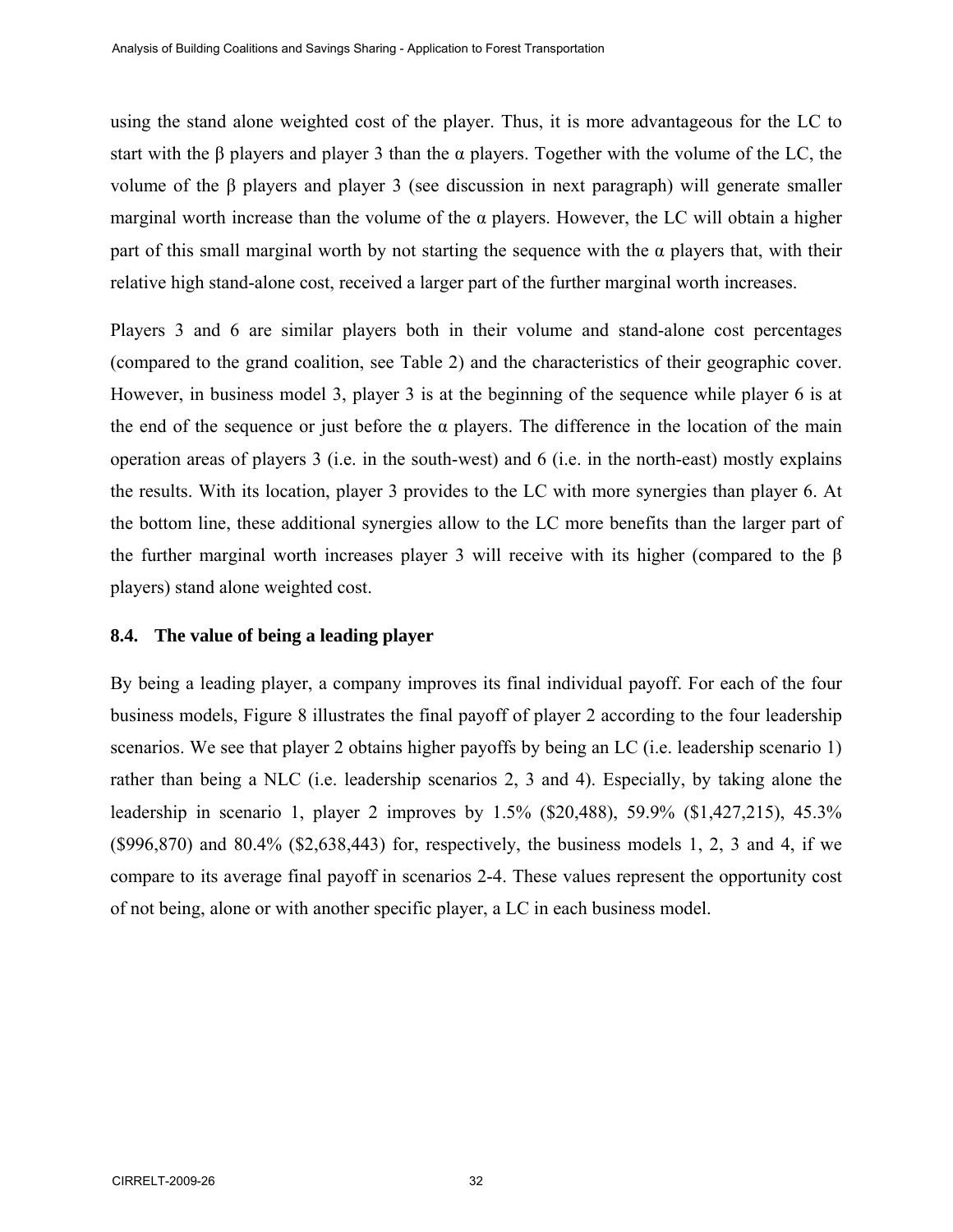

Figure 8: The opportunity cost for the player 2 of not being the sole LC in each business model

In business model 1, a refinement of the latter statement must be noted according to the impacts of player 1 on the results (see discussion in 8.1): if a player shares the leadership with player 1, this player will not improve its final individual payoff in business model 1.

# **8.5. Discussion**

As reported in our case study as well as in other above-mentioned case studies with horizontal cooperation in transport planning, there are important savings with collaborative planning. In this paper, we study the allocation of these savings as well as the formation of the collaborating groups according to one perspective of a collaboration organization. However, there are other perspectives of collaboration organization that could be evaluated, see e.g. Wang et al. (2007). Among the stakeholders that could be involved in different OR problems occurring in transportation planning in forestry, we can identify five potential categories of who can perform the common planning. They are presented in Table 7 and some examples are provided.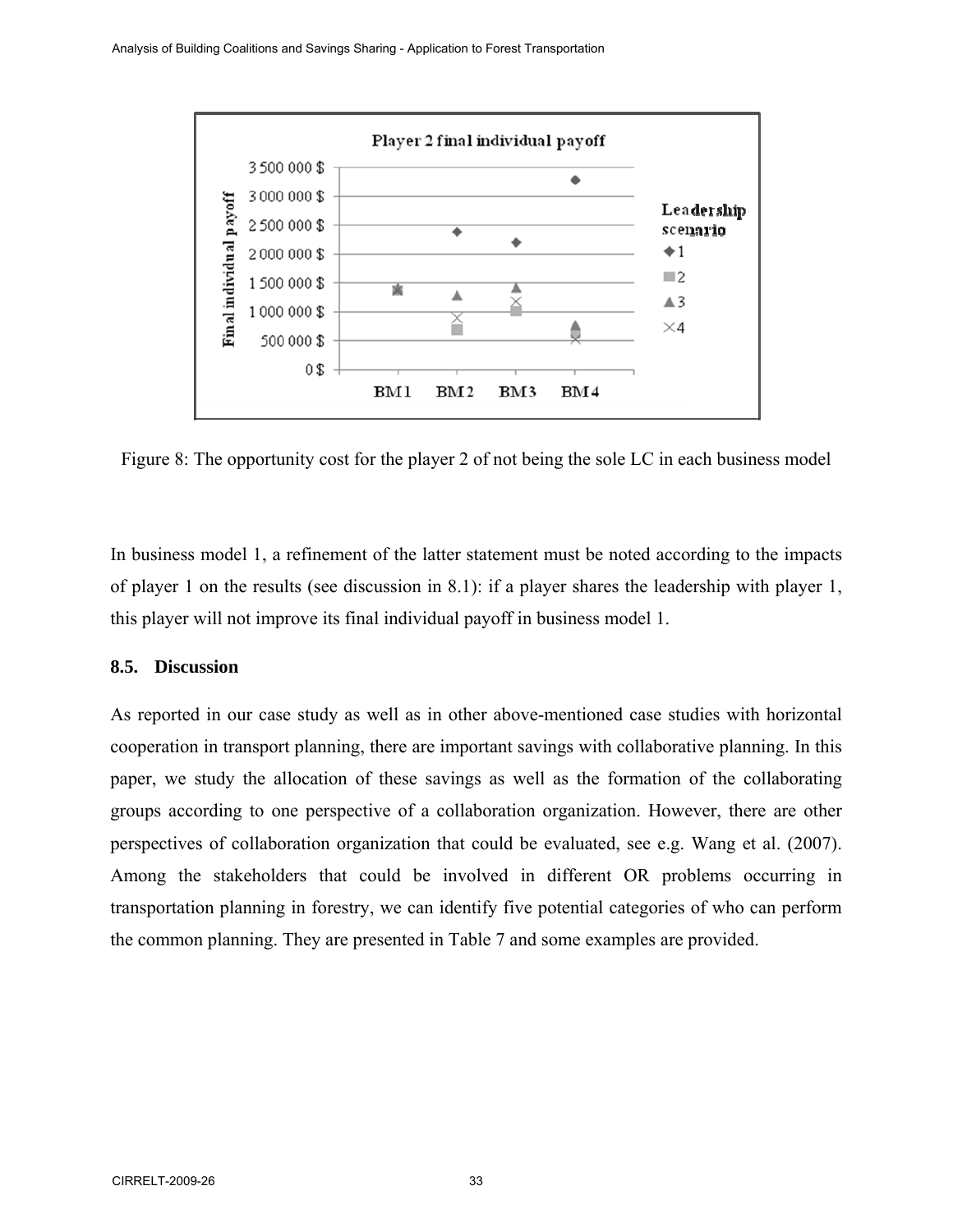|  |  | Table 7: The five categories of organisations that can perform the common planning |  |  |  |
|--|--|------------------------------------------------------------------------------------|--|--|--|
|  |  |                                                                                    |  |  |  |

| Category       | Description                                                                                                                                                                                                                                                                                                                                                                                                                                                 |  |  |  |  |  |  |  |
|----------------|-------------------------------------------------------------------------------------------------------------------------------------------------------------------------------------------------------------------------------------------------------------------------------------------------------------------------------------------------------------------------------------------------------------------------------------------------------------|--|--|--|--|--|--|--|
| $\mathbf{1}$   | A shipping company performs the planning. An example is the Swedish forest companies Holmen<br>Skog (HS) and Norra Skogsägarna (NS) (Eriksson and Rönnqvist, 2003). By using the decision<br>support system ÅkarWeb, HS advises the backhauling opportunities among both its under-contract<br>carriers and some of NS in order to allow coordination among the carriers in the truck routing.                                                              |  |  |  |  |  |  |  |
| $\overline{2}$ | More than one shipping company performs the planning. An example is the buyers' network of the<br>Canadian wood logs supplier Groupe Transforêt (Audy et al., 2007). By using the decision support<br>system VTM prototype, truck routing is performed on all the volume to delivery in the network in<br>order to schedule shared routes among two or more buyers.                                                                                         |  |  |  |  |  |  |  |
| $\mathfrak{Z}$ | A carrier or a third party logistics (3PL) performs the planning. An example is the Swedish forest<br>products carrier Skogsåkarna (http://www.skogsakarna.se/) who furnishes the transport activities of<br>Another<br>Swedish<br>several<br>forest<br>companies.<br>example<br>is<br>the<br>Sydved<br>company<br>(http://www.sydved.se/) who organises the purchase and transport of logs for its owners, the forest<br>companies Stora Enso and Munksjö. |  |  |  |  |  |  |  |
| 4              | More than one carrier or 3PL performs the planning. An example is the Swedish logging and<br>transportation company VSV (http://www.vsv.se/english.html) who collaborates in its transport<br>operations with other carriers.                                                                                                                                                                                                                               |  |  |  |  |  |  |  |
| 5              | Shipper(s), Carrier(s) and $3PL(s)$ perform the planning.                                                                                                                                                                                                                                                                                                                                                                                                   |  |  |  |  |  |  |  |

There are also a number of practical aspects to consider for successful collaborating groups. Below we discuss a number of them and we refer to Frisk et al. (2009) for a discussion on other relevant aspects on the case study (e.g. valuation of wood, legality, tactical versus operational planning and shared information and quality).

# *Sequential bilateral agreement*

We study sequential bilateral agreement for the formation of the coalition since, in practice the evaluation of the potential benefit is often realized between two companies at a time. Each company uses its internal planning system to anticipate the potential benefit of the collaboration without revealing it to the other company and to negotiate a bilateral collaboration agreement.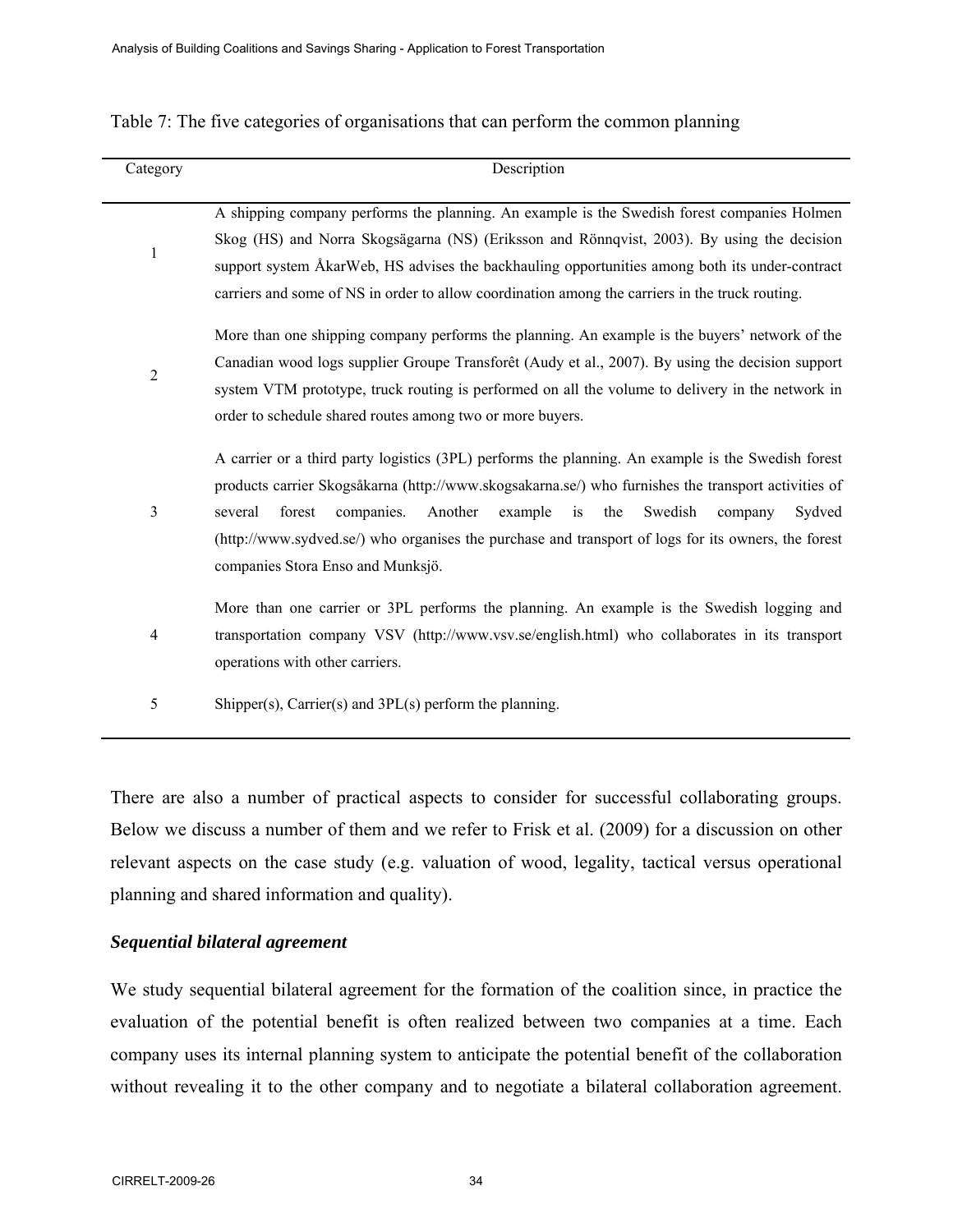The main reasons why the information about the potential benefit is not shared are that this information may include sensitive business information and provide insights that could substantially affect the negotiation. It appears realistic to suppose that the proposition of collaboration by the LC must also be evaluated on a 'two companies' basis' while considering the previously collaborating companies as only one company dealing with another potentially collaborating company. Then, the larger group of collaborating companies can continue the bilateral evaluation and so on until the final coalition is formed.

# *Conflict of interest*

The collected information for collaborative planning may include sensitive business information. To avoid possible conflict of interest, the 'collaborative plan' to put in practice by each company is generated with the two OR models and the LC must follow the obtained solutions. In a discussion on inter-organizational systems, Kumar and van Dissel (1996) identify possible risks of conflict and strategies for minimizing the likelihood of such conflicts. More recently, Clifton et al. (2008) use cryptographic techniques to perform the transportation planning among potential competitors' carriers without the requirement of a central broker and with a strictly minimum share in information. However, possible conflict of interest or the appearance of such still remains, essentially because the collaborative organization of the LC is not an independent one. In the paper, we consider that the NLC accepts this risk since the collaborative organization of the LC must be considered as a kind of specialized logistics service provider.

#### *Coalition establishment and management costs*

No cost was calculated for the establishment and then the management of the coalition while, in practice, both will reduce the final payoff.

Establishment cost has been studied by some authors in the literature on network formation. Slikker and van den Nouweland (2000) introduce a 'connecting' cost when players forming links and study how different values of that fixed cost influence the formation of the network. Galeotti et al. (2006) also use a 'connecting' cost but this cost varies across the players and, in addition, for the same player, the cost is sensitive to the identity of the potential partner-player. In practice, this variable 'connecting' cost makes sense since some players in the case study have more affinity together such as e.g. for the connection of their own IT system. However, the drawback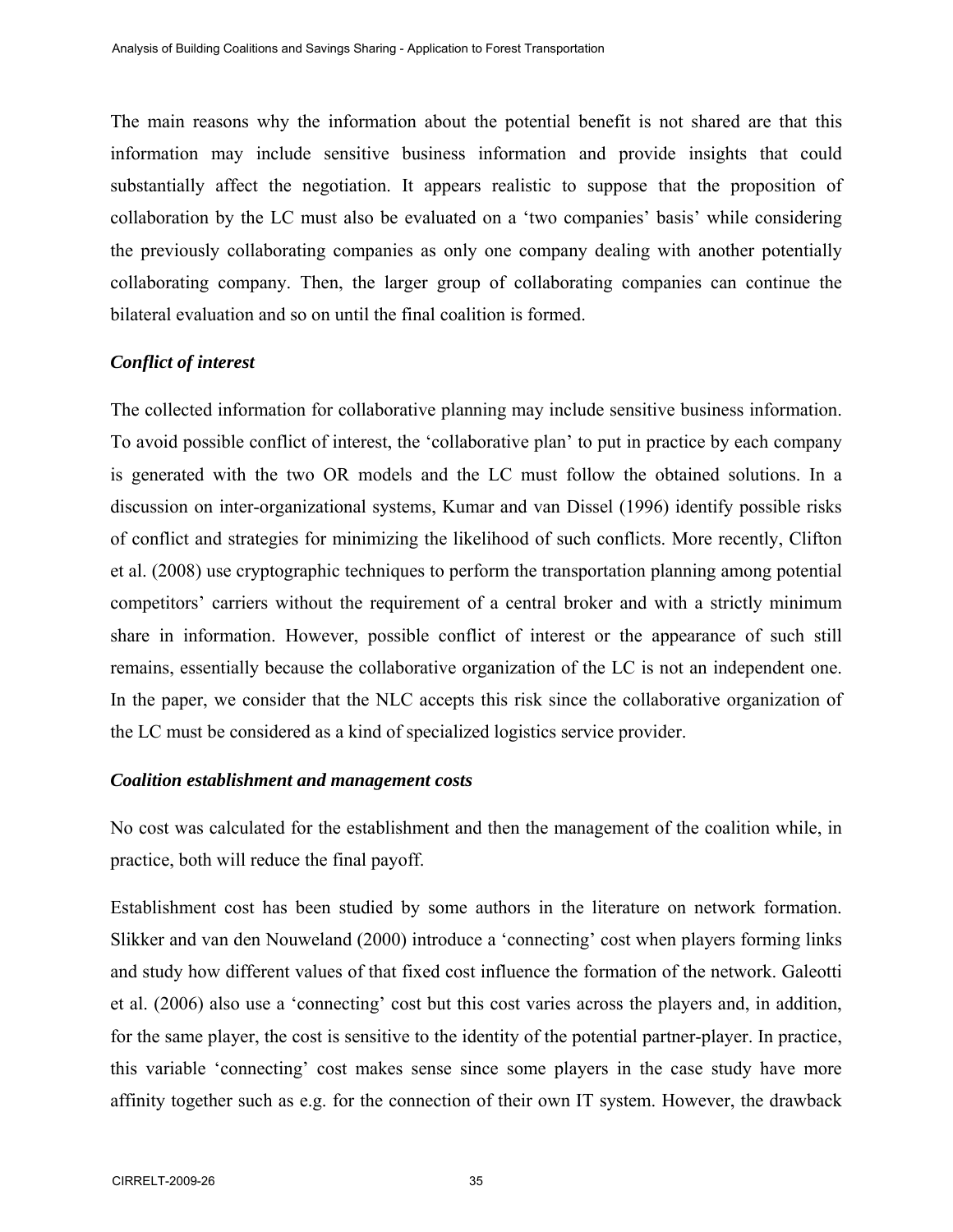of such a bilateral approach excludes the complete coalition structure which, according to Macho-Stadler et al. (2006), should be considered since the authors note that the establishment cost of a coalition seems much higher when more companies are involved.

In contrast to establishment cost, management cost refers to a repeating cost of running the collaboration over time. Some authors (e.g. Audy et al., 2008) use a fixed unit cost which is e.g. link to the volume to delivery, while other (e.g. Cruijssen et al., 2005) levy a part of the savings.

#### *Cost-reduction perspective and negotiation*

In this paper, the decision to collaborate or not strictly focusses on a cost-reduction perspective while, as detailed in the literature review of Cruijssen et al. (2007a), there exist several other potential benefits (e.g. faster delivery time) than cost-reduction to perform horizontal cooperation in transportation and logistics. However, cost-reduction is usually by far the most important of the potential benefits, but a question still remains: how much is enough in payoff to convince a player to accept to collaborate? At the least a payoff is just slightly greater than zero but, in practice, this issue is much more complex and it is based on a negotiation between the companies. Nagarajan and Sošic (2008) provide an exhaustive review of cooperative bargaining models in supply chain management that could support such payoffs fixation in a negotiation context. In such bargaining models, one notion is highly relevant: the negotiation power of each player. For instance, when two players negotiate, we should expect that the player with the higher negotiation power receives a larger payoff than the weaker counterpart.

Moreover, before engaging in costly and time-consuming establishment work, a more strategic oriented reflexion must be considered by the potential collaborating players. For instance, based on a total of 58 key performance indicators found through in-depth interviews and a literature study, Naesens et al. (2007) propose a framework to address, at a low cost and in a short period of time, such issues for reflection. Sometimes, even with large potential benefits, two companies can face insurmountable practices (e.g. difference in culture) that inhibit their collaboration. Several impediments and threats to horizontal cooperation are also detailed in the literature review of Cruijssen et al. (2007a).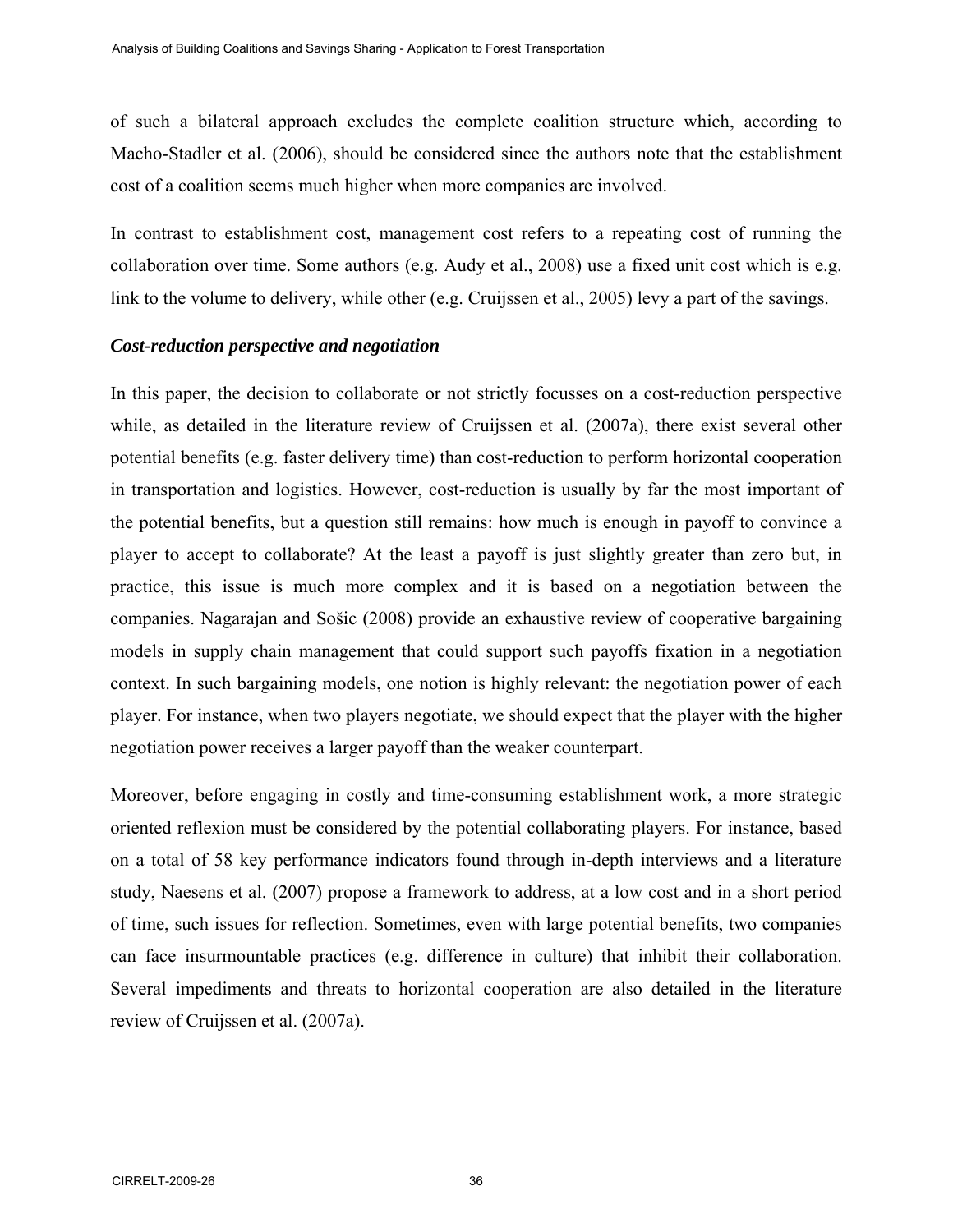#### **9. Conclusion**

It has been shown that coordination of the wood flows among companies within the same region can lead to an important transportation cost reduction. There exist decision support systems that can establish transportation plans including such coordination opportunities and thus quantify the value of the savings by any group of collaborators in the region. However, these systems raise questions of how to share the obtained savings among the collaborating companies and how the collaborating group(s) will be formed. We study both questions within a network formation game in extensive form to take into account in the game several restrictions raised by our notion of business model. This business model approach allows the integration of practical considerations in defining the allocation rule (e.g. altruistic or opportunistic behaviour) as well as the coalition formation process (e.g. leading position of some players). To find the stable and credible group(s) and payoffs in the studied game, we propose a longest path model. This model has been applied in a case study with eight companies involved in forest transportation in Sweden. A total of four distinct business models have been considered in the paper and each have been evaluated with the model according to four distinct leadership scenarios. The tests highlight several results.

In the four computed leadership scenarios, by adopting an opportunistic behaviour rather than an altruistic one, the leading companies have obtained an additional individual payoff of 6.9-19.7%. Furthermore, among the four computed scenarios, the savings allocation approach (i.e. business models 3 and 4) has been more advantageous for the leading companies than the cost allocation approach (i.e. business mode1s 1 and 2) by allowing a larger part of the worth of the final coalition to the leading players than the non-leading ones.

It was shown that in a group of companies, specific business models could lead to the formation of final coalitions that do not capture the entire economic potential of the group.

By taking the decision on which optimal sequence to propose bilateral agreement to the same set of non leading companies, the leading companies have obtained a total 1.1-10.6% additional payoff.

The opportunity cost of not being a leading company (alone or with other specific companies) as also been evaluated, for company 2 this could resolve in a loss of 80.4% of its best final payoff as a leader.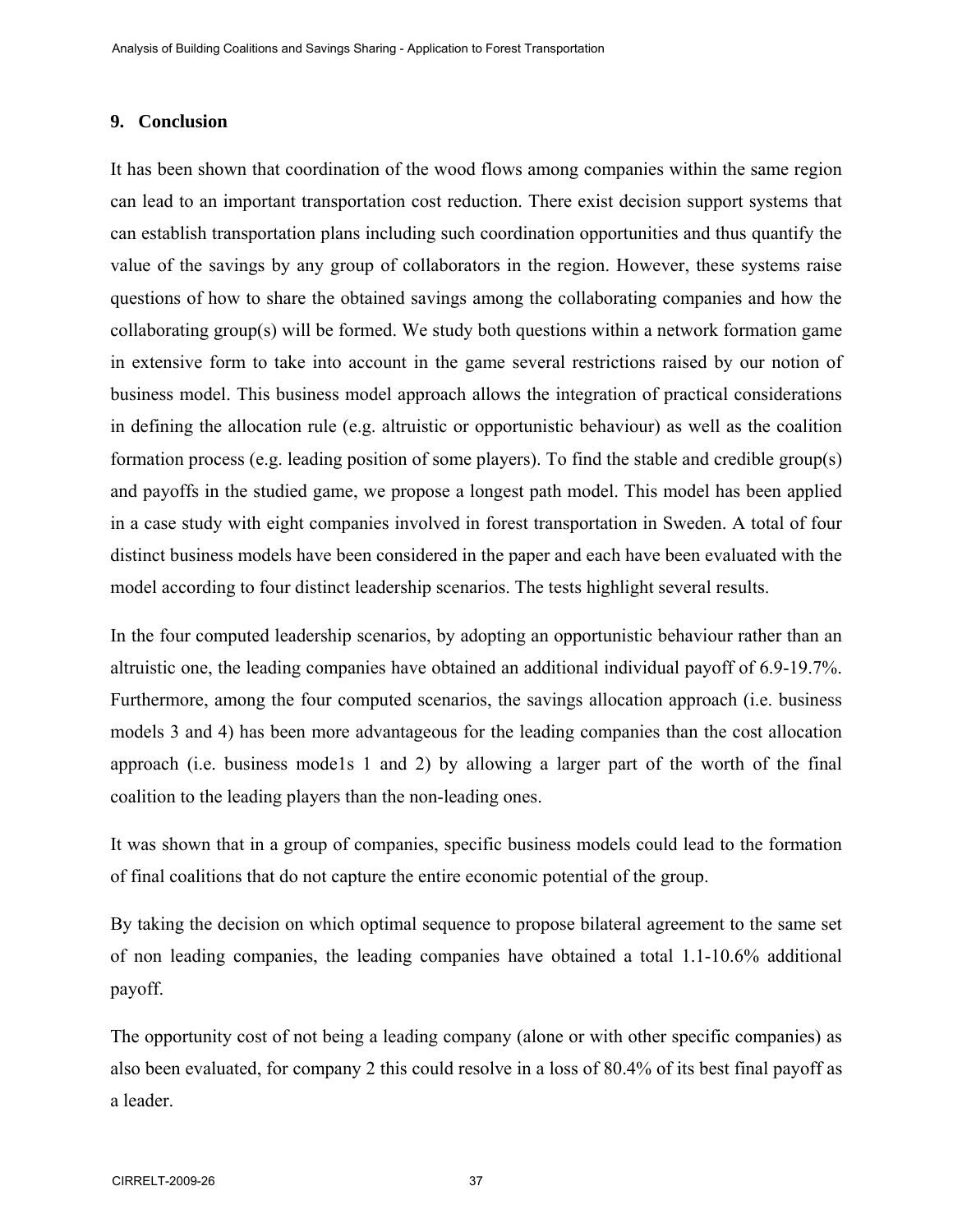As future research, we want to study different business models in which the LC can develop their coalition in various ways. Another issue to be addressed relates to evolution of the formed coalition(s) as time goes by and thus more planning periods are considered. The formation of the coalitions without complete or accurate information should also be addressed. Finally, the additional payoffs for a company to join more than one coalition (i.e. overlapping coalitions) by splitting its demand/supply should be investigated.

#### **10. Acknowledgments**

The authors wish to thank Philippe Marier of FORAC Research Consortium for his contribution to this work. The authors would also like to acknowledge the financial support of the Natural Sciences and Engineering Research Council of Canada and the private and public partners of the FORAC Research Consortium. Finally, the authors wish to thank the Forestry Research Institute of Sweden for the data used in the case study as well as the eight companies involved.

# **11. References**

Andersson, G., Flisberg, P., Lidén, B., Rönnqvist, M., 2008. RuttOpt: a decision support system for routing of logging trucks. Canadian Journal of Forest Research, 38 (7), 1784-1796.

Audy, J.-F., D'Amours, S., Rousseau, L.-M., Favreau, J., Marier, P., 2007. Virtual transportation manager: a web-based system for transportation optimization in a network of business units. In: Gingras, J.-F., (Ed.). 3<sup>rd</sup> Forest Engineering Conference, 1-4 October 2007, Mont-Tremblant, Canada. Montreal: FPInnovations-FERIC.

Audy, J.-F., D'Amours, S., Rousseau, L.-M. 2008. Cost allocation in the establishment of a collaborative transportation agreement - An application in the furniture industry. CIRRELT Research Paper 2008-50, Canada. Submitted to Journal of the Operational Research Society.

Aumann, R., Myerson, R., 1988. Endogenous formation of links between players and of coalitions: An application of the Shapley Value. In: Roth, A. E., (Ed.). The Shapley Value: Essays in Honor of Lloyd Shapley, Cambridge: Cambridge University Press, 175-191.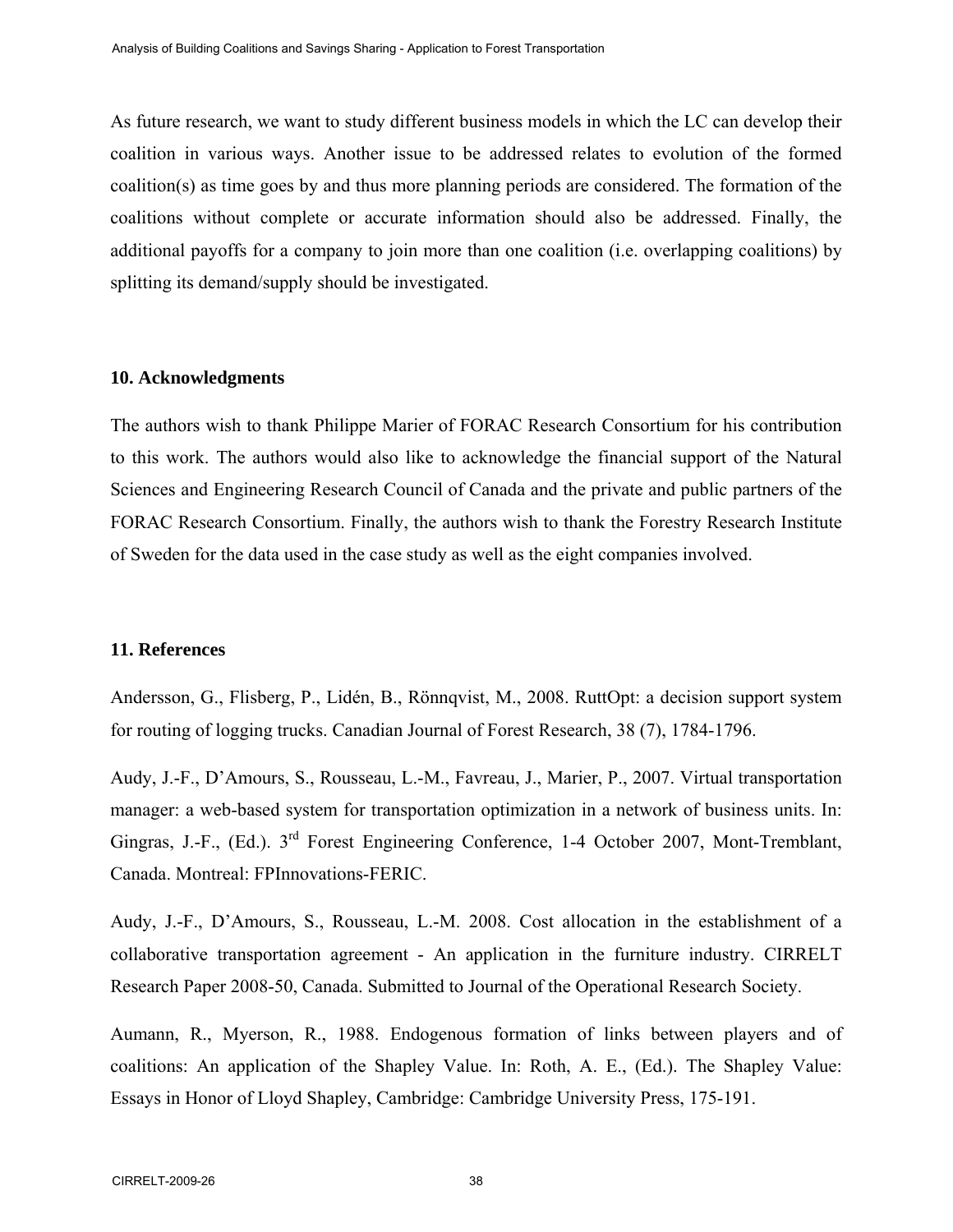Bahrami, K., 2002. Improving supply chain productivity through horizonal cooperation – the case of consumer goods manufacturers. In: Seuring, S., Goldbach, M., (Eds.). Cost Management in Supply Chains. New York: Physica Verlag, 213-232.

Barratt, M., 2004. Understanding the meaning of collaboration in the supply chain. Supply Chain Management: An International Journal, 9 (1), 30-42.

Bloch, F., Dutta, B., 2008. Formation of networks and coalitions. Available from: http://www.vcharite.univ-mrs.fr/PP/bloch/papers/networksurvey.pdf [Accessed 24 March 2009].

Boonstra, A., de Vries, J., 2008. Managing stakeholders around inter-organizational systems: A diagnostic approach. Journal of Strategic Information System. 17 (3): 190-201.

Cachon, G.P., Netessine, S., 2006. Game theory in supply chain analysis. In: Johnson, M. P., Norman, B., Secomandi, N., (Eds.). Tutorials in Operations Research: Models, Methods and Applications for Innovative Decision Making. Hanover: Institute for Operations Research and the Management Sciences, 200-233.

Caputo. M., Mininno, V., 1996. Internal, vertical and horizontal logistics integration in Italian grocery distribution. International Journal of Physical Distribution and Logistics Management, 26  $(9)$ : 64-90.

Carlsson, D., Rönnqvist, M., 2007. Backhauling in forest transportation: models, methods, and practical usage. Canadian Journal of Forest Research, 37 (12), 2612-2623.

Chinchuluun, A., Karakitsiou, A., Mavrommati, A., 2008. Game theory models and their applications in inventory management and supply chain. In: Chinchuluun, A., Pardalos, P. M., Migdalas, A., Pitsoulis, L., (Eds.). Pareto Optimality, Game Theory And Equilibria, Vol. 17., Springer: NewYork, 833-865.

Clifton, C., Iyer, A., Cho, R., Jiang, W., Kantarcioglu, M., Vaidya, J., 2008. An approach to securely identifying beneficial collaboration in decentralized logistics systems. Manufacturing & Service Operations Management, 10 (1), 108-125.

Cruijssen, F., Borm, P., Fleuren, H., Hamers, H., 2005. Insinking: a methodology to exploit synergy in transport, CentER Discussion Paper 2005-121, Tilburg University, Netherlands.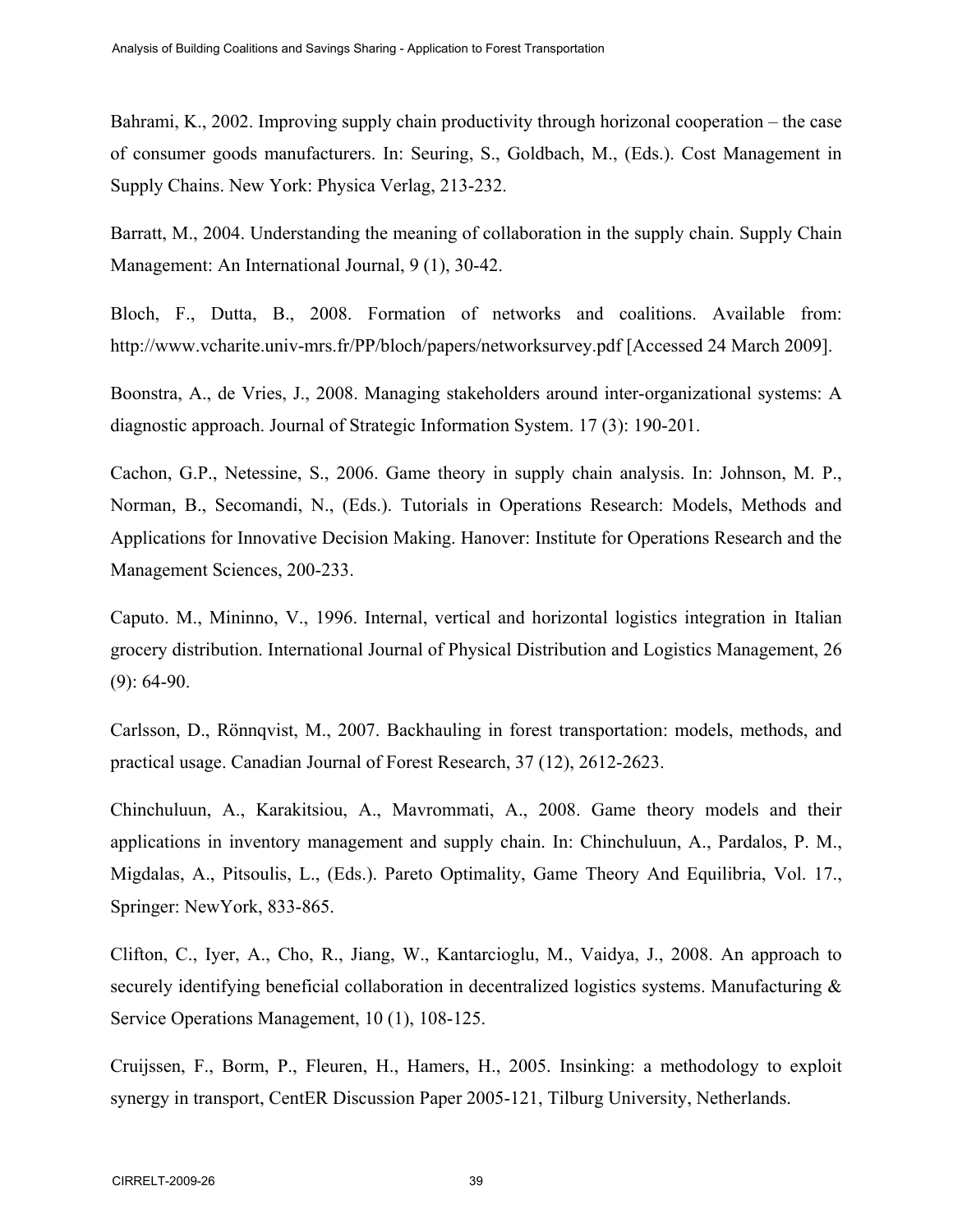Cruijssen, F., Dullaert, W., Fleuren, H., 2007a. Horizontal cooperation in transport and logistics: a literature review. Transportation Journal, 46 (3), 22-39

Cruijssen, F., Bräysy, O., Dullaeert, W., Fleuren, H., Salomon, M., 2007b. Joint route planning under varying market conditions. International Journal of Physical Distribution and Logistics Management, 37 (4), 287-304.

Cruijssen, F., Borm, P., Dullaert, W., Hamers, H., 2007c. Joint hub network development. CentER Discussion Paper 2007-76, Tilburg University, Netherlands.

D'Amours, S., Rönnqvist, M., Weintraub, A., 2008. Using operational research for supply chain planning in the forest products industry. Information System and Operational Research, 46 (4), 265-281.

Demange, G., Wooders, M., 2005. Group Formation in Economics: Networks, Clubs and Coalitions. Demange, G., Wooders, M., (Eds.). Cambridge: Cambridge University Press.

Epstein, R., Karlsson, J., Rönnqvist, M., Weintraub, A., 2007. Forest transportation. In: Weintraub, A., Romero, C., Bjorndal, T., Epstein, R., (Eds.). Handbook on Operations Research in Natural Resources, International Series in Operations Research and Management Science, Vol. 99, Chapter 20. New York: Kluwer Academic Publishers, 391-403.

Eriksson, J., Rönnqvist, M., 2003. Transportation and route planning: Åkarweb - a web-based planning system. In: Iwarsson Wide, M., Hallberg, I., (Eds.). 2<sup>nd</sup> Forest Engineering Conference, 12-15 May 2003, Växjö, Sweden. Uppsala: SkogForsk. 48-57.

Ergun, O., Kuyzu, G., Savelsbergh, M., 2007. Reducing truckload transportation costs through collaboration. Transportation Science, 41 (2), 206-221.

European Union, 2001. Guidelines on the applicability of Article 81 of the EC Treaty to horizontal cooperation agreements. Official Journal of the European Communities, 2001/C 3/02. Available from: http://europa.eu/scadplus/leg/en/lvb/l26062.htm [Accessed 24 March 2009].

Forsberg, M., Frisk, M., Rönnqvist, M., 2005. FlowOpt: a decision support tool for strategic and tactical transportation planning in forestry. International Journal of Forest Engineering, 16 (2), 101-114.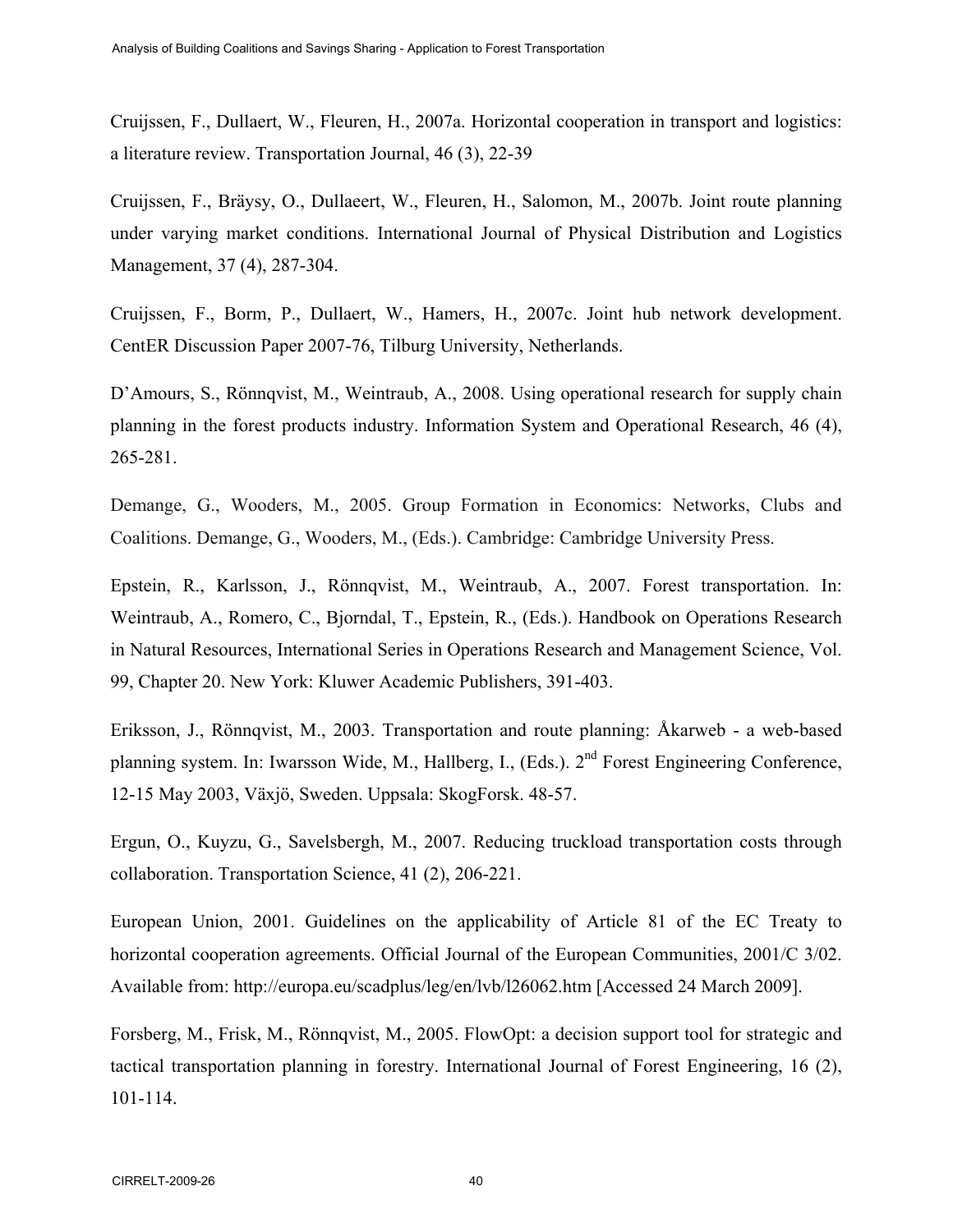Frisk, M., 2008. Forestry Research Institute of Sweden, personal communication, November.

Frisk, M., Jörnsten, K., Göthe-Lundgren, M., Rönnqvist, M., 2009. Cost allocation in collaborative forest transportation. Forthcoming in European Journal of Operational Research.

Galeotti, A., Goyal, S., Kamphorst, J., 2006. Network formation with heterogeneous players. Games and Economic Behavior, 54 (2): 353-372.

Gingras, C., Cordeau, J.-F., Laporte, G., 2007. Un algorithme de minimisation du transport à vide appliqué à l'industrie forestière. Information System and Operational Research, 45 (1), 41-47.

Houghtalen, L., Ergun, Ö., Sokol. J., 2009. Designing mechanisms for the management of carrier alliances. Forthcoming in Management Science.

Jackson, M.O., 2008. Representing and Measuring Networks. Social and Economic Networks. Princeton: Princeton University Press. 20-53.

Krajewska, M.A., Kopfer, H., Laporte, G., Ropke, S., Zaccour, G., 2007. Horizontal cooperation among freight carriers: request allocation and profit sharing. Journal of the Operational Research Society. 59 (11): 1483-1491.

Kumar, K., van Dissel, H.G., 1996. Sustainable collaboration: managing conflict and cooperation in interorganizational systems. Management Information Systems Quarterly. 20 (3): 279-300.

Leng, M., Parlar, M., 2005. Game theoretic applications in supply chain management: A review. Information System and Operational Research, 43 (3), 187-220.

le Blanc, H.M., Cruijssen, F., Fleuren, H. A., de Koster, M.B.M., 2007. Factory gate pricing: an analysis of the Dutch retail distribution. European Journal of Operational Research, 174 (3): 1950-1967.

Lehoux, N., Audy, J.-F., D'Amours, S., Rönnqvist, M., 2009. Issues and experiences in logistics collaboration. Forthcoming in IFIP, a Springer Series in Computer Science, for the 10<sup>th</sup> IFIP Working Conference on Virtual Enterprises, 7-9 October 2009, Thessaloniki, Greece.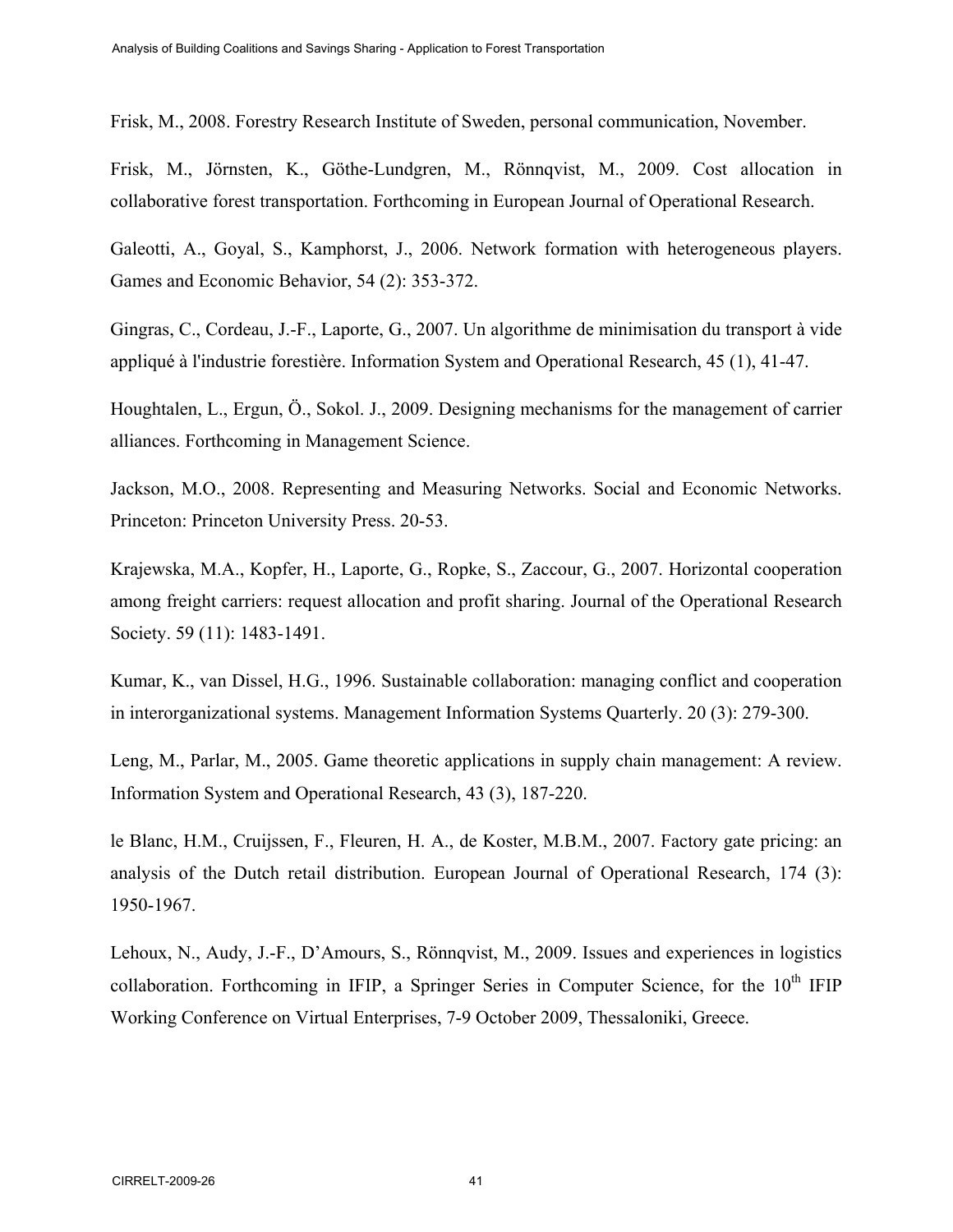Macho-Stadler, I., Pérez-Castrillo, D., Porteiro, N., 2006. Sequential formation of coalitions through bilateral agreements in a Cournot setting. International Journal of Game Theory, 34 (2): 207-228.

Mason, R., Lalwani, L., Boughton, R., 2007. Combining vertical and horizontal collaboration for transport optimisation. Supply Chain Management: An International Journal, 12 (3): 187-199.

Meca, A., Timmer, J., 2008. Supply Chain Collaboration. In: Kordic, V., (Ed.). Supply Chain, Theory and Applications. Vienna: I-Tech Education and Publishing.

Myerson, R.B., 1977. Graphs and cooperation in games. Mathematics of Operations Research, 2 (3): 225–229.

Naesens, K., Gelders, L., Pintelon, L., 2007. A swift response tool for measuring the strategic fit for resource pooling: a case study. Management Decision, 45 (3): 434-449.

Nagarajan, M., Sošic, G., 2008. Game-theoretic analysis of cooperation among supply chain agents: review and extensions. European Journal of Operational Research, 187 (3): 719-745.

Nash, J.F., 1951. Non-cooperative games. The Annals of Mathematics 54 (2), 286–295.

Özener, O.Ö., Ergun, Ö., 2008. Allocating costs in a collaborative transportation procurement network. Transportation Science, 42 (2), 146-165.

Palander, T., Väätäinen, J., 2005. Impacts of interenterprise collaboration and backhauling on wood procurement in Finland. Scandinavian Journal of Forest Research, 20 (2). 177-183.

Palmgren, M., Rönnqvist, M., Varbrand, P., 2004. A near-exact method to solve the log truck scheduling problem. Transactions in Operations Research. 11, 447-464.

Perea, F., Puerto, J., Fernández, F.R., 2008. Modeling cooperation on a class of distribution problems. European Journal of Operational Research, 198 (3), 726-733.

Rönnqvist, M., 2003. Optimization in forestry. Mathematical Programming, 97 (1-2), 267-284.

Simatupang, T.M., Sridharan, R., 2002. The collaborative supply chain. International Journal of Logistics Management, 13 (1):15-30.